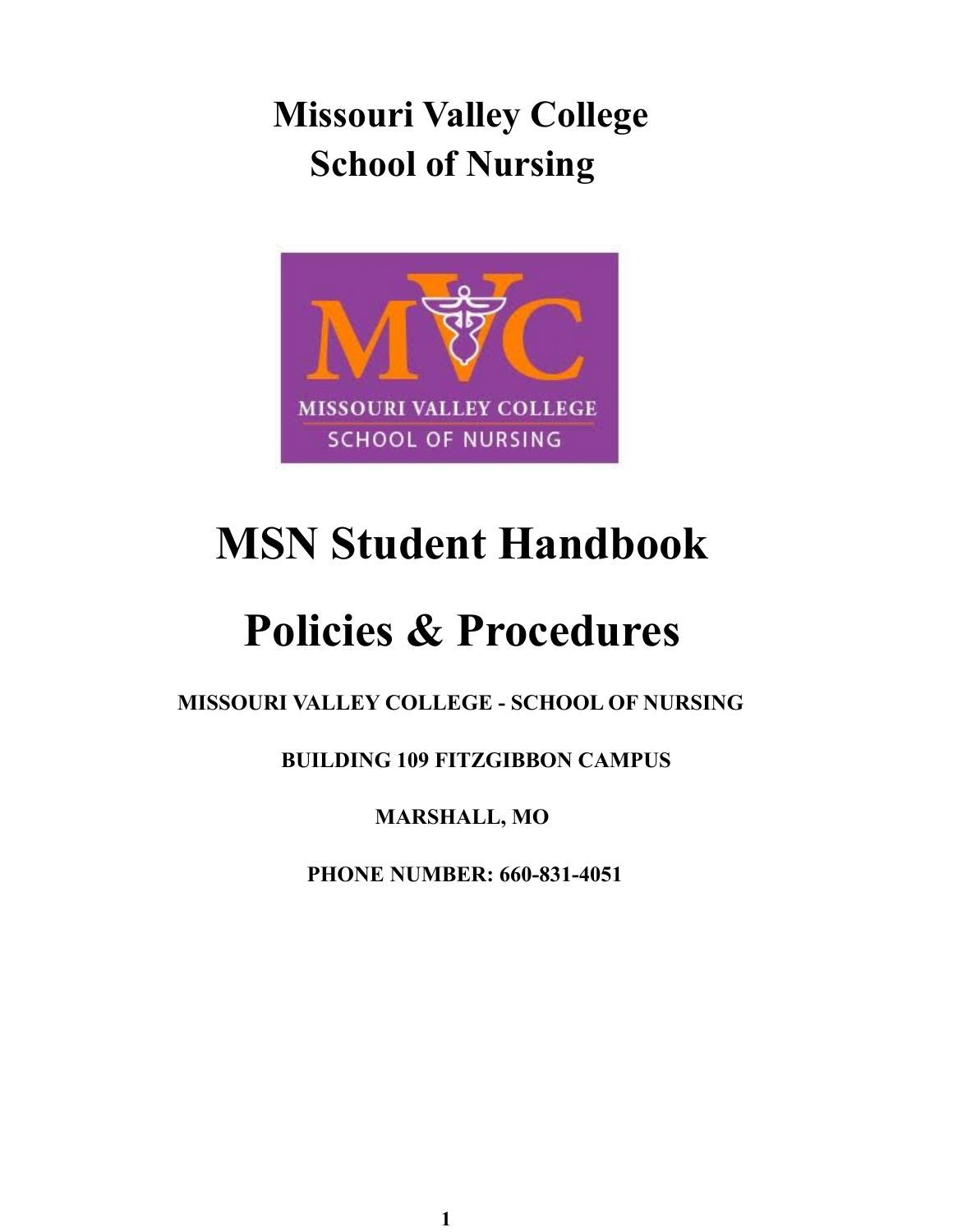# **TABLE OF CONTENTS Missouri Valley College Graduate Nursing Program**

# **INTRODUCTION**

| <b>WELCOME STUDENTS</b>                                                                             | 6  |
|-----------------------------------------------------------------------------------------------------|----|
| <b>PURPOSE OF THE GRADUATE STUDENT HANDBOOK</b>                                                     | 7  |
| <b>ACCREDITATION &amp; APPROVALS</b>                                                                | 8  |
| <b>CONTACT INFORMATION</b>                                                                          | 9  |
| <b>MISSION STATEMENT</b>                                                                            | 11 |
| PHILOSOPHY STATEMENT                                                                                | 11 |
| <b>FACULTY BELIEFS</b>                                                                              | 11 |
| <b>FACULTY COMMITMENT</b>                                                                           | 12 |
| <b>CURRICULUM DESIGN</b>                                                                            | 12 |
| <b>MSN NURSING FACULTY OUTCOMES</b>                                                                 | 14 |
| <b>PROFESSIONAL STANDARDS</b>                                                                       | 14 |
| ESSENTIAL FUNCTIONS/SAFETY STANDARDS FOR STUDENTS IN THE<br><b>CLINICAL SETTING/NURSING PROGRAM</b> | 15 |
| <b>I.</b> Visual                                                                                    | 15 |
| <b>II.</b> Auditory                                                                                 | 15 |
| <b>III.</b> Tactile                                                                                 | 16 |
| <b>IV. Olfactory</b>                                                                                | 16 |
| V. Communication/Interpersonal Skills                                                               | 16 |
| <b>VI. Cognitive/Critical Thinking Skills</b>                                                       | 16 |
| <b>VII. Physical/Motor</b>                                                                          | 17 |
| <b>VIII. Professional Conduct</b>                                                                   | 17 |
| <b>GENERAL INFORMATION</b>                                                                          | 18 |
| <b>ACADEMIC ADVISEMENT/ENROLLMENT</b>                                                               | 18 |
| <b>ACADEMIC HONORS</b>                                                                              | 18 |
| <b>ADVISING AND RETENTION</b>                                                                       | 18 |
| <b>SUPPORT SERVICES</b>                                                                             | 19 |
| <b>APPLICATION AND ADMISSION</b>                                                                    | 19 |
| <b>ASSIGNMENT GUIDELINES AND DUE DATES</b>                                                          | 19 |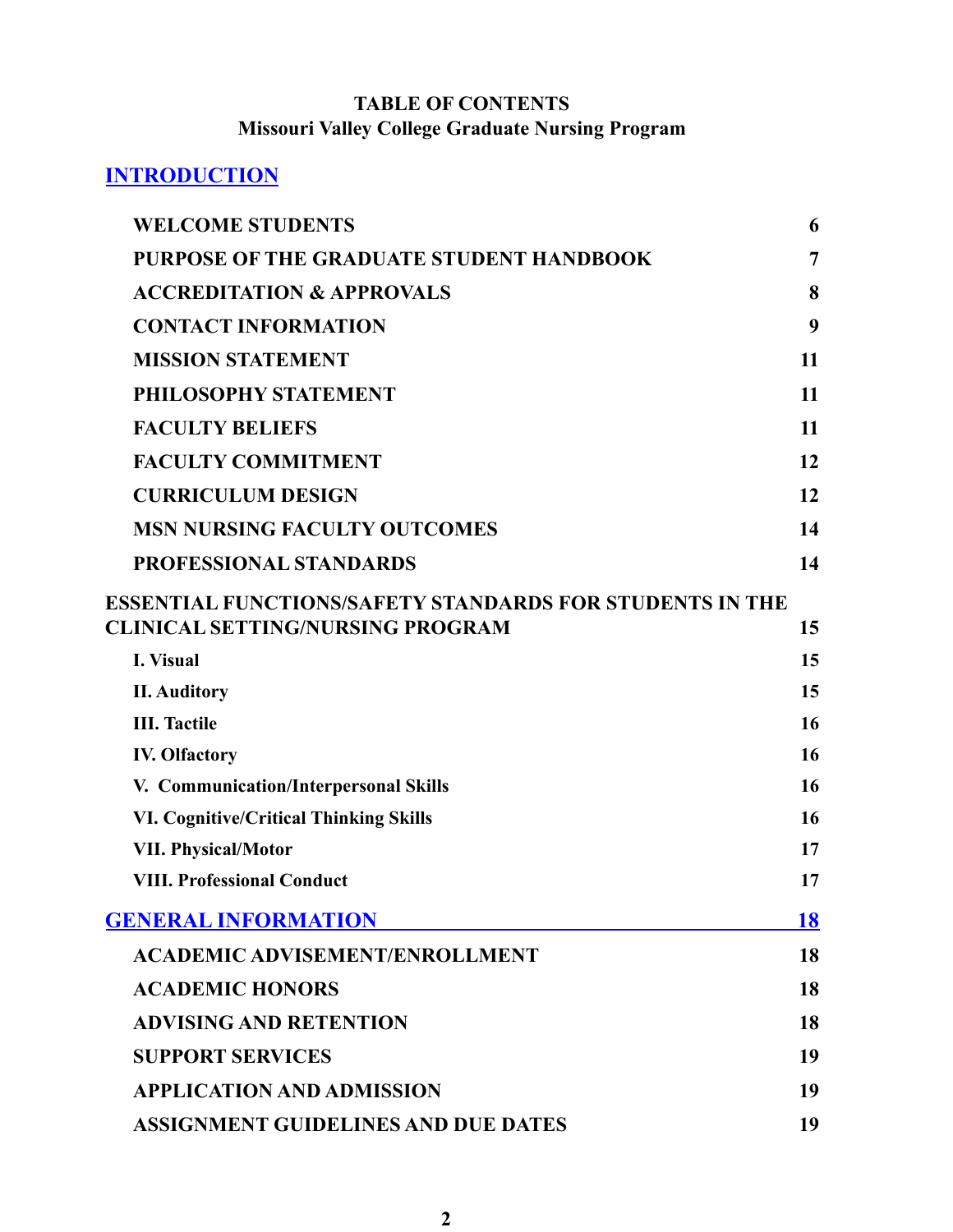| <b>BOOK PURCHASE</b>                                                                               | 20 |
|----------------------------------------------------------------------------------------------------|----|
| <b>COLLEGE ENVIRONMENT</b>                                                                         | 20 |
| <b>COMPREHENSIVE TESTING &amp; EVALUATION</b>                                                      | 20 |
| <b>BARKLEY DIAGNOSTIC REASONING TEST (DRT) AND</b><br><b>COMPREHENSIVE EXAM IN FINAL PRACTICUM</b> | 20 |
| <b>COMPUTER</b>                                                                                    | 21 |
| <b>COMPUTER COMPETENCIES - BASIC SKILLS</b>                                                        | 21 |
| <b>COURSE EVALUATION/FEEDBACK</b>                                                                  | 21 |
| <b>COURSE REGISTRATION</b>                                                                         | 21 |
| <b>COURSE SYLLABI</b>                                                                              | 22 |
| <b>CPR</b>                                                                                         | 22 |
| <b>DEADLINE EXTENSIONS</b>                                                                         | 22 |
| <b>DISABILITIES SERVICES</b>                                                                       | 22 |
| <b>ETHICAL NURSING PRACTICE</b>                                                                    | 23 |
| <b>FINANCIAL AID FOR NURSING STUDENTS</b>                                                          | 23 |
| PROGRAM REQUIREMENTS/FINANCIAL AID REQUIREMENTS                                                    | 23 |
| <b>APPLICATION FOR GRADUATION</b>                                                                  | 23 |
| <b>HEALTH INSURANCE</b>                                                                            | 23 |
| <b>HEALTH SCREENING AND LICENSING REQUIREMENTS</b>                                                 | 24 |
| <b>ID CARDS</b>                                                                                    | 24 |
| <b>INSTRUCTIONAL DESIGN</b>                                                                        | 24 |
| <b>LIABILITY INSURANCE</b>                                                                         | 24 |
| <b>LIBRARY SERVICES</b>                                                                            | 24 |
| <b>LICENSURE</b>                                                                                   | 24 |
| NURSING ORGANIZATIONS - SIGMA THETA TAU                                                            | 25 |
| STUDENT REPRESENTATION ON FACULTY COMMITTEES                                                       | 25 |
| <b>PARKING</b>                                                                                     | 25 |
| <b>PROGRAM DEGREE COMPLETION PLANS</b>                                                             | 25 |
| <b>PROGRAM OFFERED</b>                                                                             | 26 |
| <b>SAFE NURSING PRACTICE</b>                                                                       | 26 |
| SATISFACTORY ACADEMIC PROGRESSION IN PROGRAM OF STUDY<br>26                                        |    |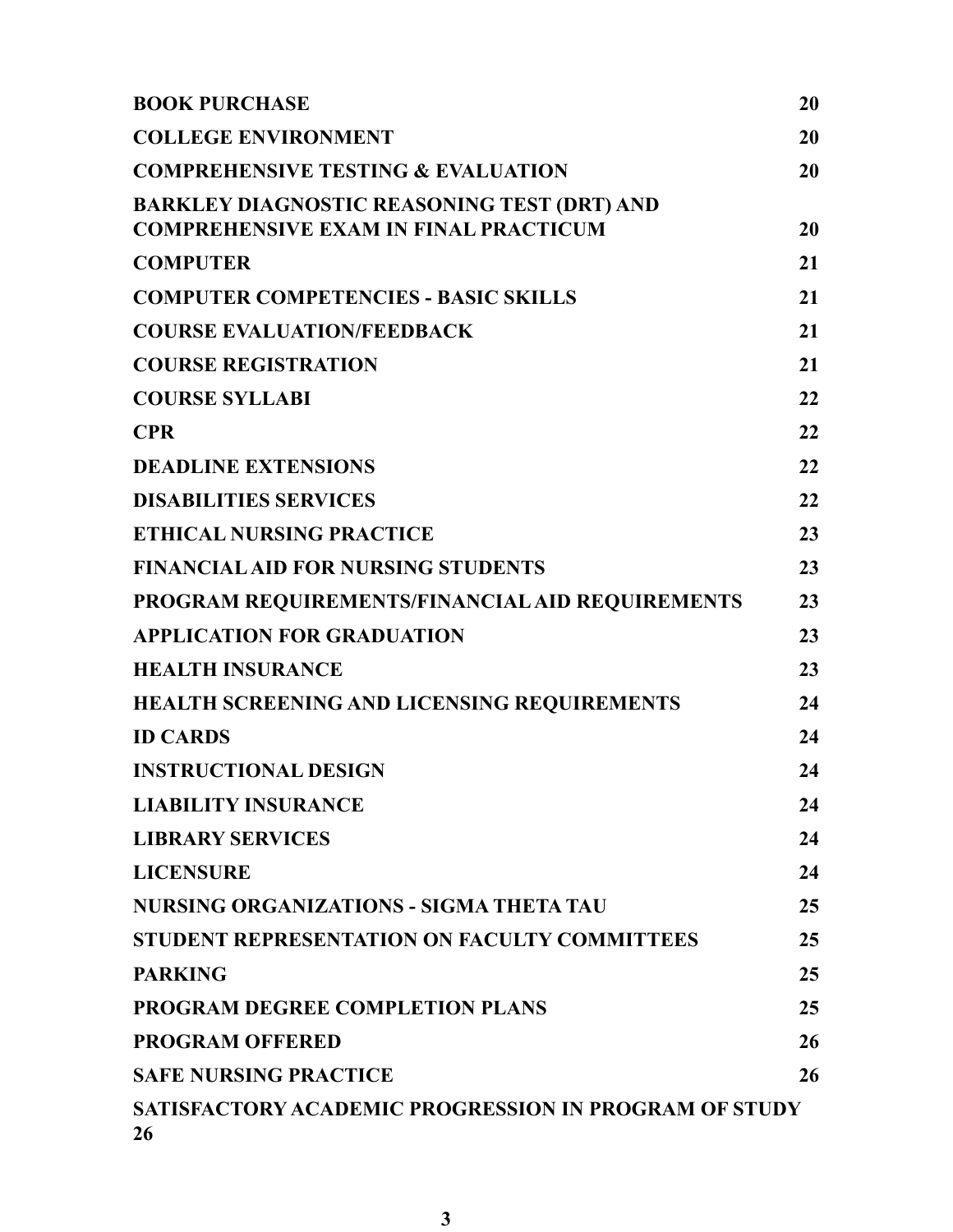| <b>SCHEDULING PRIORITIES</b>                             | 27 |
|----------------------------------------------------------|----|
| <b>SMOKING</b>                                           | 27 |
| <b>STUDENT CONDUCT</b>                                   | 27 |
| <b>STUDENT FEES</b>                                      | 27 |
| <b>STUDENT LICENSURE</b>                                 | 28 |
| <b>STUDENT SPECIAL REQUEST</b>                           | 28 |
| <b>TECHNICAL SUPPORT</b>                                 | 28 |
| <b>TRAVEL AND LODGING</b>                                | 28 |
| <b>POLICIES AND PROCEDURES</b>                           | 29 |
| <b>INCIVILITY</b>                                        | 29 |
| <b>ACCOUNTABILITY</b>                                    | 29 |
| <b>AUDIO/VIDEO TAPING/PHOTOGRAPHY</b>                    | 29 |
| CELL PHONES, IPODS, AND OTHER ELECTRONIC DEVICES         | 30 |
| <b>CLINICAL COURSE SECTION CHANGES</b>                   | 30 |
| <b>ADEQUATE PLACEMENT OF STUDENT</b>                     | 31 |
| <b>CLINICAL REQUIREMENTS/EXPECTATIONS</b>                | 31 |
| <b>COMMUNICATION WITHIN THE MVC NURSING PROGRAM</b>      | 32 |
| <b>CARDIOPULMONARY RESUSCITATION CERTIFICATION (CPR)</b> | 32 |
| <b>COMMUNICATION CHANNELS</b>                            | 33 |
| <b>CRIMINAL BACKGROUND CHECK</b>                         | 33 |
| <b>DISCRIMINATION</b>                                    | 34 |
| DRESS CODE FOR SIMULATION SETTING                        | 34 |
| <b>DRUG SCREENING</b>                                    | 34 |
| <b>SKILLS CHECK-OFF GUIDELINES</b>                       | 35 |
| <b>EXPOSURE AND POST-EXPOSURE CONTROL</b>                | 35 |
| <b>GRADE APPEAL PROCESS SPECIFIC TO NURSING</b>          | 36 |
| <b>GRADING SYSTEM FOR NURSING COURSES</b>                | 36 |
| <b>GRADUATE FACULTY ACADEMIC ALERT POLICY</b>            | 37 |
| <b>GRADUATION REQUIREMENTS</b>                           | 38 |
| <b>GRIEVANCE PROCEDURE</b>                               | 38 |
| <b>HEALTH AND ATTENDANCE</b>                             | 38 |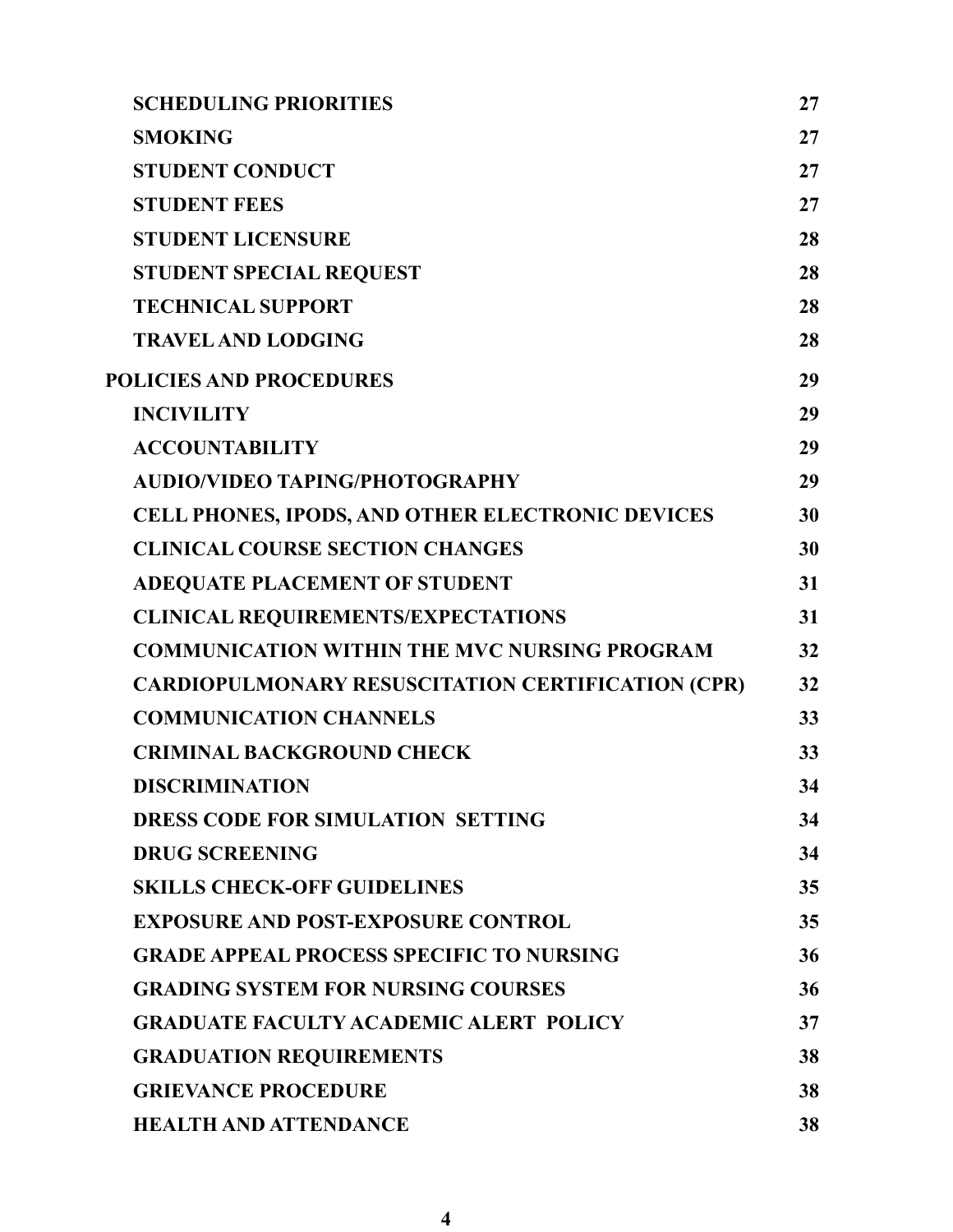| <b>HEPATITIS B VACCINE</b>                                                                                                             | 39 |
|----------------------------------------------------------------------------------------------------------------------------------------|----|
| <b>HIPAA REGULATIONS POLICY</b>                                                                                                        | 39 |
| <b>INCOMPLETE GRADE POLICY</b>                                                                                                         | 40 |
| <b>LEAVE OF ABSENCE</b>                                                                                                                | 40 |
| OCCUPATIONAL SAFETY AND HEALTH ADMINISTRATION (OSHA)                                                                                   | 40 |
| <b>PLAGIARISM IN COURSEWORK</b>                                                                                                        | 41 |
| <b>PROGRAM OF STUDY CHANGES</b>                                                                                                        | 41 |
| PROFESSIONAL CONDUCT IN THE CLINICAL SETTING                                                                                           | 41 |
| PROFESSIONAL LIABILITY COVERAGE                                                                                                        | 42 |
| <b>PROGRESSING/MONITORING OF STUDENTS THROUGH PROGRAM</b><br><b>OF STUDY</b>                                                           | 43 |
| PROGRESSION, PROBATION, AND DISMISSAL                                                                                                  | 43 |
| <b>READMISSION POLICY FOLLOWING MEDICAL LEAVE OF ABSENCE;</b><br>ADMINISTRATIVE WITHDRAW; OR WITHDRAWAL FOR PERSONAL<br><b>REASONS</b> | 45 |
| STANDARD OF CONDUCT/NURSING PRACTICE ACT                                                                                               | 47 |
| <b>TARDINESS OR ABSENCE FROM THE CLINICAL SETTING</b>                                                                                  | 47 |
| <b>TRANSFER OF CREDITS POLICY</b>                                                                                                      | 48 |
| <b>TURNITIN PLAGIARISM DETECTION</b>                                                                                                   | 48 |
| PRACTICUM PLACEMENT                                                                                                                    | 49 |
| <b>CURRICULUM - MSN/FNP</b>                                                                                                            | 49 |
| <b>COURSES IN MSN NURSING</b>                                                                                                          | 49 |
| <b>LEARNING EXPERIENCES AND EVALUATION</b>                                                                                             | 49 |
| <b>CURRICULUM: TEXTBOOKS AND SYLLABI</b>                                                                                               | 50 |
| <b>GRADUATE-MSN STUDENT HANDBOOK ACKNOWLEDGMENT FORM</b><br>51                                                                         |    |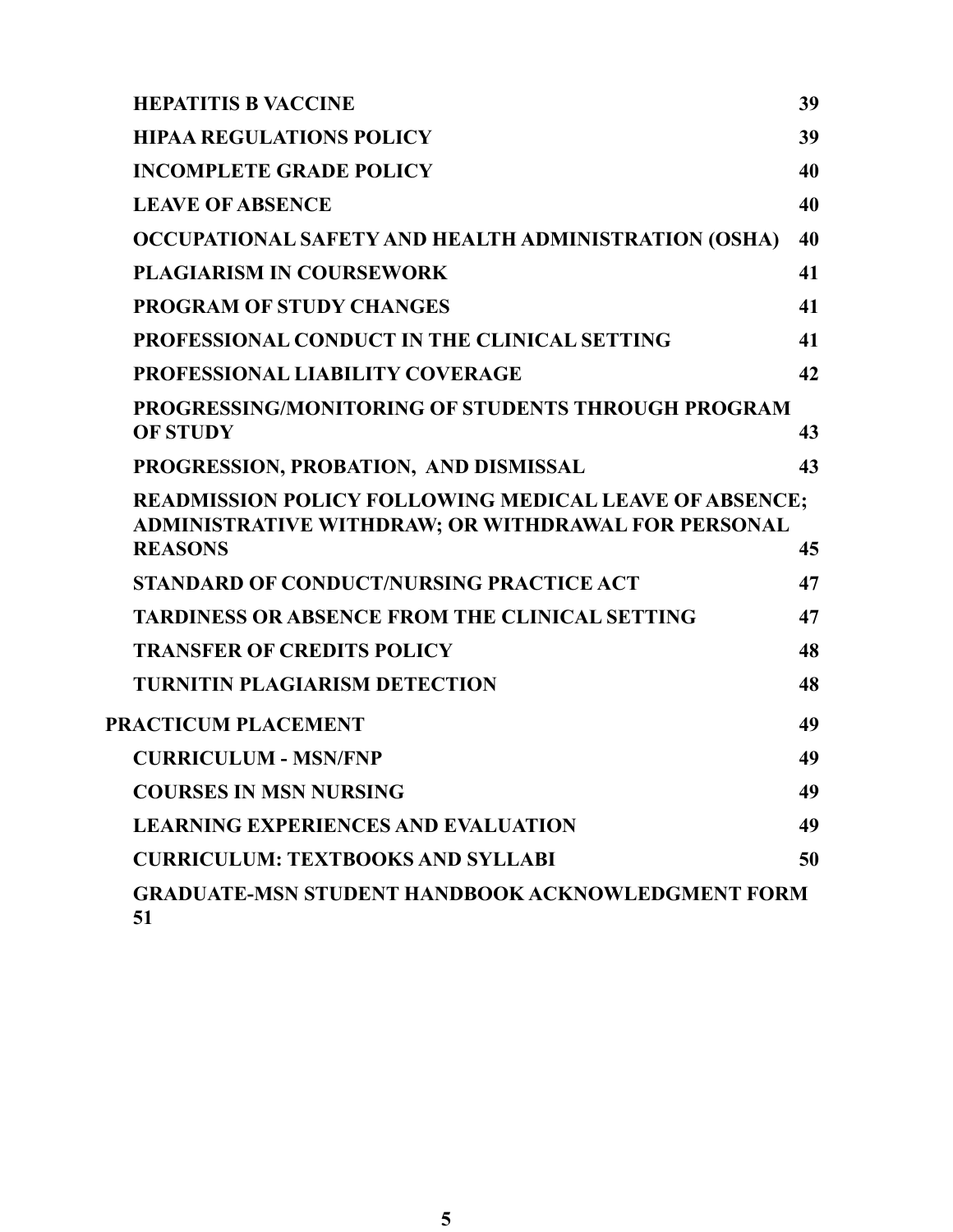# WELCOME STUDENTS

<span id="page-5-0"></span>Dear Graduate Nursing Student:

Welcome to the Graduate Nursing Program at Missouri Valley College School of Nursing! We are also very pleased that you have chosen our nursing program to obtain your Master's of Science in Nursing and Post-Graduate Certification. At MVC, we believe in excellence in education. Our highly trained and dedicated nursing faculty and support staff are experts in their field of study and practice. They understand that graduate courses are challenging and demanding, but also rewarding.

While this program is demanding and will consume a great deal of your time and energy, with your commitment to becoming an advanced practice nurse (APN), we will assist and prepare you to transition from a registered nurse (RN) to an APN.

Our goal is to provide educational opportunities that enhance and support clinical reasoning, critical thinking, effective communication, understanding of collaboration, and the use of evidence-based practice to care for multicultural patients with chronic and acute needs in a variety of clinical settings.

The policies, procedures, and information within this handbook will aid you in a smooth transition through the graduate nursing program. Links to additional academic resources (library, writing center), the Graduate Catalog (college  $\&$  graduate policies  $\&$  procedures; admission, progression and graduation requirements; graduate programs of study; course descriptions), and SON graduate course curriculum, are available to faculty and enrolled students via hyperlinks on MVC SON Resources page at **[School of Nursing - Graduate](https://www.moval.edu/academics/academic-divisions/school-of-nursing/master-of-science-in-nursing/) [Website](https://www.moval.edu/academics/academic-divisions/school-of-nursing/master-of-science-in-nursing/)**

Your success will be enhanced by reading, understanding and adhering to these policies. This handbook is updated annually and as needed. The most current version is the online one, so please use it. Students are notified when major revisions are necessary before the annual update. Your MVC email is the official way of communicating between MVC- SON and students. It is crucial that you check your email regularly for important updates and official communications from the School of Nursing.

If you need help in any way, please don't hesitate to email or call. We will assist you in any way we can. Best wishes as you begin this new journey of becoming an APN!

**Peggy Van Dyke DNP, FNP-BC Dean, School of Nursing** [vandykep@moval.edu](mailto:vandykep@moval.edu) Phone 660-831-4053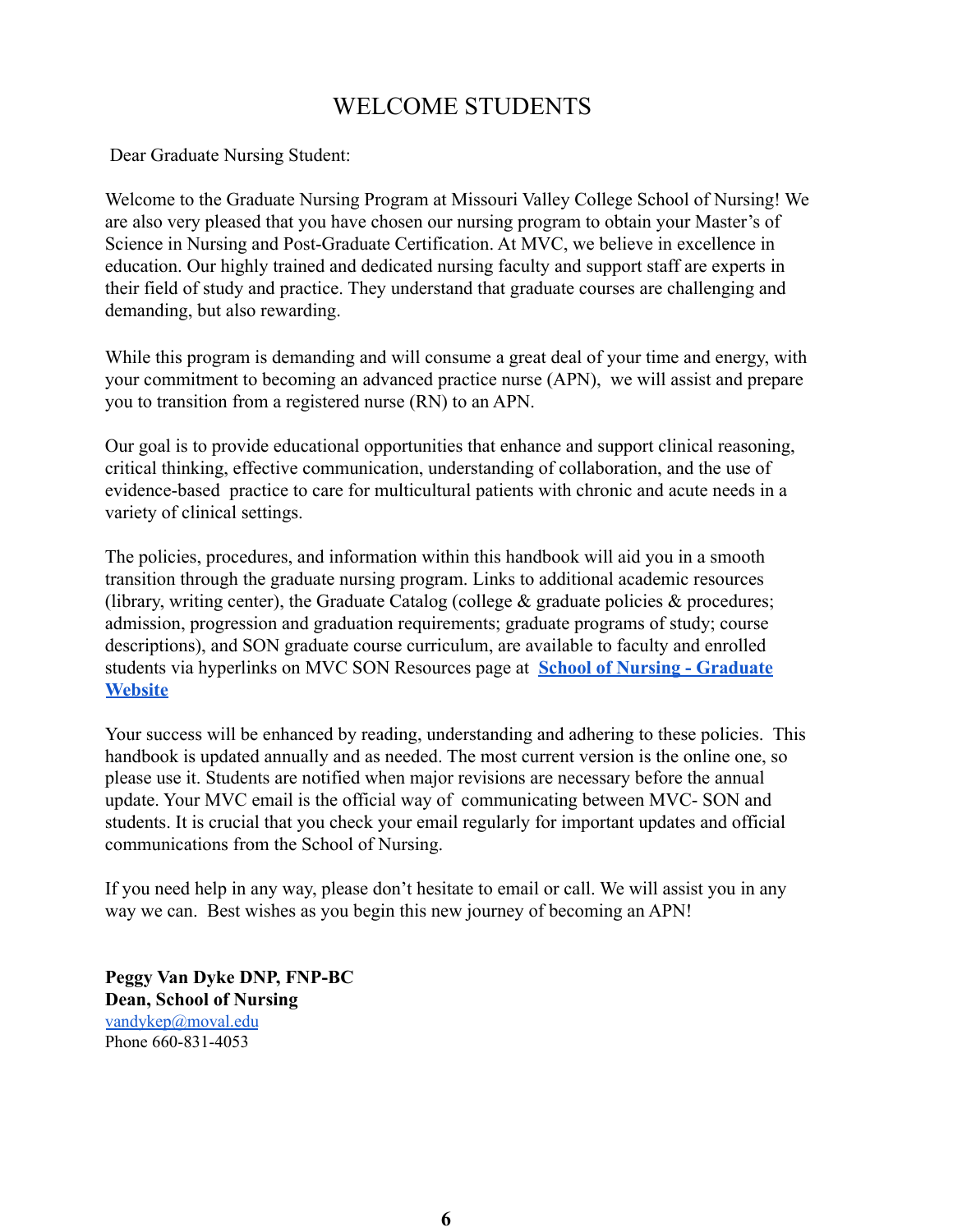# PURPOSE OF THE GRADUATE STUDENT HANDBOOK

<span id="page-6-0"></span>**PURPOSE:** The Nursing Graduate Student Handbook is to provide the student with guidelines necessary to progress responsibly in the Graduate Nursing Program. The handbook contains general information and policies and procedures that guide the Graduate Nursing Program. Course requirements are outlined in detail in the course syllabus at the beginning of each term. As a student it is critical that you read the handbook carefully and fully understand the contents. All students will be held accountable for information in the handbook. Using the handbook will help students navigate the many challenges in the graduate nursing program. In addition, academic advisors and faculty are available to assist the student along the way.

The Nursing Graduate Student Handbook is to be used in conjunction with the MVC Catalog and Student Handbook. Nursing graduate students have the same rights and privileges provided to other college students. However, sometimes policies in the Nursing Graduate Handbook may/can take precedence over some of the aforementioned college policies. Specifically, the grading policy and grade point average are/may be different from those in other disciplines. However, both handbooks contain resources that are helpful/necessary as the student progresses through the program of study.

The contents of the Nursing Graduate Student Handbook are the most current information at the time of publication. Addendums/revisions may be added and every attempt will be made to notify students. Therefore, students must keep updated by reading the handbook. Keep in mind, the handbook is not an irrevocable contract between the student and the School of Nursing.

Nursing faculty reserves the right to make changes in the curriculum. When this happens, every effort will be made to notify students of the changes to allow for a smooth transition through the required nursing courses/program of study.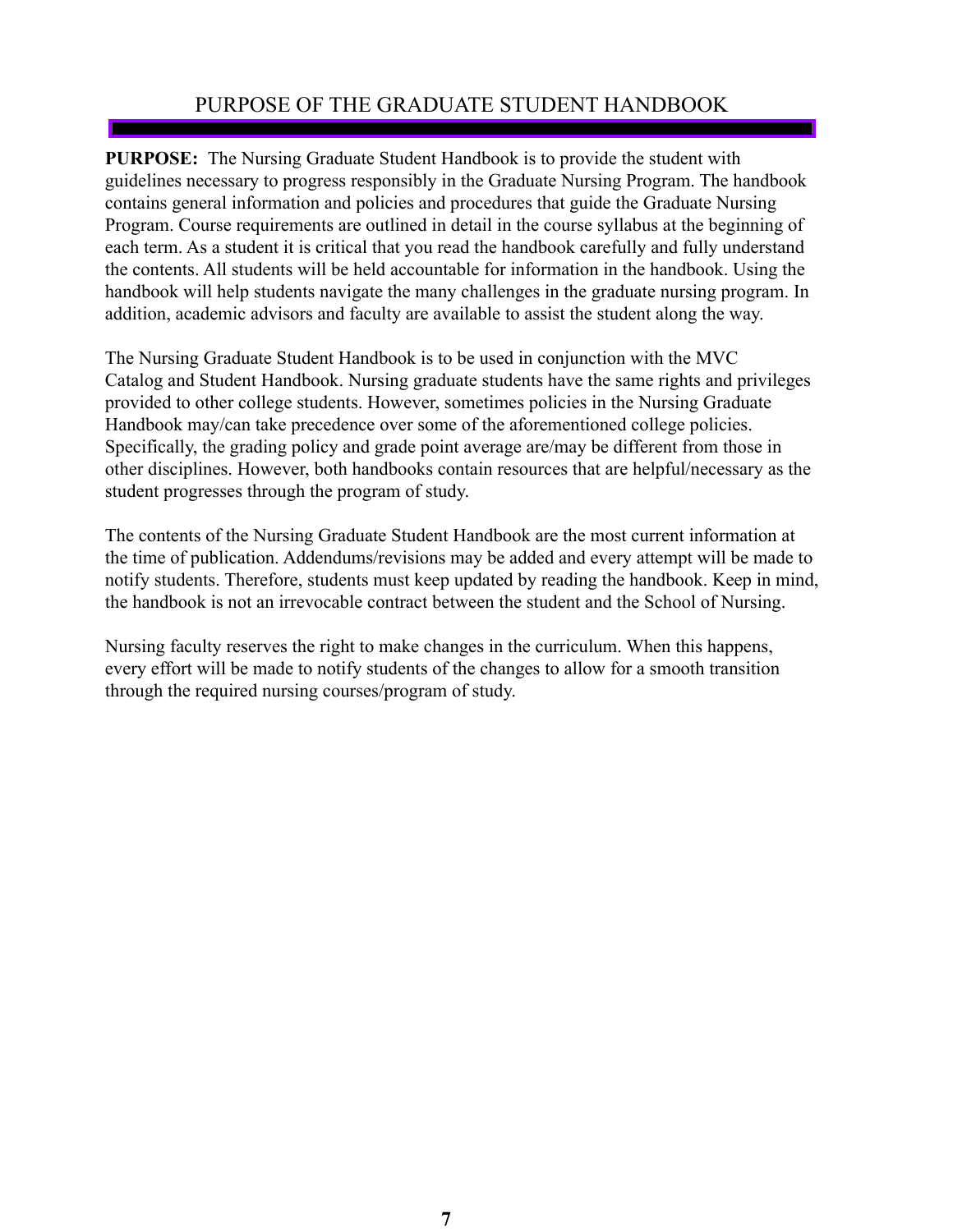# **ACCREDITATION & APPROVALS**

<span id="page-7-0"></span>Missouri Valley College is a member of and is accredited by the Higher Learning Commission 230 S LaSalle Street, #7-500 Chicago, Illinois 60604 (312)-263-0456

The master's degree program in nursing at Missouri Valley College is pursuing initial accreditation by the Commission on Collegiate Nursing Education, 655 K Street NW, Suite 750, Washington, DC 20001, 202-887-6791. Applying for accreditation does not guarantee that accreditation will be granted.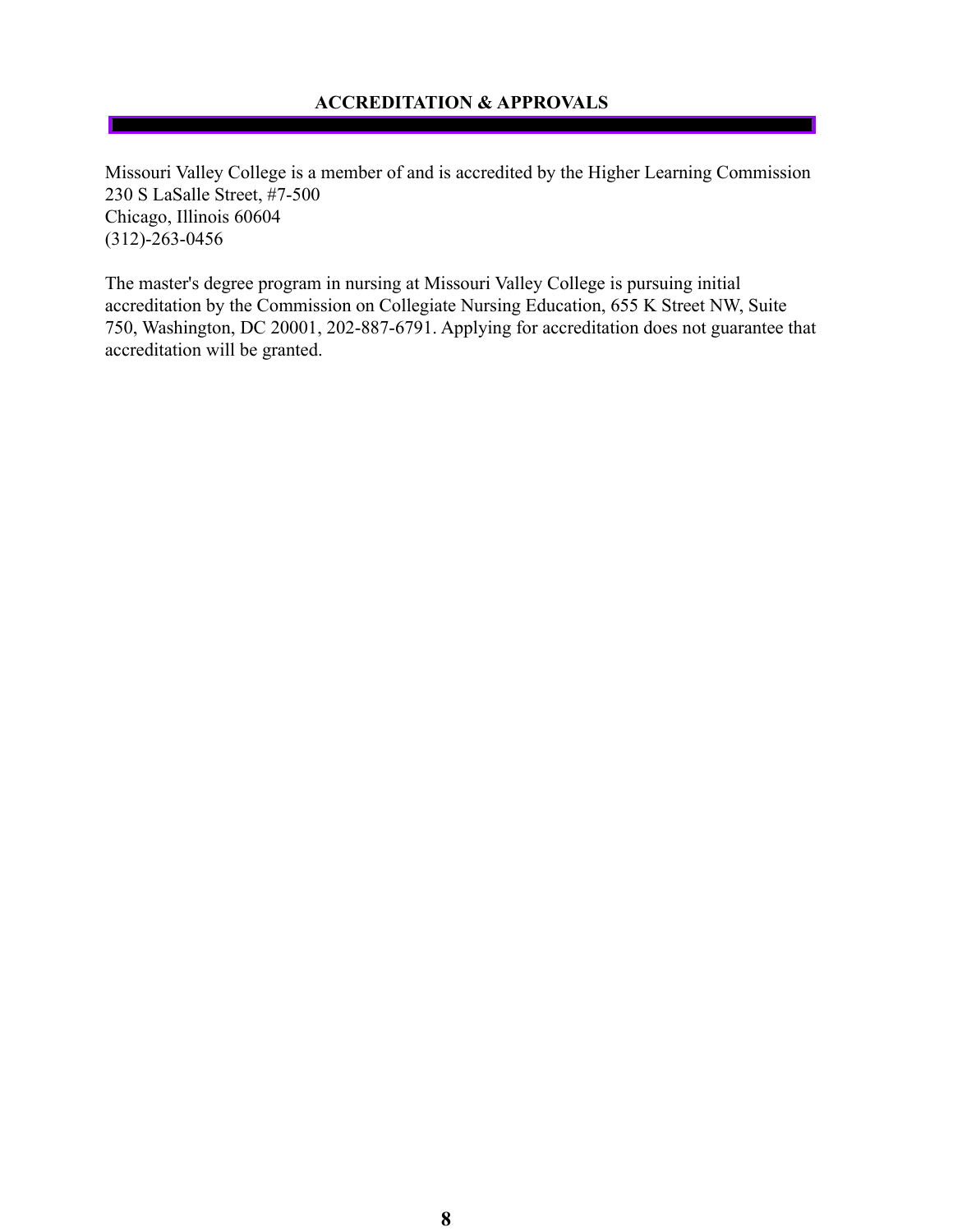<span id="page-8-0"></span>SON Staff Office Hours: 8:00 PM – 4:30 PM CT Monday-Friday SON Faculty Office Hours:

- Virtual Office online (48-72 hours response time). Phone or virtual conferencing by appointment.
- Refer to course syllabi for individual faculty availability.

| <b>Name</b>                 | <b>Credentials</b>   | <b>Title</b>                                                                                 | <b>Education</b>                                                                                                                                                                                           | <b>Contact Info</b>                                                                            | <b>Contact: Phone</b>               |
|-----------------------------|----------------------|----------------------------------------------------------------------------------------------|------------------------------------------------------------------------------------------------------------------------------------------------------------------------------------------------------------|------------------------------------------------------------------------------------------------|-------------------------------------|
| Peggy<br>Van Dyke           | DNP, RN,<br>$FNP-BC$ | Dean, SON<br><b>Nursing</b><br><b>BSN</b> Program<br>Director,<br>Associate<br>Professor SON | <b>BSN</b> Truman State<br><b>MSN</b><br>University<br>University of Missouri<br><b>FNP</b> Certificate<br><b>Graceland University</b><br>NE Certificate<br>Graceland University<br>DNP UAB,<br>Birmingham | <b>Nurse</b><br>Building, 109,<br>Fitzgibbon<br>Campus<br>Email:<br>vandykep<br>@moval.edu     | W: 660-831-4053<br>Fx: 660-831-0975 |
| <b>Susan</b><br>Vogelsmeier | DNP, RN,<br>$FNP-BC$ | Program<br>Director,<br>MSN-FNP<br>Online<br>Program, SON                                    | LPN & ADN Sanford<br>Brown College,<br>BSN, MSN, & FNP<br><b>Graceland University</b><br>NE Certificate<br>Graceland University<br>DNP UAB                                                                 | <b>Nurse</b><br>Building, 109,<br>Fitzgibbon<br>Campus<br>Email:<br>vogelsmeiers@<br>moval.edu | W: 660-831-4053<br>Fx: 660-831-0975 |
| Kim Davis                   | MSN, RN              | Simulation/<br>Skills Lab<br>Coordinator<br><b>Assistant</b><br>Professor                    | ADN, State Fair<br>Community College,<br>Sedalia, MO, BSN,<br>MSN, University of<br>Central MO                                                                                                             | <b>Nurse Building</b><br>115, Fitzgibbon<br>Campus<br>Email:<br>davisk@moval.<br>edu           | W: 660-831-4263<br>Fx: 660-831-0975 |
| Tammy Plains                |                      | Adm. Assistant<br><b>SON</b>                                                                 |                                                                                                                                                                                                            | Nurse Building,<br>102, Fitzgibbon<br>Campus Email:<br>plainst<br>@moval.edu                   | W: 660-831-4051<br>Fx: 660-831-0975 |
| Carla England               |                      | Adm. Assistant<br><b>SON</b>                                                                 |                                                                                                                                                                                                            | Nurse Building,<br>101, Fitzgibbon<br>Campus Email:<br>englandc<br>@moval.edu                  | W: 660-831-4264<br>Fx: 660-831-0975 |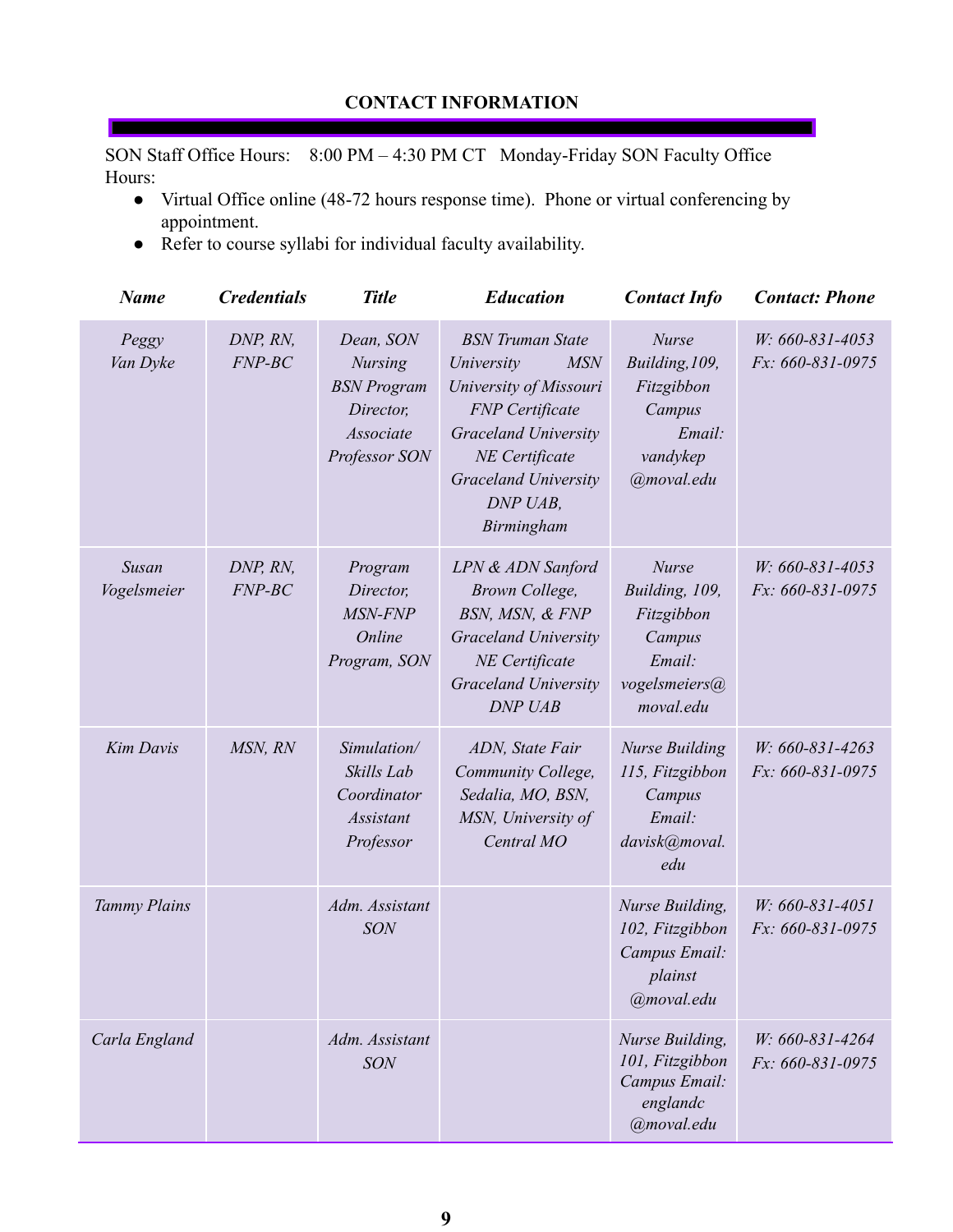| Kathy Lenz         | DNP, RN,<br>$FNP-BC$                                                                                                 | Graduate<br>Faculty<br>MSN-FNP<br>online<br>Program<br><b>SON</b> | <b>ADN</b> Central<br>Methodist, BSN &<br><b>MSN-FNP Missouri</b><br>University, NE<br>Post-Masters<br>Certificate & DNP<br>Graceland<br>University | <b>Nurse</b><br>Building 111,<br>Fitzgibbon<br>Campus<br>Email:<br>lenzk@moval.<br>edu | $W: 660 - 831 - 4051$<br>$Fx: 660-831-0975$ |
|--------------------|----------------------------------------------------------------------------------------------------------------------|-------------------------------------------------------------------|-----------------------------------------------------------------------------------------------------------------------------------------------------|----------------------------------------------------------------------------------------|---------------------------------------------|
| Dustin<br>Williams | Graduate<br>DNP,<br>$FNP-BC$ ,<br>Faculty<br>$ENP-BC$ ,<br>MSN-FNP<br><b>CCRN</b><br>online<br>Program<br><b>SON</b> |                                                                   | <b>ADN</b> Excelsior<br>University, $BSN \&$<br>MSN-FNP<br>Graceland<br>University, DNP<br>Graceland<br>University                                  | <b>Nurse</b><br>Building 111,<br>Fitzgibbon<br>Campus                                  | $W: 660 - 831 - 4051$<br>$Fx: 660-831-0975$ |

| <b>RESOURCE</b><br><b>INDIVIDUALS</b>                        | <b>Location</b>                         | <b>Building</b>        | <b>Email Address</b>              | <b>Phone Contact</b>                      |
|--------------------------------------------------------------|-----------------------------------------|------------------------|-----------------------------------|-------------------------------------------|
| Casey Vogelsmeier,<br>RN                                     | <b>MVC</b> Student<br>Health Ctr        | <b>Malcom Center</b>   | Email: vogelsmeierc<br>@moval.edu | $W: 660 - 831 - 4012$<br>FX: 660-831-0975 |
| Susan Vogelsmeier,<br>DNP, FNP-BC                            | <b>MVC</b> Student<br><b>Health Ctr</b> | <b>Malcom Center</b>   | Email: vogelsmeiers<br>@moval.edu | $W: 660 - 831 - 4012$<br>FX: 660-831-0975 |
| Teresa Ceselski, MS,<br>Counselor                            | <b>MVC</b> Student<br>Health Ctr        | <b>Malcom Center</b>   | Email:<br>ceselski@moval.edu      | W: 660-831-4139                           |
| Marsha Lashley,<br>Registrar                                 | Missouri Valley<br>College              | <b>Ferguson Center</b> | Email:<br>lashleym@moval.edu      | W: 660-831-4115                           |
| Kayleigh Barnes,<br>Assoc. Registrar                         | Missouri Valley<br>College              | <b>Ferguson Center</b> | Email:<br>barnesk@moval.edu       | W: 660-831-4122                           |
| Courtney Campbell,<br>Transcripts                            | Missouri Valley<br>College              | <b>Ferguson Center</b> | Email:<br>campbellc@moval.edu     | W: 660-831-4047                           |
| Dr. Bryan Carson,<br>Campus Librarian                        | Missouri Valley<br>College              | <b>MVC</b> Library     | Email:<br>carsonb@moval.edu       | $W: 660 - 831 - 4123$                     |
| Omar Al Refae,<br>Chief Information<br><i><b>Officer</b></i> | Missouri Valley<br>College              | <b>Ferguson Center</b> | Email:<br>alrefaeo@moval.edu      | W: 660-831-4045                           |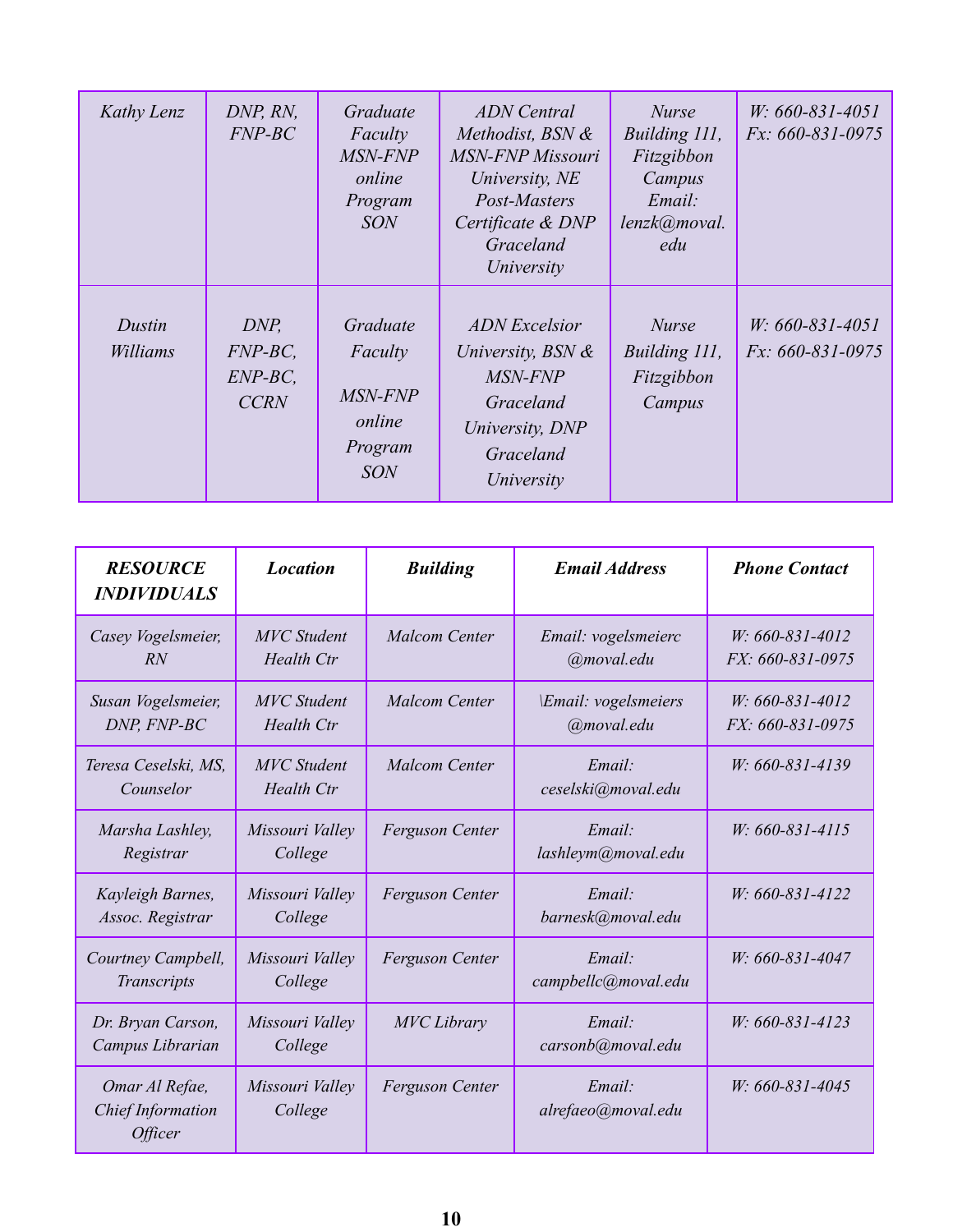| Aaron Dickey,<br><i>Systems</i><br>Administrator                         | Missouri Valley<br>College | <b>Ferguson Center</b> | Email:<br>dickeya@moval.edu   | W: 660-831-4077       |
|--------------------------------------------------------------------------|----------------------------|------------------------|-------------------------------|-----------------------|
| Joshua Dickey,<br>Program Analyst                                        | Missouri Valley<br>College | <b>Ferguson Center</b> | Email:<br>dickeyj@moval.edu   | W: 660-831-4566       |
| Janice Padley,<br>Educational<br>Specialists and MVC<br><i>Bookstore</i> | Missouri Valley<br>College | <b>Ferguson Center</b> | Email:<br>padleyj@movl.edu    | $W: 660 - 831 - 4029$ |
| Kelsey Brownley,<br><b>Online Services</b><br>Coordinator                | Missouri Valley<br>College | <b>Ferguson Center</b> | Email:<br>brownleyk@noval.edu | $W: 660 - 831 - 4099$ |

# **MISSION STATEMENT**

<span id="page-10-0"></span>MISSION: The mission is to advance the art and science of nursing through innovative teaching, research, and clinical practice. To educate and train diverse groups of nursing professionals to interact with interdisciplinary teams thus promoting optimal health outcomes in individuals, families, and global communities while promoting a culture of lifelong learning.

# **PHILOSOPHY STATEMENT**

<span id="page-10-1"></span>The foundation for professional nursing education is embedded in the natural sciences, social sciences, and humanities which enhances critical thinking and reasoning, while promoting high ethical standards in providing holistic care for individuals, families, global communities, and societies. The baccalaureate of science in nursing prepares a nurse generalist and lays the foundation for graduate education to promote personal, professional and intellectual growth. The graduate of the School of Nursing will be able to assimilate theory, concepts, research, and leadership to help reshape the future of nursing practice while meeting the demands of an everchanging healthcare environment.

# **FACULTY BELIEFS**

<span id="page-10-2"></span>Nursing is both an art and a science. The practice of nursing occurs in a dynamic and changing healthcare environment. Patient's individual needs are met by using the holistic approach and through the use of the nursing process. Practicing nurses must be caring and compassionate, have critical thinking skills, be competent, be self-directive, be ethical, practice within their scope, practice with cultural sensitivity, promote health and wellness across the lifespan, be a lifelong learner, and also be a patient advocate.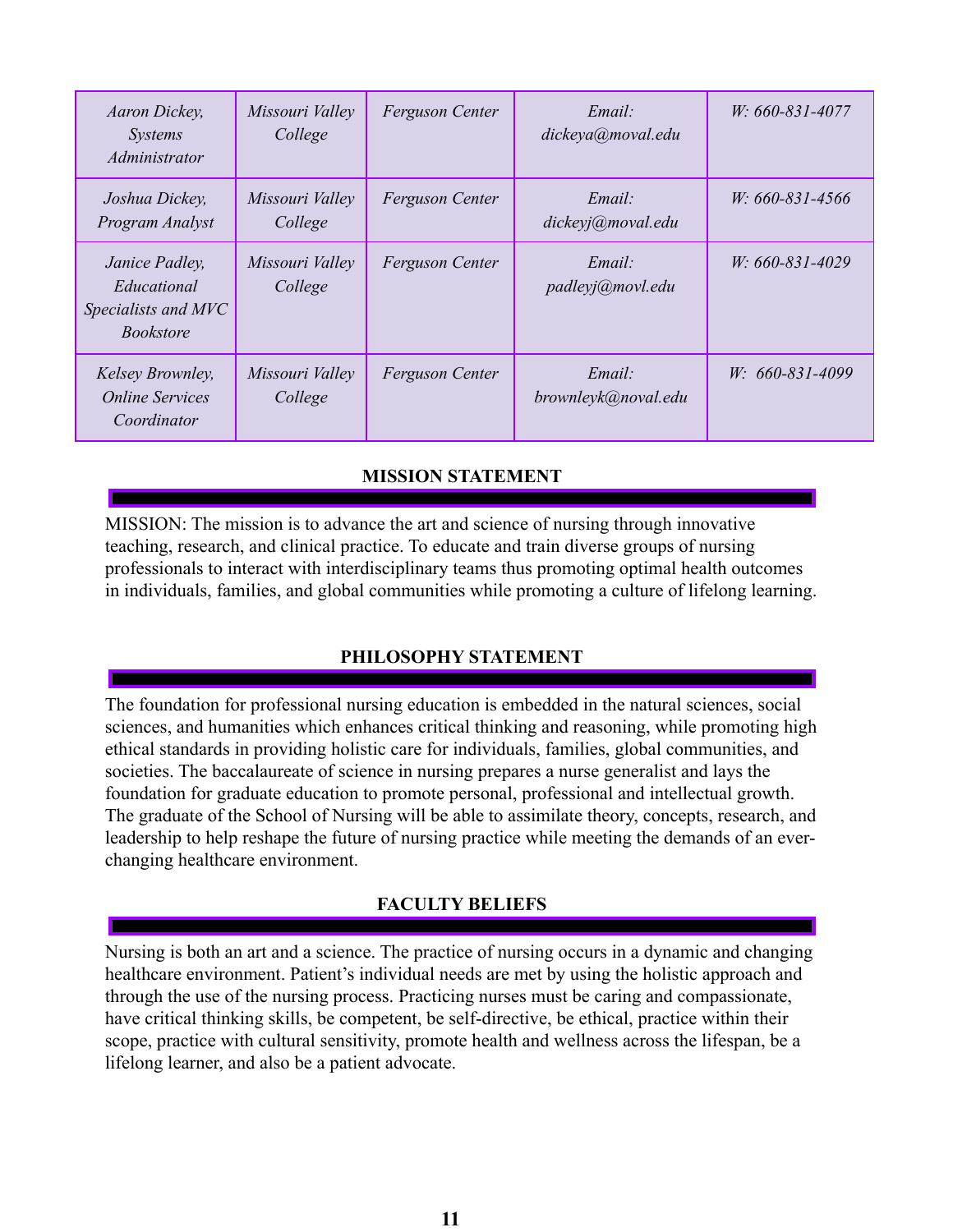# **FACULTY COMMITMENT**

<span id="page-11-0"></span>The faculty is committed to academic and clinical excellence in preparing students to become professional nurses. Nursing educators are committed to a learner-centered process which uses knowledge gained from general education courses and knowledge and skills gained from nursing courses to prepare the nurse to practice safely and competently. Acquisition of knowledge and skills are achieved through various means such as the teaching-learning process, research, instructional design/methodologies, and internal and external resources. The faculty members are lifelong learners and instill this trait in their students. Lifelong learning increases knowledge, skills, professionalism, and is beneficial for medical communities in caring for diverse populations with complex needs in a variety of health care settings.

#### **CURRICULUM DESIGN**

<span id="page-11-1"></span>The Family Nurse Practitioner (FNP) curriculum is designed to prepare registered nurses (RNs) to work in a more advanced role in the medical domain/community. It is scholarly, evidence-based, context relevant, and is unified. The MSN curriculum is congruent with the SON mission and is designed to "build and expand on the baccalaureate education in nursing" ( AACN, 2011). This allows graduates to practice at a higher level in a variety of clinical settings and also to commit to being a lifelong learner. Should the advanced practice nurse desire a terminal degree, the master's in education will promote a smoother transition into a doctorate degree.

The Family Nurse Practitioner (FNP) curriculum provides theoretical and evidenced-based clinical components that prepare the registered nurse to undertake a more advanced practice/ specialized role requiring a higher level of thinking to provide patient-centered care in the health care setting, especially primary care across the lifespan. In addition, course work focuses on enhancing professional skills such as education, counseling, managing, mentoring, leadership, licensed independent practice, collaboration, using research and technology to monitor and make changes in practice patterns, and advocating for patient's health care needs chronic and acute. The course work/instruction is online making it possible for students to advance their education while balancing their personal and professional lives. The curriculum also prepares graduates to be eligible to sit for the American Nurses Credentialing (ANCC) and the American Academy of Nurse Practitioners (AANP) certification exams. They are eligible for licensure as an FNP in the state of Missouri. However, other state requirements may vary. Students need to check with their state of licensure/certification before applying to the program.

#### **Total course work for the MSN-FNP is 44 hours. Clinical hours are a total of 600. [MSN-FNP](https://www.moval.edu/academics/academic-divisions/school-of-nursing/master-of-science-in-nursing/) Website**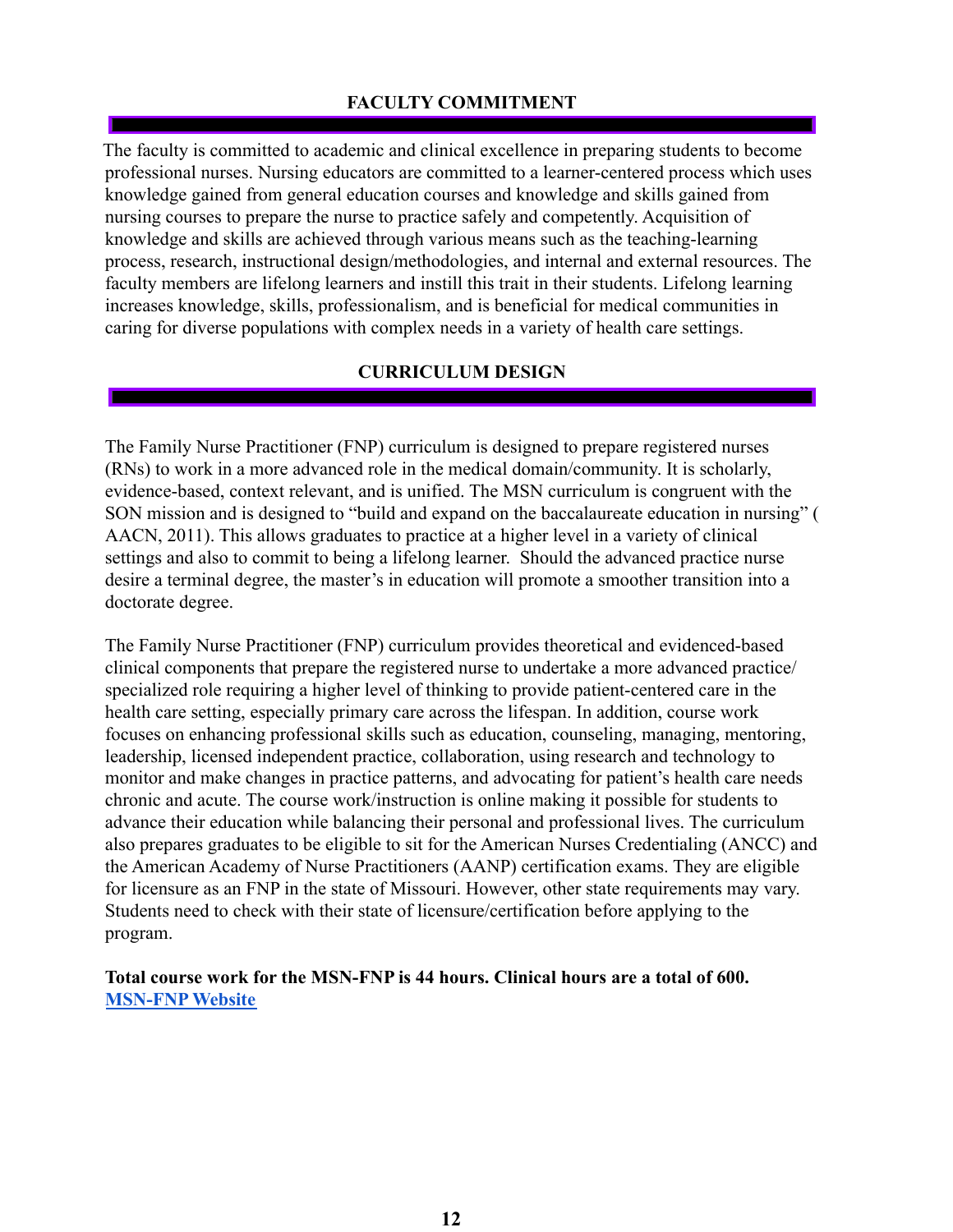## **MSN NURSING PROGRAM STUDENT LEARNING OUTCOMES**

Upon graduation, students shall meet the following student learning outcomes:

MSN PSLO 1: Evaluates research, theory, and principles of scientific inquiry to identify gaps and inequities in care while using best practices to influence public policy and improve care across the healthcare spectrum.

MSN PSLO 2: Modifies leadership skills based on advanced knowledge, nursing science, emerging trends, and critical skills/decision making to guide professional practice, encourage life-long learning, promote advocacy efforts, while advocating for policies that evaluate the effectiveness of complex health care systems.

MSN PSLO 3: Plans ethical, culturally sensitive advanced nursing care in collaboration with multidisciplinary teams and at the systems level to avoid bias and barriers that can impact achieving health equity, cost, and health outcomes.

MSN PSLO 4: Integrates advanced scientific knowledge when planning care that is affordable, accessible, cost-effective, and of high quality to diverse patient populations, while influencing health policy to transform health care and improve population outcomes.

MSN PSLO 5: Collaborates effectively at the provider level, and with all disciplines while using regulatory standards within the information systems/technology to manage care, improve care, evaluate care, control of cost of care, and to reduce adverse effects, mitigate risk, while improving outcomes and safety.

MSN PSLO 6: Develop strategies to coordinate care that is respectful, compassionate, respectful of differences and needs while promoting self-care management, and building relationships with patients and families, and fostering partnerships with community organizations to improve population health outcomes.

#### **MSN Student Learning Outcomes were developed using the following:**

- *● National Organization of Nurse Practitioner Faculties (NONPF) Nurse Practitioner Competencies (2016);*
- *● National Organization of Nurse Practitioner Faculties (NONPF) Nurse Practitioner Competencies [NP Core Competencies Content Work Group] (2017);*
- *NTF Criteria for Evaluation of Nurse Practitioner Programs (2016);*
- *● MSBoN Regulations, Chapter 2, Nursing Education (2021);*
- *● AACN Essentials of Master's Education* (2011);
- *CCNE Accreditation Standards (2018);*
- *● The Essentials of Master's Education for Professional Nursing Practice* (2011) *and the*
- *● Consensus Model for APRN Regulation: Licensure, Accreditation, Certification and Education (2008).*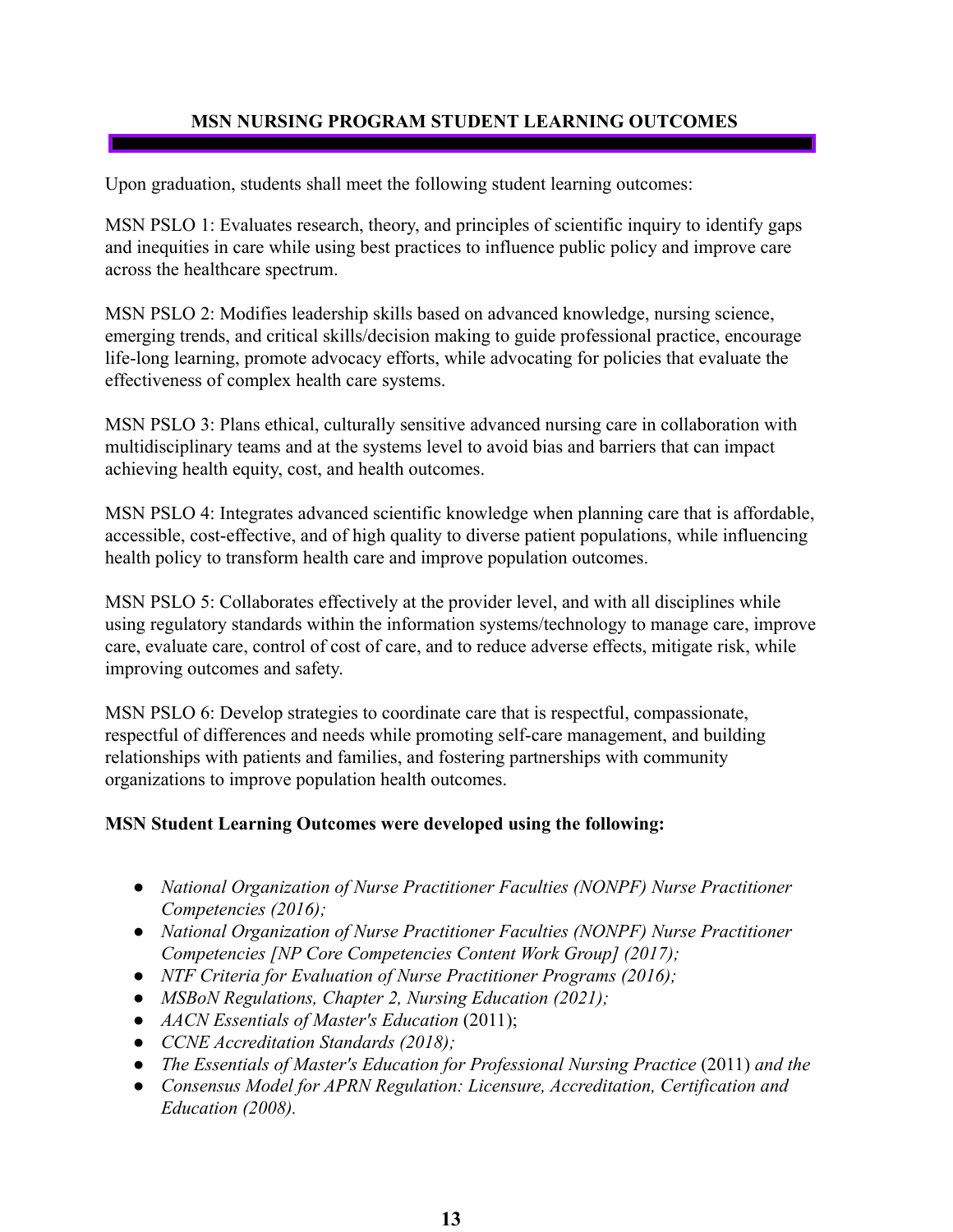\**Student Learning Outcomes were developed utilizing AACN Essentials of Master's Education (2011) and The Essentials of Master's Education for Professional Nursing Practice (2011). All didactic and clinical courses are planned following the guidelines of the National Organization of Nurse Practitioner Faculties (NONPF) Nurse Practitioner Competencies (2016) and National Organization of Nurse Practitioners (NONPF) [Content Work Group] (2017).*

# **MSN PROGRAM GOALS**

The goals of the Master in Science in Nursing degree program are to:

- 1. Advance the education for the baccalaureate prepared nurse to serve in leadership roles in practice setting, advanced nursing practice, nursing education, and/or administrative roles.
- 2. Prepare graduates for advanced practice nursing to meet the healthcare needs of diverse populations (individuals, families, groups and communities) in multiple health care settings such as primary care, hospital inpatient/outpatient, managed care organizations, and governmental organizations.
- 3. Prepare nurse practitioners qualified and dedicated to provide culturally sensitive and competent primary health care to diverse people.
- 4. Use research-based/ best practices from nursing and other disciplines to advocate for policy changes that will improve the health outcomes of individuals, families, communities, and aggregate populations.
- 5. Promote a systems perspective to deliver high quality, cost effective, and safe care by working collaboratively with organizational leadership.

# **MSN NURSING FACULTY OUTCOMES**

- <span id="page-13-0"></span>1. Promote Educational Degrees/Doctorate/Postdoctoral Studies.
- 2. Promote Teaching Effectiveness
- 3. Promote Scholarship
- 4. Promote Service to the Nursing Profession
- 5. Maintain Certification in Speciality/Population Foci

# **PROFESSIONAL STANDARDS**

#### <span id="page-13-1"></span>**Professional Standards The School Of Nursing Adheres To:**

- *● National Organization of Nurse Practitioner Faculties (NONPF) Nurse Practitioner Competencies (2016);*
- *● National Organization of Nurse Practitioner Faculties (NONPF) Nurse Practitioner Competencies [NP Core Competencies Content Work Group] (2017);*
- *NTF Criteria for Evaluation of Nurse Practitioner Programs (2016);*
- *● MSBoN Regulations, Chapter 2, Nursing Education (2021);*
- *● AACN Essentials of Master's Education* (2011);
- *CCNE Accreditation Standards (2018);*
- *● The Essentials of Master's Education for Professional Nursing Practice* (2011) *and the*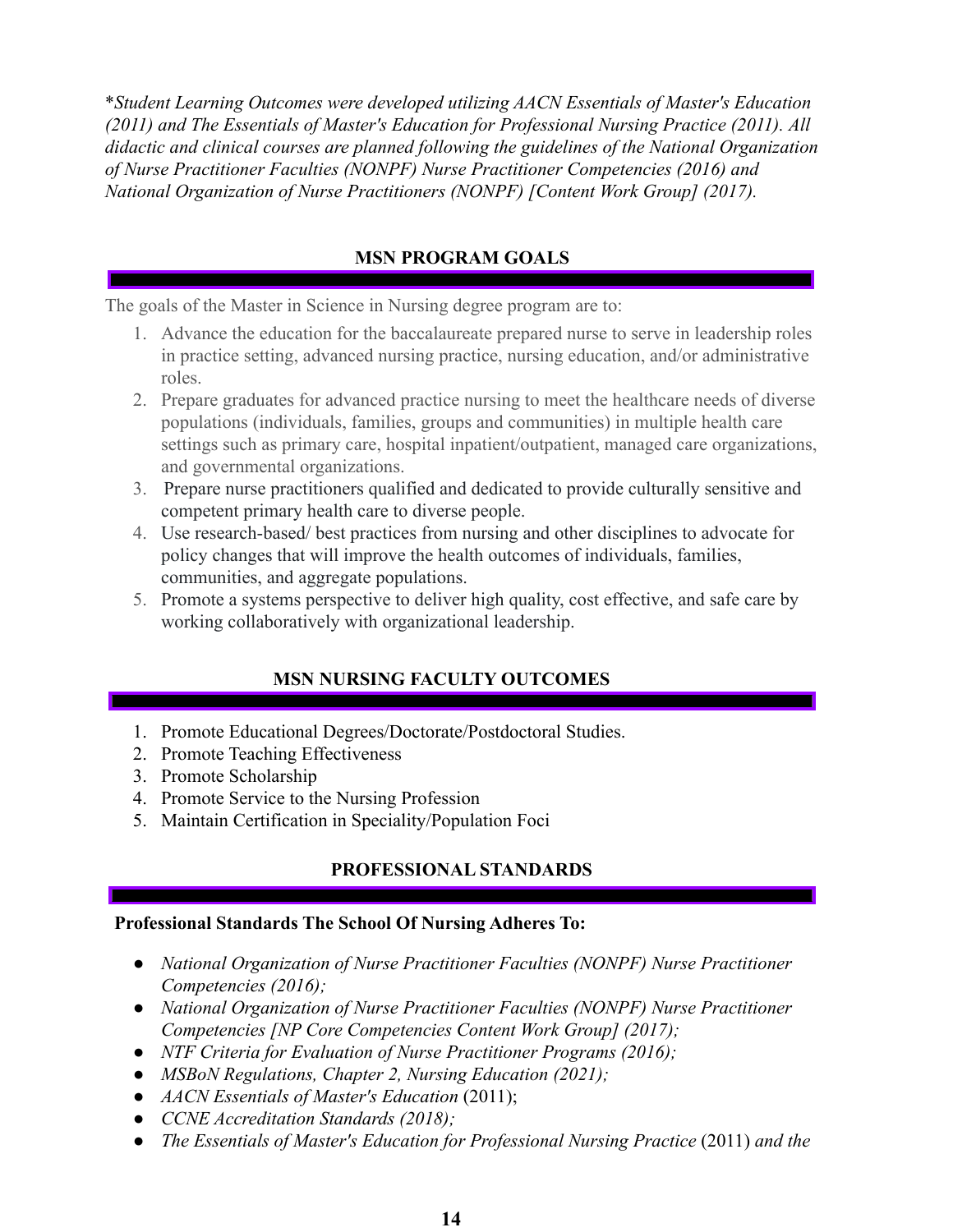*● Consensus Model for APRN Regulation: Licensure, Accreditation, Certification and Education (2008).*

\**Student Learning Outcomes were developed utilizing AACN Essentials of Master's Education (2011) and The Essentials of Master's Education for Professional Nursing Practice (2011). All didactic and clinical courses are planned following the guidelines of the National Organization of Nurse Practitioner Faculties (NONPF) Nurse Practitioner Competencies (2016) and National Organization of Nurse Practitioners (NONPF) [Content Work Group] (2017).*

## <span id="page-14-0"></span>**ESSENTIAL FUNCTIONS/SAFETY STANDARDS FOR STUDENTS IN THE CLINICAL SETTING/NURSING PROGRAM**

**POLICY FOR ESSENTIAL FUNCTIONS/SAFETY STANDARDS FOR STUDENTS IN THE CLINICAL SETTING/NURSING PROGRAM**: In order to perform safe and effective nursing care, the student must possess certain safety and technical standards such as physical, cognitive, psychomotor skills, and professional/social abilities. The student must be able to continually meet these essential functions with or without reasonable accommodations to successfully complete the nursing program. Nursing administration and faculty and/or agencies in which the student does a clinical rotation may identify additional essential requirements/safety standards. Therefore, the nursing faculty has the right to amend the essential functions/safety standards as deemed appropriate in order to assure safety in the workplace/clinical setting.

Admission or progression in the nursing program may be denied if the student is not able to demonstrate the essential functions/safety standards with or without reasonable accommodations. If the student's status changes during the program, so that he or she can't meet the essential functions/safety standards with or without reasonable accommodations, the student will be withdrawn from the nursing program. Should the nursing faculty have concerns with the student's ability to perform the essential functions/safety standards, the faculty may request an additional medical examination at the expense of the college. The essential functions/safety standards are set forth by the MVC School of Nursing and thus may not be the same as for other/all health care employers.

The essential functions/safety standards are listed below and are necessary for admission, progression, and graduation from the nursing program. They include but are not limited to:

#### <span id="page-14-1"></span>**I. Visual**

- a. Seeing and noticing subtle changes in a patient's condition and/or the environment
- b. Seeing color changes ie on skin, breathing patterns, and color codes on supplies etc
- c. Using peripheral vision
- d. Seeing objects at least 20 inches away to read orders, see the computer screen, and read the fine print
- e. Reading for extended periods of time and being able to see at least 20 feet to see the patient in a room or if walking in the hallway
- f. Reading cursive writing, data on monitors/equipment/EMRs. Etc
- g. Accurately drawing up and administering correct dose of medication

#### <span id="page-14-2"></span>**II. Auditory**

a. Hearing normal speaking tones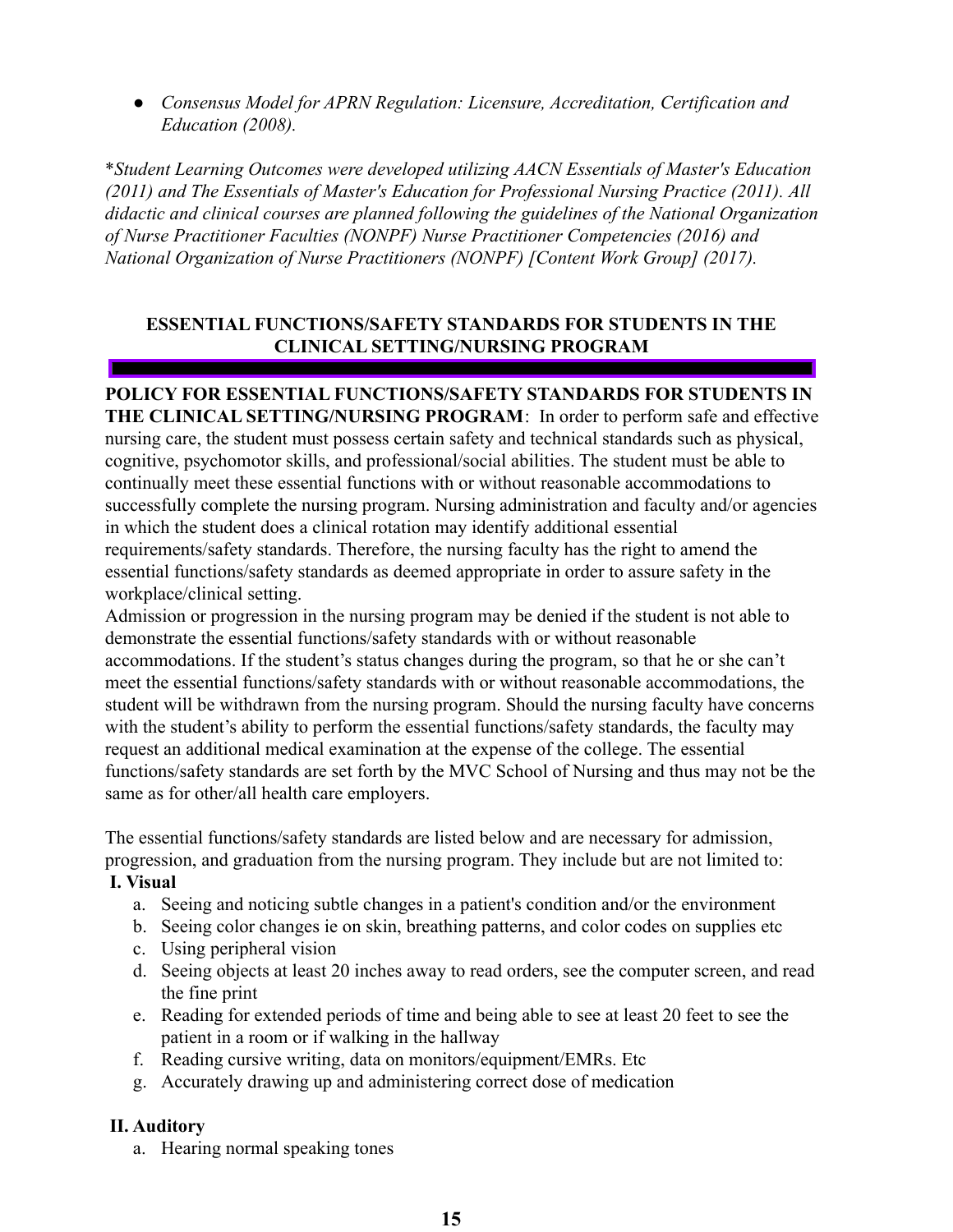- b. Distinguishing origin of sounds
- c. Interpreting/distinguishing between different monitoring/equipment/environmental sounds
- d. Hearing and distinguishing different sounds through a stethoscope and assessment of tube placements
- e. Hearing to effectively communicate with health team members/patients/family

## <span id="page-15-0"></span>**III. Tactile**

a. Feeling and distinguishing between physical characteristics such as tremors, pulses, textures, vibrations, shapes, sizes, skin and surface temperatures, veins, identify landmarks, etc

# <span id="page-15-1"></span>**IV. Olfactory**

a. Smelling body odors, alcohol breath, and detecting other odors in the patient's environment such as gasses or other noxious smells

## <span id="page-15-2"></span>**V. Communication/Interpersonal Skills**

- a. Communicating verbally, in writing, and on all electronic devices
- b. Effectively communicating and showing respect to all health team members, patients and families with varying backgrounds such as cultural, ethnic, social, economic, emotional, and/or intellectual
- c. Working effectively with other disciplines, groups, patients, and families
- d. Working independently and consulting and negotiating with others
- e. Picking up on verbal and nonverbal cues and expressing oneself clearly
- f. Multi-tasking and adapting to changing environments while remaining calm

# <span id="page-15-3"></span>**VI. Cognitive/Critical Thinking Skills**

- a. Effectively reading, writing, and understanding the English Language
- b. Consistently demonstrating critical thinking skills necessary to provide safe and competent nursing care to complex patients in a variety of settings (Examples include prompt response to cardiac monitoring alarms, accurate patient/situational assessment, and prompt intervention; provide for patient safety, such as administer oxygen, suction as needed, record seizure activity, and call for help)
- c. Understanding cause and effect relationships
- d. Prioritizing workload/tasks
- e. Explaining nursing procedures
- f. Giving oral/shift report
- g. Speaking via the telephone
- h. Documenting clearly and accurately on the medical record
- i. Clarifying non-verbal cues
- j. Clarifying physician orders
- k. Reading measurement markings
- l. Using best practices to make decisions and deliver care
- m. Assisting patients in making informed decisions when indicated
- n. Demonstrating satisfactory performance on all written examinations including the ability to use accurate mathematical equations without a calculator to safely administer medication.
- o. Satisfactorily meeting the program objectives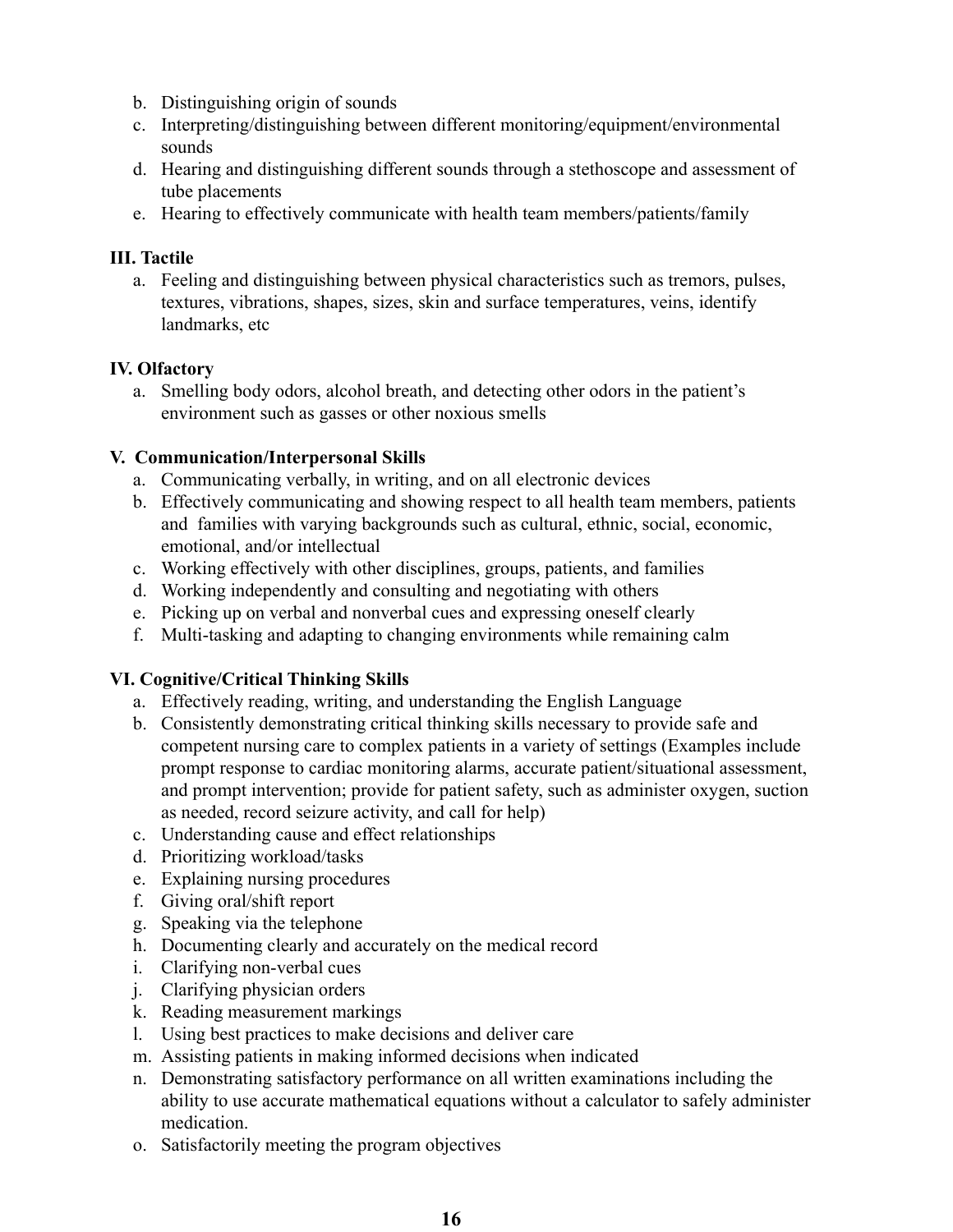p. Possessing knowledge and skills necessary to operate all electronic equipment and reporting results

## <span id="page-16-0"></span>**VII. Physical/Motor**

- a. Possessing sufficient energy and mobility to provide patient care to meet the course/program objectives
- b. Moving, transferring, positioning patient or assisting others with same without injury to self, patient, or others while providing routine and emergency care
- c. Standing, walking, bending, stooping, twisting, while providing/participating in patient care ranging from 6-12 hours in the clinical setting
- d. Maintaining balance and standing on both legs with ability to abduct, rotate, and move all joints freely
- e. Coordinating hand and eye movement
- f. Handling small equipment/objects without harming self or others and/or damaging property
- g. Lifting at least 25 lbs. ie child or transfer patient
- h. Pushing, pulling, or lifting heavy objects ie 25 lbs. without harming self or others and/or damaging property
- i. Walking independently without use of cane, crutch, or walker
- j. Transporting self and/or patient without the use of electronic devices
- k. Working, standing and/or moving in small areas
- l. Responding to emergency/crisis situations and performing CPR and administering meds if needed
- m. Possessing fine and gross motor skills to provide safe patient care
- n. Calibrating and using equipment
- o. Performing CPR
- p. Squeezing to operate fire extinguisher
- q. Performing physical assessments accurately and timely
- r. Operating electronic devices such as computers/EMRs, etc.

# <span id="page-16-1"></span>**VIII. Professional Conduct**

- a. Demonstrating on a consistent basis caring, sensitivity, compassion, empathy, and respect to all health care members/disciplines, patients, and families
- b. Portraying a healthy mental attitude and genuine concern toward others
- c. Providing safe and effective nursing care in a caring manner
- d. Comprehending and following the policies and procedures of the College and agency
- e. Understanding the consequences of violating the policies and procedures of the College and agency
- f. Maintaining professional behavior and demeanor when faced with challenging situations
- g. Practicing using the nursing code of ethics
- h. Supporting integrity and remaining free of any chemical stimulants
- i. Arriving promptly and in appropriate attire for clinical setting
- j. Accepting responsibility and accountability for one's own actions or lack thereof
- k. Maintaining patient advocacy at all times
- l. Maintaining professional conduct/behavior to meet qualifications to sit for State Board Exams.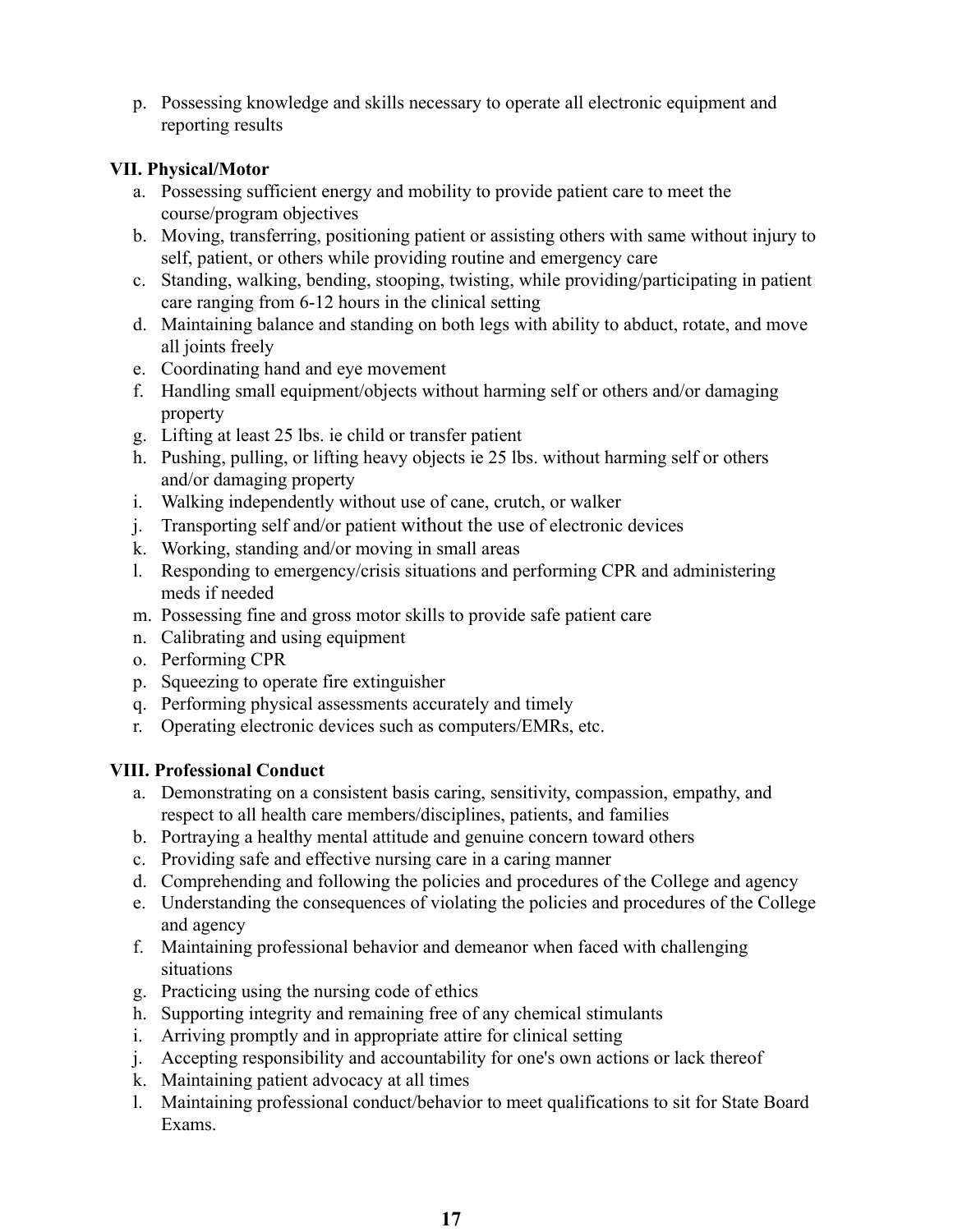\*While every attempt will be made to accommodate the student with a disability, there are some circumstances where physical space will/may be limited and thus place the patient at risk for injury or unsafe practices.

If an applicant is denied admission, or a student is dismissed from a program of study due to the inability to meet a performance standard/essential function, the student may request an appeal of the nursing administrative decision.

# **GENERAL INFORMATION**

<span id="page-17-1"></span><span id="page-17-0"></span>MVC Catalog & Handbook **MVC Catalog & [Handbook](https://www.moval.edu/academics/academic-catalog/)**

## **ACADEMIC ADVISEMENT/ENROLLMENT**

All nursing students enrolled in the nursing program will meet with and complete academic advising with their assigned Faculty Advisor before registering for the next term/semester. Advisors will post their office hours on the intranet and in the course syllabus.

## **PROCEDURE:**

- 1. Consult the MVC web site for financial aid status prior to registration.
- 2. After the first semester, the faculty will provide each student with their Registration Access Code to register for upcoming classes.
- 3. Students are responsible for adhering to the program of study.
- 4. Register early for courses to secure classes.
- 5. If not pre-registering/registering online, make an appointment with someone from the College Registrar office.
- 6. For late registration and petitioning to add or drop a class, refer to the **[MVC Catalog](https://www.moval.edu/academics/academic-catalog/) [and Handbook](https://www.moval.edu/academics/academic-catalog/)**
- 7. Students are advised to pay early for registered courses, refer to the **[MVC Catalog and](https://www.moval.edu/academics/academic-catalog/) [Handbook](https://www.moval.edu/academics/academic-catalog/)** for Academic Fees and payment plans.
- 8. Continuation in a course is dependent on fees being paid and/or posting of financial aid. Students are not allowed to attend class if they are not on the course roster(s).

# **ACADEMIC HONORS**

<span id="page-17-3"></span><span id="page-17-2"></span>Students can graduate with academic honors. **MVC Catalog & [Handbook-](https://www.moval.edu/academics/academic-catalog/)**Academic Honors**.**

# **ADVISING AND RETENTION**

The MVC SON faculty guides the students through their academic nursing courses. Advising personnel/nursing answers and clarifying any questions/concerns the student may have. They also assist students with questions and concerns related to enrollment, registration, course workload issues, requests for changes in completion plans, petitions for leave of absence, and progression issues, in addition to academic probation. Advisors will post their office hours on the intranet and in the course syllabus.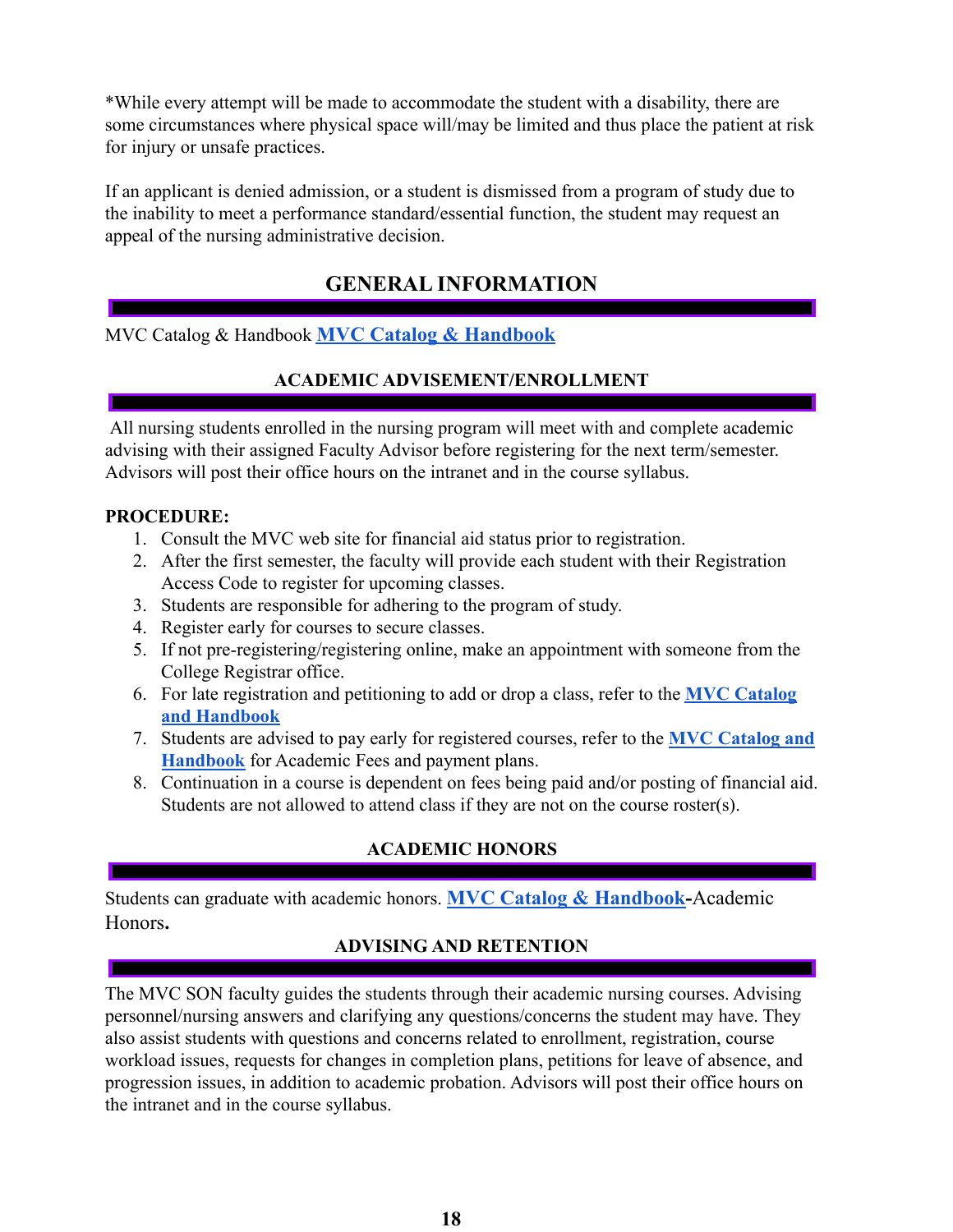# **SUPPORT SERVICES**

<span id="page-18-0"></span>MVC provides student support services. Students are supported in their program by: Academic Advisors, Student Services, Financial Aid, Library Resources, ADA Services, Student Health, Student Counselor, Student Affairs Office, Learning Center, and Admissions/Registrar Offices.

# **APPLICATION AND ADMISSION**

<span id="page-18-1"></span>Requirements for admittance to the MSN-FNP Program, include the following:

- 1. Application and admission to Missouri Valley College and School of Nursing. [MVC](https://www.moval.edu/mvcb11/gradApplicationHome.aspx) MSN-FNP [Application](https://www.moval.edu/mvcb11/gradApplicationHome.aspx)
- 2. Current unencumbered license to practice as a registered nurse (RN) in the United States and its territories.
- 3. Submission of official transcripts from all colleges and universities attended and on file with the MVC Admissions Office.
- 4. Completion of transcript review (to be on file in the Registrar's office) with an academic plan of study completed by nursing and/or nursing-approved faculty.
- 5. BSN with a minimum of B in all nursing courses/clinicals.
- 6. A minimum cumulative GPA of 3.0 (on a 4.0 scale).
- 7. Students who have completed Pathophysiology for Advanced Nursing Practice, Pharmacology for Advanced Nursing Practice, and Advanced Health Assessment within the last three years and obtained a B or higher may transfer these credits. However, these courses are also offered in the program.
- 8. Submission of three professional references.
- 9. Satisfactory criminal background check prior to the first semester of nursing coursework.
- 10. The School of Nursing Faculty Forum Committee will review all applicants for meeting admission criteria. Applicants not meeting criteria will be sent a letter by the Program Director/Dean.

# **ASSIGNMENT GUIDELINES AND DUE DATES**

<span id="page-18-2"></span>Due dates for graded learning activities (participation, written assignments, quizzes/exams, group projects etc.) are posted on the course schedule within each course.

- 1. The time stamp in the college learning platform officially documents date and time of assignment submissions. Most graded assignments are due by midnight Central Standard Time (CST) of the posted due date. Due dates for discussion posts (initial, peer-response, final) may vary depending on the length and structure of the discussion period. Refer to the course schedule and individual guidelines for each learning activity. Students are expected to adjust the time for their zone to avoid late submission. The date and time that faculty see for your submissions is in CST.
- 2. Rubrics are posted for each assignment. Feedback is given if points are deducted. Follow the rubric for maximum points.
- 3. Students normally receive feedback/grades within 7 days of the posted due date. In extenuating circumstances, feedback may be delayed for up to 14 days from the posted due date, (see Deadline Extension). Faculty will notify students of any expected delays in response time.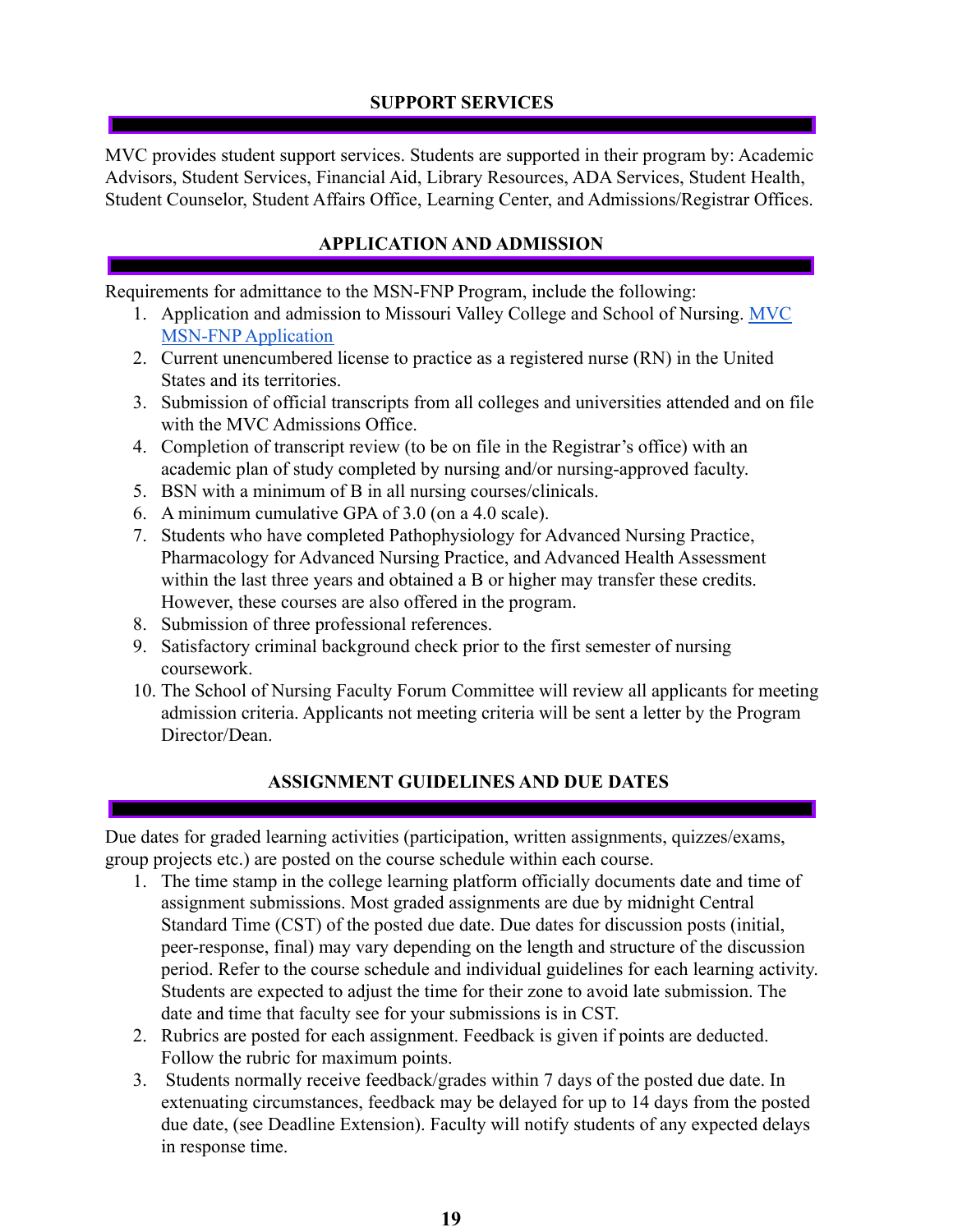- 4. Students seeking clarification of questions regarding grading must do so within 1 week of the posted grade.
- 5. Late assignments will have ten percent (10%) per day deducted from the earned score for up to a maximum of five (5) calendar days (this includes weekends and public holidays)
- 6. Work submitted after five (5) days will not be graded by faculty and zero (0) points will be entered in the gradebook for that assignment.

## **BOOK PURCHASE**

<span id="page-19-0"></span>Textbooks may be ordered online and can be delivered to a personal address. Books need to be ordered early to assure availability for the first day of class.

# **COLLEGE ENVIRONMENT**

- <span id="page-19-1"></span>● MVC School of Nursing is not responsible for damage, loss or theft of private property of any person on this campus.
- MVC School of Nursing is a crime free and drug free environment. All nursing students accept this responsibility when admitted to the College.
- Failure to comply with these policies will be reported to designated authorities and will be prosecuted to the fullest extent of the law.

## <span id="page-19-2"></span>**COMPREHENSIVE TESTING & EVALUATION BARKLEY DIAGNOSTIC REASONING TEST (DRT) AND COMPREHENSIVE EXAM IN FINAL PRACTICUM**

<span id="page-19-3"></span>Diagnostic testing is used to help serve as predictors for student success. They can also be used in identifying specific areas of weaknesses and strengths. This allows faculty to work with students to study smarter and to improve test scores. Test scores also allow faculty to use group profile data to help strengthen the nursing curricula and improve program outcomes.

All nursing students will participate in a comprehensive testing program using a nationally-normed exam (DRT) throughout the program. There are no fees associated with this computerized test package. Students having to repeat a course will also have to repeat the testing. The exam(s) will be taken during assigned times during the designated course. **There is not a single nationally normed test that determines failure of a course or program.**

A program comprehensive pre-test will be given in the course Transitioning to the Advanced Practice Nurse Role to assess the student's general knowledge regarding the role of the APN**.** The exam will be given again at the end of the program, in the Final Practicum, to evaluate the student's didactic and clinical knowledge and skills upon completion of the program. This data will be used to help evaluate program effectiveness.

**[Barkley & Associates, Inc](https://www.npcourses.com)**

**[Advanced Practice Education Associates](https://www.apea.com)** (APEA)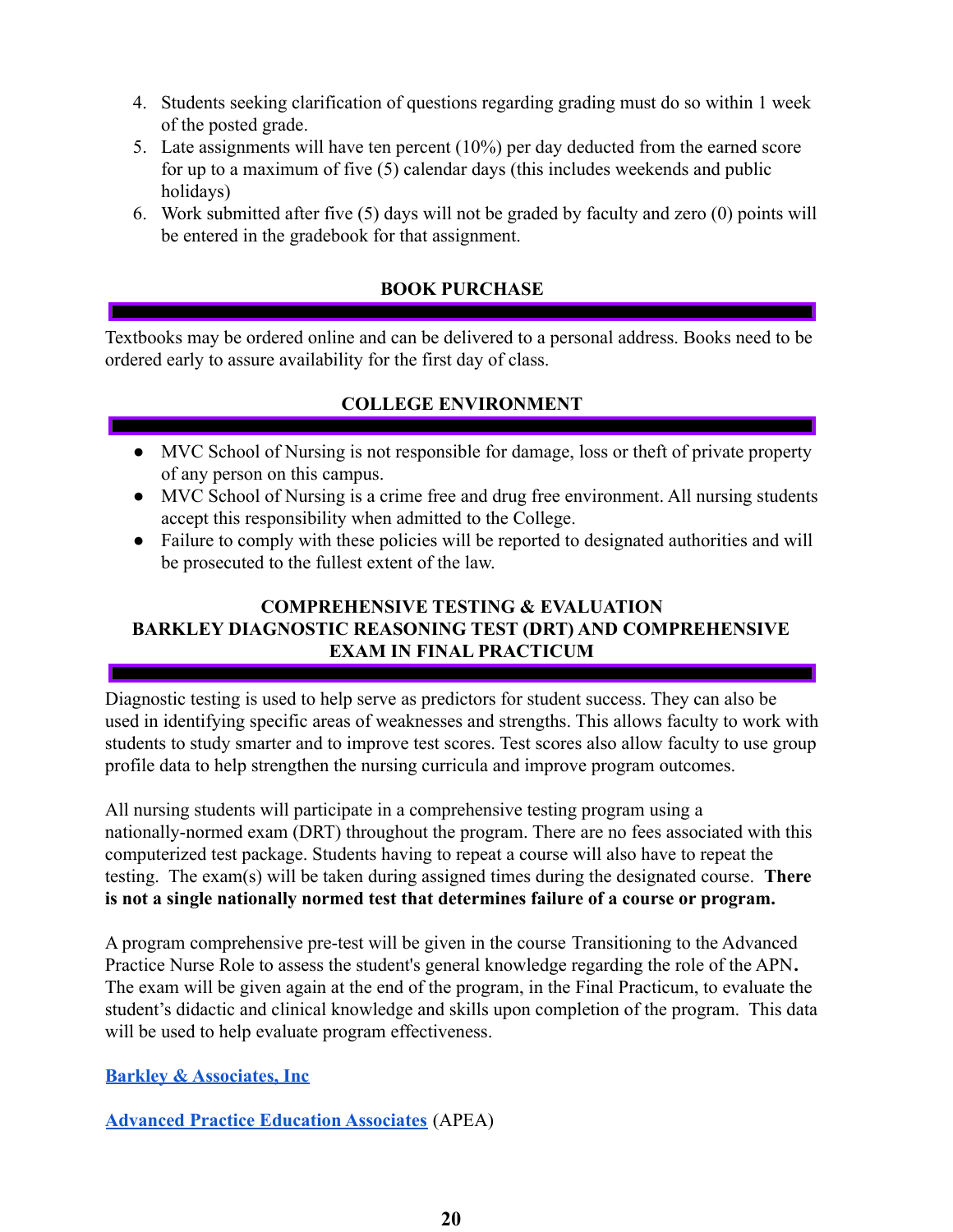An APEA Review Course will be offered in the Final Practicum. Cost for this program is included in the NU580 Final Practicum class lab fees.

# **COMPUTER**

<span id="page-20-0"></span>All nursing students are required to have a working laptop computer with Wifi access. No Netbooks are allowed. If the student has a Chromebook, it must have the necessary programs to do all coursework/assignments. Must have a camera and microphone.

# **COMPUTER COMPETENCIES - BASIC SKILLS**

<span id="page-20-1"></span>To be successful in online coursework, students must have access to a device, reliable internet and possess basic computer literacy skills. Graduate faculty design all coursework and assignments with this expectation in mind, and do not provide computer skills instruction. Expectations:

- Access to a device and reliable internet connection
- Perform basic computer and internet functions
- Manage productivity tools (email, word processor, spreadsheet, presentation, learning management system)
- Organize and maintain file and folder system
- Communicate well through reading and writing
- Be willing to actively engage with classmates and the instructor online
- Effectively manage time and work independently
- <span id="page-20-2"></span>• Be self-motivated and persistent

# **COURSE EVALUATION/FEEDBACK**

The nursing faculty encourage and need feedback from students to help improve the curriculum, individual/group teaching strategies, skills lab experience, and campus concerns for future students. Evaluations may occur in Learning Management Systems/BrightSpace, or by forms provided by nursing faculty. Take some time to reflect on the course and the instructor/professor and constructively fill out the survey(s) so that we can improve the nursing program.

# **COURSE REGISTRATION**

<span id="page-20-3"></span>Students are responsible for contacting their program advisor each term to register and enroll in courses according to the designated completion plan. Enrollment deadlines for each semester are shown below. Not completing enrollment on time may interfere with smooth transition through the POS.

Registration Deadlines:

| Fall (Aug-Dec)    | By: July 1st     |
|-------------------|------------------|
| Spring (Jan-May)  | By: December 1st |
| Summer (May-July) | By: April 1st    |

Late enrollment may be allowed on a space available basis only. A late enrollment fee may be assessed.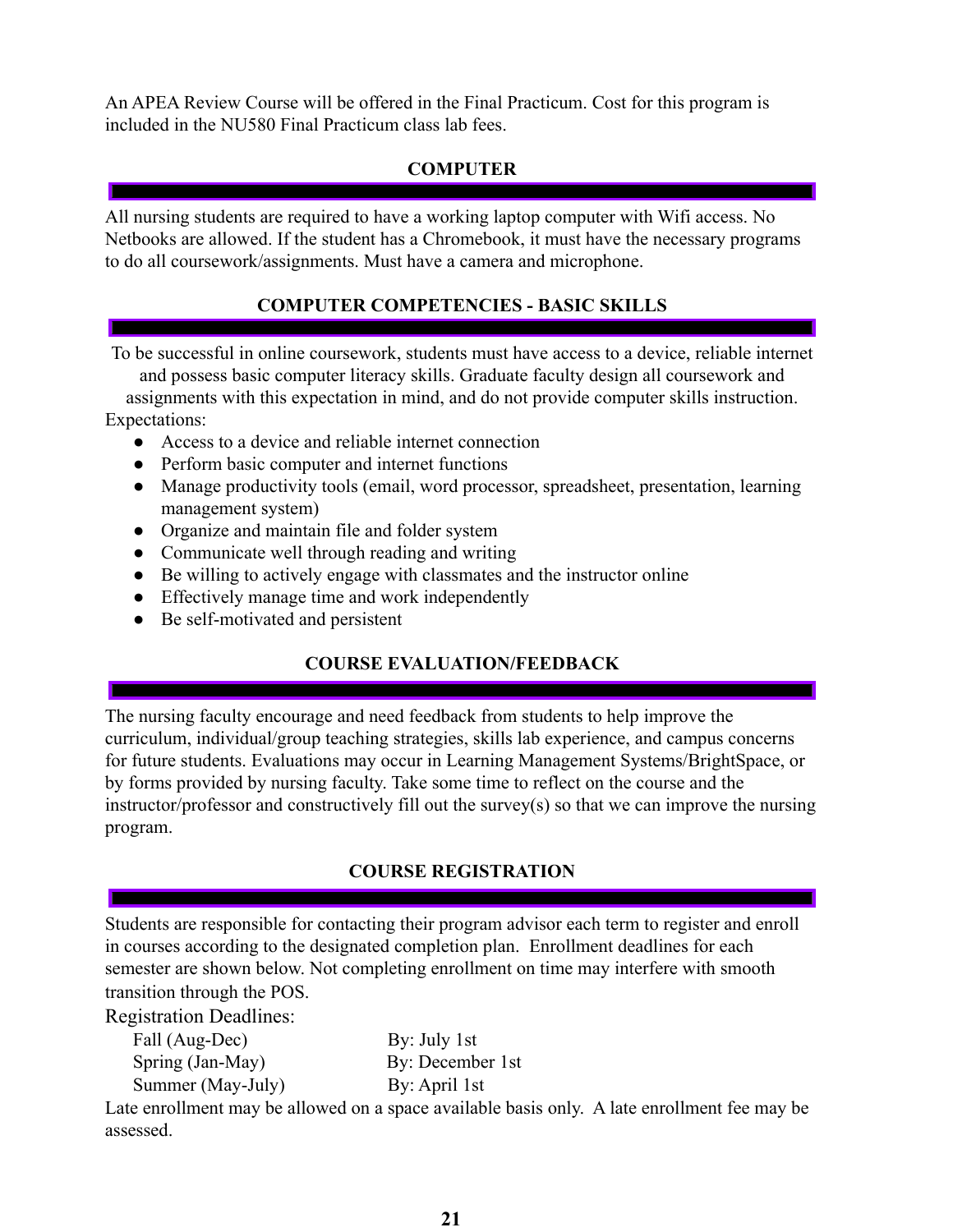# **COURSE SYLLABI**

<span id="page-21-0"></span>Students will be provided with necessary syllabi in the college learning platform at the beginning of each semester. The syllabi outlines information and requirements of the course. It is the student's responsibility for reading and understanding each course syllabus. The student must also agree to abide by the policies/guidelines and requirements within each syllabus. Failure to meet the requirements can/will result in a failing grade for the course.

#### **CPR**

<span id="page-21-1"></span>All nursing students must be CPR certified before being assigned to a clinical facility. Certification is required from the American Heart Association's Basic Life Support for Healthcare Providers.

## **DEADLINE EXTENSIONS**

- <span id="page-21-2"></span>1. Students should submit written requests to faculty for deadline extensions within 24 hours of the due date. Approved extensions are only granted for one week after the posted due date.
- 2. Extensions are granted at the discretion of course faculty in emergency or extraordinary circumstances such as the following: Keep in mind proof/documents may be requested.
	- **●** Medical illness
	- **●** Compassionate grounds: those situations for which compassionate leave is normally granted such as family death, life threatening illnesses/injury of family.
	- **●** Unexpected mishaps, hardships, like natural disasters, etc: documentation may be requested.
- 3. Work, computer crashes, power outages unless natural disaster, or printer failures are **NOT** valid reasons for an extension.
- 4. No penalty will occur if an extension is sought and granted by the responsible faculty or his/her designee. If the assignment is submitted after the extension period, then published penalties will apply.
- 5. Students with circumstances requiring extensions more than the allowed one week need to meet with course faculty to discuss available options such as withdrawing from the course or taking an incomplete grade assignment.

# **DISABILITIES SERVICES**

#### <span id="page-21-3"></span>**ADA STATEMENT**

The College seeks to comply fully with Section 504 of the Rehabilitation Act of 1973 and the Americans with Disabilities Act of 1990. The ADA Coordinator works with the programs to assist the faculty in understanding and implementing accommodations.

Accommodations based on a disability require approval by the ADA/Section 504 Coordinator. **To initiate the approval process, students with disabilities seeking accommodations should schedule a meeting with the Director of Accessibility and Disability Services, second floor Ferguson Center**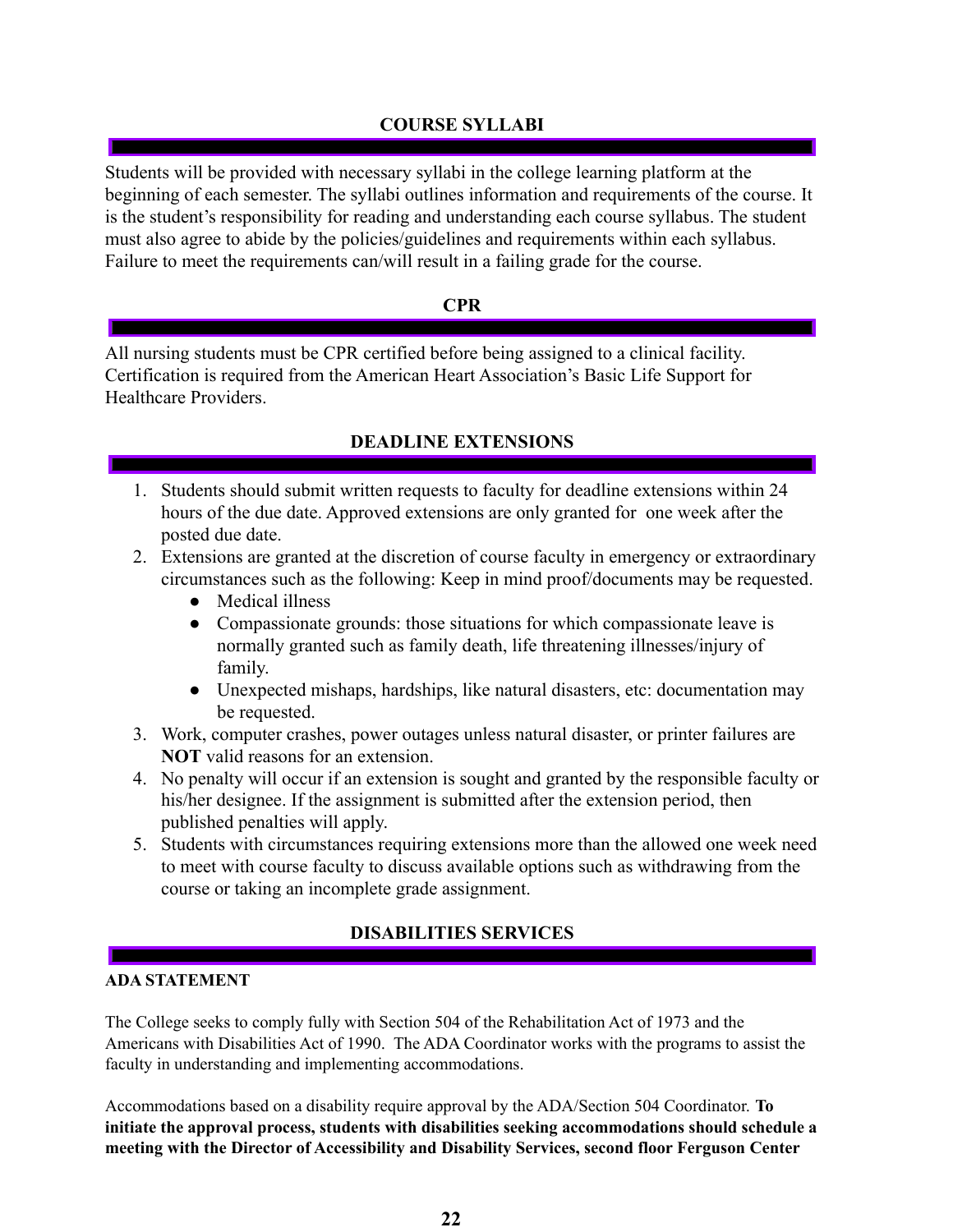**(east hallway) Office 104, 660-831-4170 or disabilities@moval.edu.** This meeting should be scheduled as soon as possible once the student believes he or she needs an accommodation. Failure to do so could delay accommodations, and any granted accommodations are not effective retroactively. The disability accommodations process requires that students provide documentation of their disabilities from a qualified professional. Once documentation has been provided, a determination will be made regarding students' eligibility for accommodations. If you have any questions about how to initiate this process, please contact your instructor or the ADA/Section 504 Coordinator.

## **ETHICAL NURSING PRACTICE**

<span id="page-22-0"></span>The American Nurses Association Code of Ethics will be adhered to by all faculty and students.

#### **[ANA Code of Ethics](https://nursing.rutgers.edu/wp-content/uploads/2019/06/ANA-Code-of-Ethics-for-Nurses.pdf)**

## **FINANCIALAID FOR NURSING STUDENTS**

<span id="page-22-1"></span>Students enrolled in the Graduate Nursing Program are candidates for scholarships, awards, and loans to help pay for tuition/cost of attendance while advancing their education. Students interested in applying for federal assistance must complete a Free Application for Federal Student Assistance (FAFSA) available in the Admissions Department located in the Ferguson Building or by applying online at **<http://www.fafsa.ed.gov/>**. Students can contact the Financial Aid Office to see if they qualify for federal loans that are granted on a need by need basis. Refer to the MVC website **[Tuition & Financial Aid](https://www.moval.edu/admissions-financial-aid/tuition-financial-aid/)** for other opportunities available to students with financial needs/concerns. Students can also check with employers and community organizations regarding educational assistance and scholarship opportunities.

#### **PROGRAM REQUIREMENTS/FINANCIAL AID REQUIREMENTS**

<span id="page-22-2"></span>To maintain eligibility for federal financial aid, graduate students must:

- Maintain a minimum of a 3.00 cumulative grade point average in each course (B is required for remaining in the program; SON requirement).
- Graduate students receive a set amount of federal financial aid per year.

#### **APPLICATION FOR GRADUATION**

<span id="page-22-3"></span>Students applying for graduation will receive an email from the registrar's office regarding the application for graduation.

# **HEALTH INSURANCE**

<span id="page-22-4"></span>Students are required to carry their own health insurance. Any medical expenses incurred on campus or clinical site is the responsibility of the student.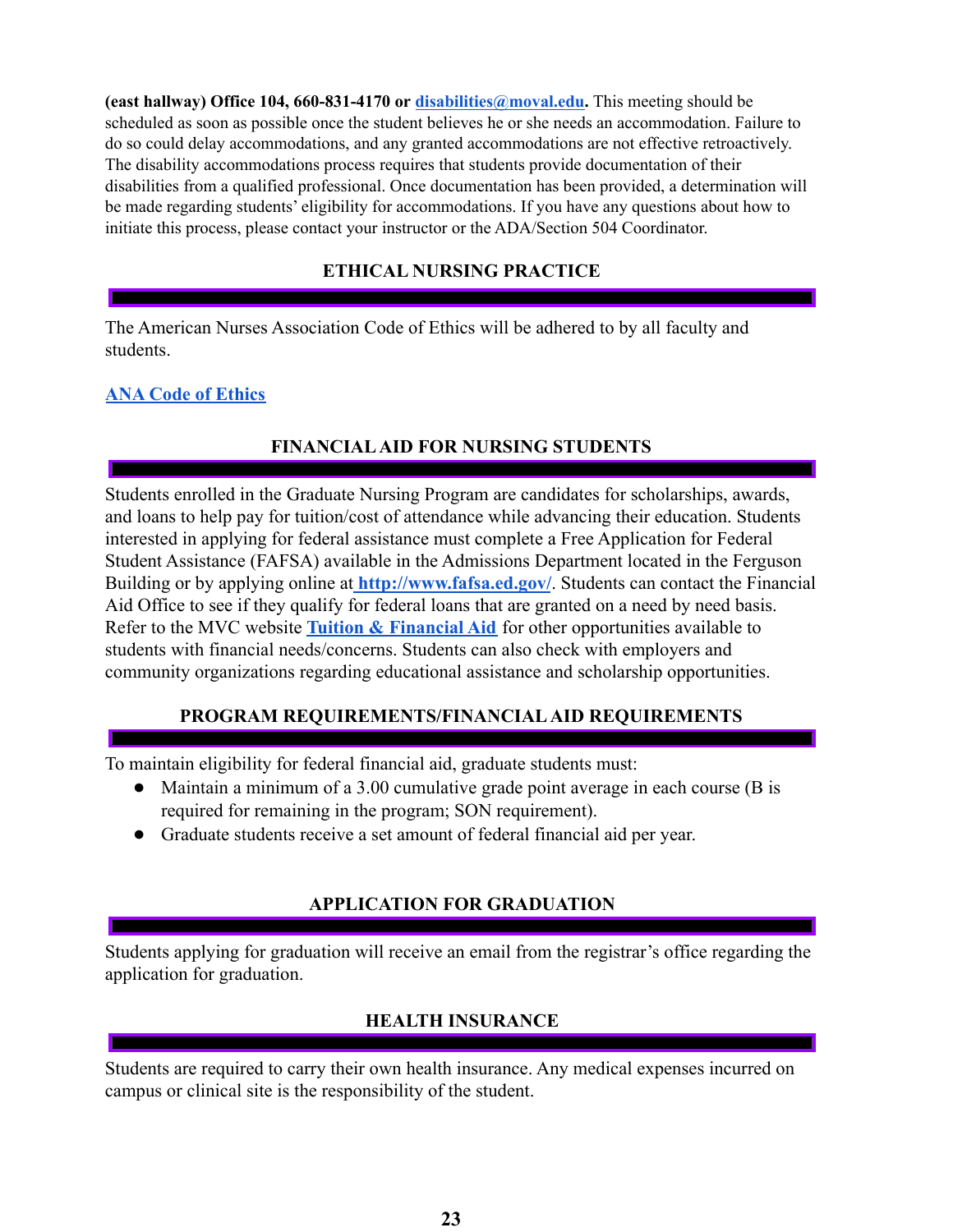#### **HEALTH SCREENING AND LICENSING REQUIREMENTS**

<span id="page-23-0"></span>Missouri Valley College SON uses Castle Branch to help with issues pertaining to criminal background checks. Students have access to these records while a student and after program completion. If the state you are licensed in requires additional background checks, the student will be required to complete and submit documentation to the AA.

#### **ID CARDS**

<span id="page-23-1"></span>All nursing students are required to have Campus ID badges. Your picture will be taken at the School of Nursing upon arrival and the badge will be issued to you. Students in the clinical setting must wear their Nursing ID badge.

## **INSTRUCTIONAL DESIGN**

<span id="page-23-2"></span>The nursing faculty are responsible for the online courses and related issues. The faculty members design, maintain, and update courses in the college learning management system. However, if they need assistance/troubleshooting, they should contact the instructor first. Should you have further questions or concerns, please contact the IT department at 660-831-4099 for Platform Learning System issues or go to "Brightspace Technical Support" and click on "Find Answers Here" within your Brightspace course. Therefore, questions/concerns may take 24-48 hours to answer.

#### **LIABILITY INSURANCE**

<span id="page-23-3"></span>All graduate students enrolled in practicum courses must show proof of Student Liability/Medical Malpractice Insurance approved by MVC should be submitted to Castle Branch. Requirements are \$1 million each claim and up to \$6 million annual aggregate. Recommend checking with NSO for student coverage at NSO.com.

#### **LIBRARY SERVICES**

<span id="page-23-5"></span><span id="page-23-4"></span>An orientation to the library and its services are provided during the Online Program Orientation. Library services can be reached at this link **[Murrell Library](https://www.moval.edu/library/about-murrel-library/). LICENSURE**

All graduate students must maintain current unencumbered registered nurse licensure in their state of residence to practice nursing as a registered nurse, throughout their educational program at MVC. In addition, students must hold unencumbered licensure as a registered nurse in any state where the practicum/practice requirements are completed. The student is required to provide verification of licensure from the appropriate state board. A copy of the RN license is not acceptable as proof.

MVC campus is located in the state of Missouri, therefore, our students and faculty must abide by the regulations of the Missouri State Board of Nursing.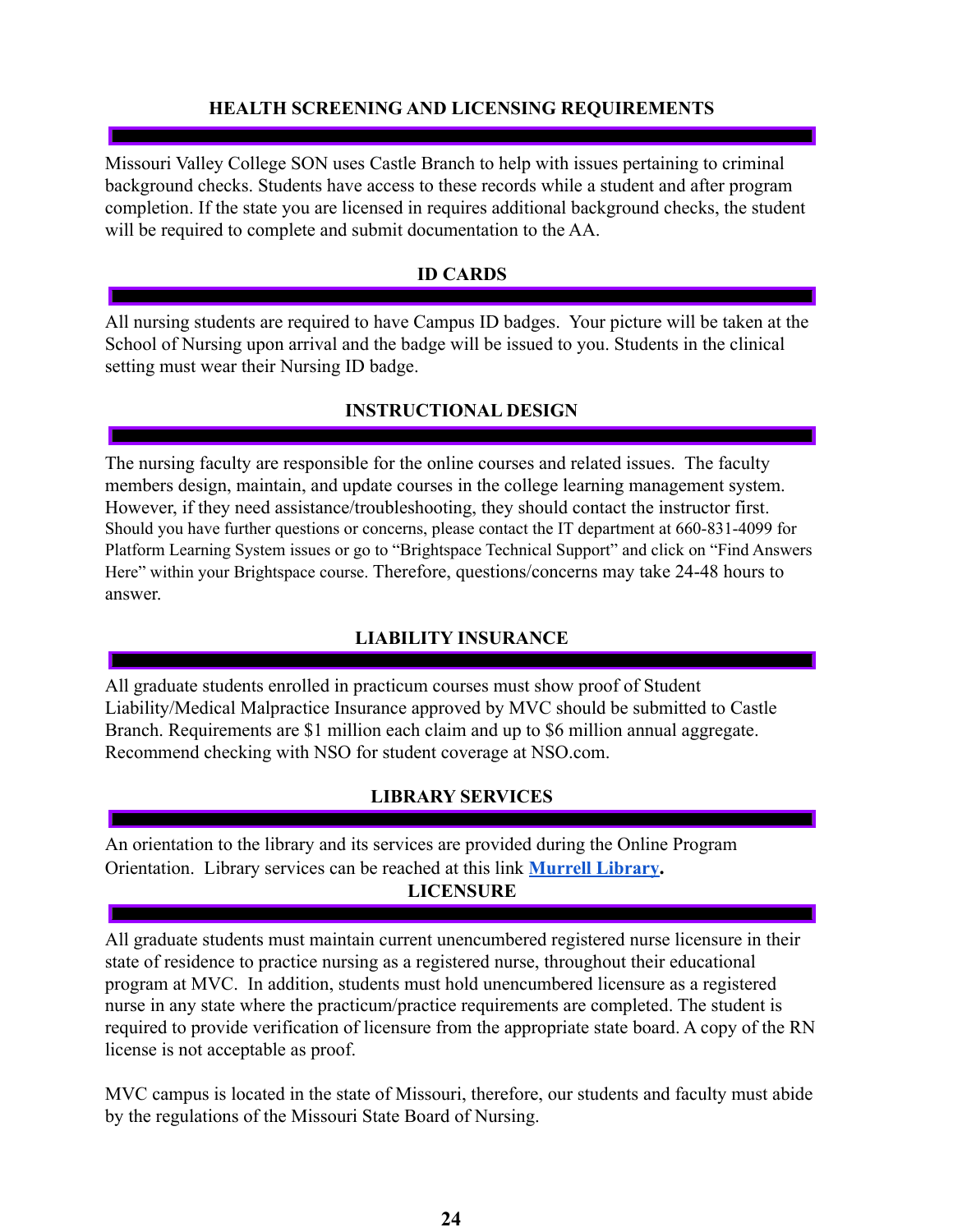Nursing courses with a practicum experience may not be taken by an individual:

- a. who has been denied licensure by the board,
- b. whose license is currently suspended, surrendered, or revoked in any United States jurisdiction,
- c. whose license/registration is currently suspended, surrendered, or revoked in another country due to disciplinary action.

# **NURSING ORGANIZATIONS -** *SIGMA THETA TAU*

<span id="page-24-0"></span>Currently, MVC Nursing Program does not have a Chapter of Sigma Theta Tau. However, the Alpha Iota Chapter of Sigma Theta Tau (STT), the national honor society of nursing, is available by invitation to students who meet the criteria. If you are interested in joining this organization, please contact your academic advisor to see if you are an eligible candidate.

# **STUDENT REPRESENTATION ON FACULTY COMMITTEES**

<span id="page-24-1"></span>A faculty organization, the Faculty Forum Committee (FFC) serves as the governing body of the nursing faculty in the SON. This committee by-laws allow for student representatives at the FFC meetings. The student(s) who serve on this committee are selected by **their peers** and serve for a period of **one** year. The student committee member(s) may attend the meeting but can not vote and will not be allowed to attend closed sessions where other departmental issues may/might be discussed.

If the student is unable to attend, he or she should ask another student to represent the student body. The student is to come prepared to present concerns/questions supported by the majority of the class and also be able to answer questions as well. The representative is to take notes and present the info back to their peers. The faculty welcomes and expects active presentation and representation of the nursing students.

#### **PARKING**

<span id="page-24-2"></span>The School of Nursing building has parking across the street from the school. If the parking lot is full, you are to park on the side of the street across from the school.

# **PROGRAM DEGREE COMPLETION PLANS**

<span id="page-24-3"></span>Program completion plan options are developed by the School of Nursing faculty. Courses are grouped and sequenced to optimize student success throughout the program of study. Prerequisite and core courses are foundational to increase the probability of success. Upon acceptance, all students are admitted to the full-time completion plan. Changes to course schedules and sequencing that do not impact student progression through the Program of Study (POS) are subject to change without notice. Students will be notified of any changes as they occur via their MVC email account. Students can ask for a LOA, but it must be approved by the VPAA.

Requests for changes to the previously agreed upon POS must be submitted in writing. A Special Request Form **[Special Request Form](https://drive.google.com/file/d/1HQ8wywZC7N8YczihRpwmCxdHQYl4zqpB/view?usp=sharing)** that includes a copy of the original contract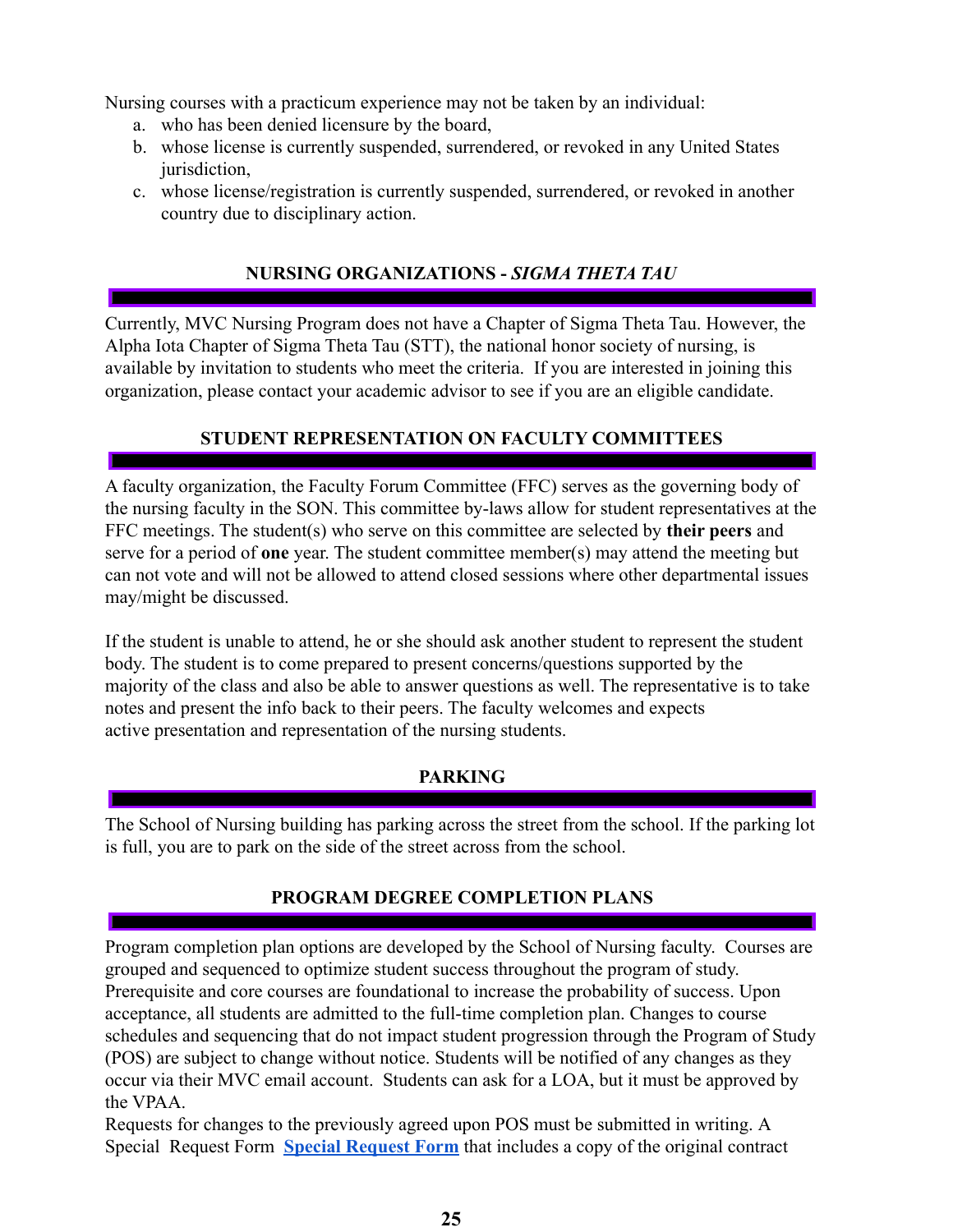and the proposed change(s) must be sent to the Program Director for review. The Program Director will develop a revised plan reflecting the student's change. Once approved by faculty, it will be shared with the student.

Changes in a CP may result in the student being reassigned to a different cohort and/or delayed anticipated graduation date. Students with revised completion plans will be allowed to enroll in courses on a space/faculty available basis only.

#### **PROGRAM OFFERED**

<span id="page-25-0"></span>MSN degree focus FNP program includes two days on ground for the CCS, field experiences in selected courses, and direct care clinical practicum experiences arranged by the student, approved by the Program Director, and may be completed in the student's home community. For the MSN degree, completion of a comprehensive Evidence-Based Practice (EBP) Capstone Project is also required. See POS for more information related to program requirements, practice hours, clinical competency session schedules, and field experiences/practicums.

# **SAFE NURSING PRACTICE**

<span id="page-25-1"></span>In order to ensure safe practices students are expected to:

- 1. Accept responsibility for one's own actions,
- 2. Demonstrate self-discipline in meeting commitments and obligations; e.g., keeping appointments, submitting written assignments on time, etc.
- 3. Be prepared for the practicum experience,
- 4. Report unsafe practices/activities,
- 5. Demonstrate safety measures when intervening for patients,
- 6. Comply with the guidelines and policies of the institution, and within that state's Scope of Practice,
- 7. Maintain personal, physical and emotional stability at all times,
- 8. Communicate effectively, truthfully, verbally, and in writing,
- 9. Recognize own limitations and ask for help when needed,
- 10. Provide evidence-based care for all individuals regardless of age, sex, race, or diagnosis,
- 11. Protect confidential matters/issues (HIPAA),
- 12. Obtain preceptor signature on all patient documentation (including office charting, prescriptions, logs, etc), and
- 13. Notify the Dean's office immediately of any change in licensure status, i.e. probation, revocation, and/or suspension.

# <span id="page-25-2"></span>**SATISFACTORY ACADEMIC PROGRESSION IN PROGRAM OF STUDY**

To be considered a full time graduate student. A minimum of a "B" in all courses is required in the nursing graduate program.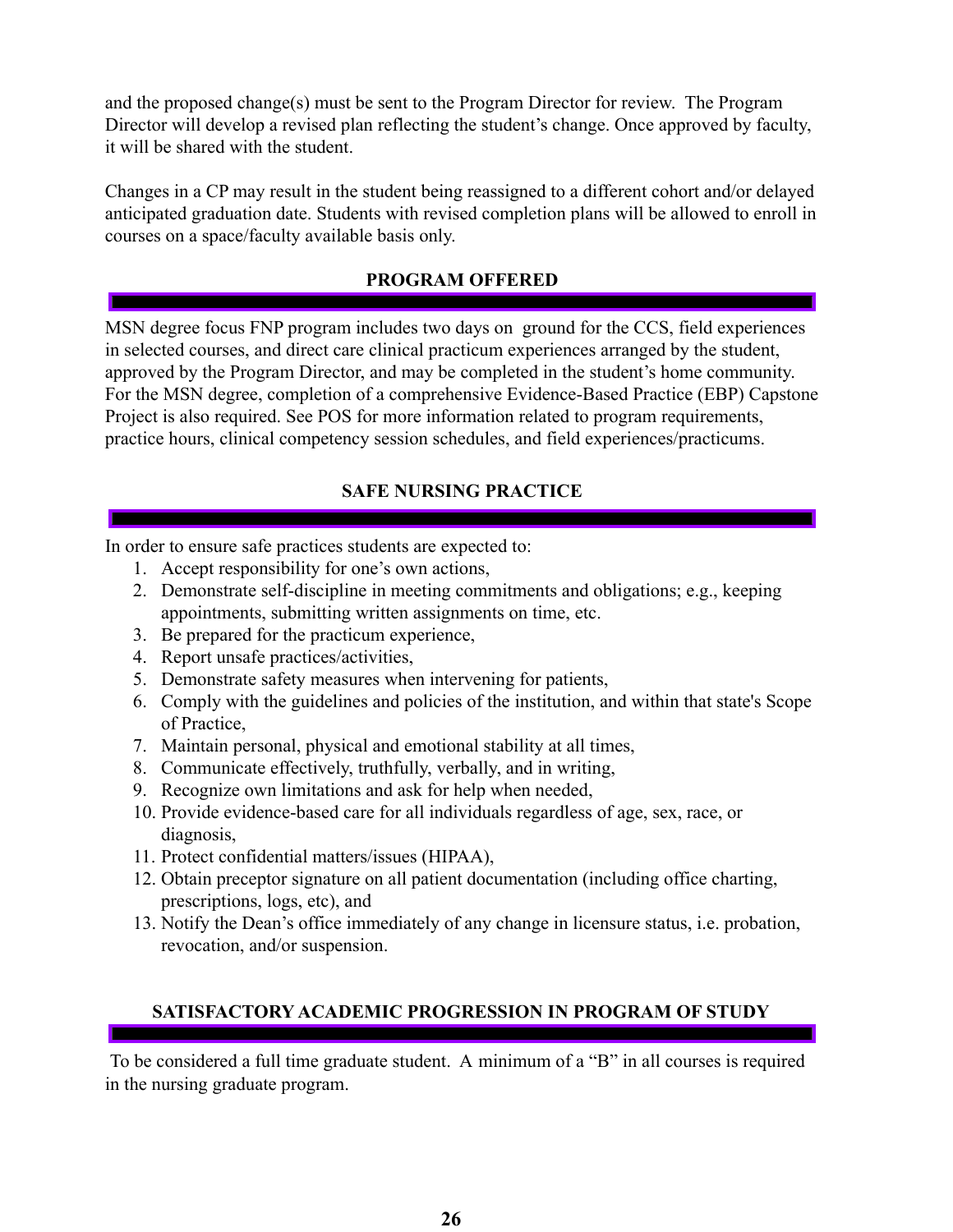#### **SCHEDULING PRIORITIES**

- <span id="page-26-0"></span>1. Students assigned to the normal sequence of the curriculum will have priority for nursing courses.
- 2. Students requesting a change or are off-sequence will be considered on an individual basis and only if space and faculty are available.
- 3. Students needing to repeat a course will be re-enrolled on an individual basis and only if space and faculty are available. This may result in extending their program of study.

## **SMOKING**

<span id="page-26-1"></span>**POLICY:** Smoking is prohibited on the MVC campus and the Nursing Program property. Normally, hospitals and other healthcare premises also have a no smoking policy.

# **STUDENT CONDUCT**

<span id="page-26-2"></span>Students are responsible for their behavior/conduct in all educational experiences at MVC. Students shall display professionalism, respect, and ethics in all aspects of their didactic and practicum experiences. This includes, but is not limited to, email conversations, discussion board posts, skype or other electronic communications, phone calls, and face to face encounters with fellow students, faculty, staff, preceptors, clinical agencies, and patients. Incidences of student misconduct will be handled according to the **[MVC Catalog &](https://www.moval.edu/academics/academic-catalog/) [Handbook](https://www.moval.edu/academics/academic-catalog/)** - Student Code of Conduct.

# **STUDENT DECISION FOR COURSE WITHDRAWAL**

Students must submit a written request to withdraw from the program to the Program Director and Academic Advisor. Students may withdraw from a course within the allowed time frame. (See the Academic Calendar) If it is after the allowed timeframe, the student will not be allowed to withdraw from the course and will receive the appropriate grade for the course. **[MVC Catalog & Handbook](https://www.moval.edu/academics/academic-catalog/)**-Withdrawal.

# **STUDENT FEES**

<span id="page-26-3"></span>All nursing students are required to pay fees for approved testing, liability/health insurance, drug screening, and criminal background checks, along with tuition, books, and supplies. Tuition costs can be found in the **MVC Catalog & [Handbook](https://www.moval.edu/academics/academic-catalog/)**-MSN fees. In addition, students will be required to purchase approved uniforms/attire, and a medical equipment kit or other equipment/stethoscope deemed necessary to be used throughout the program.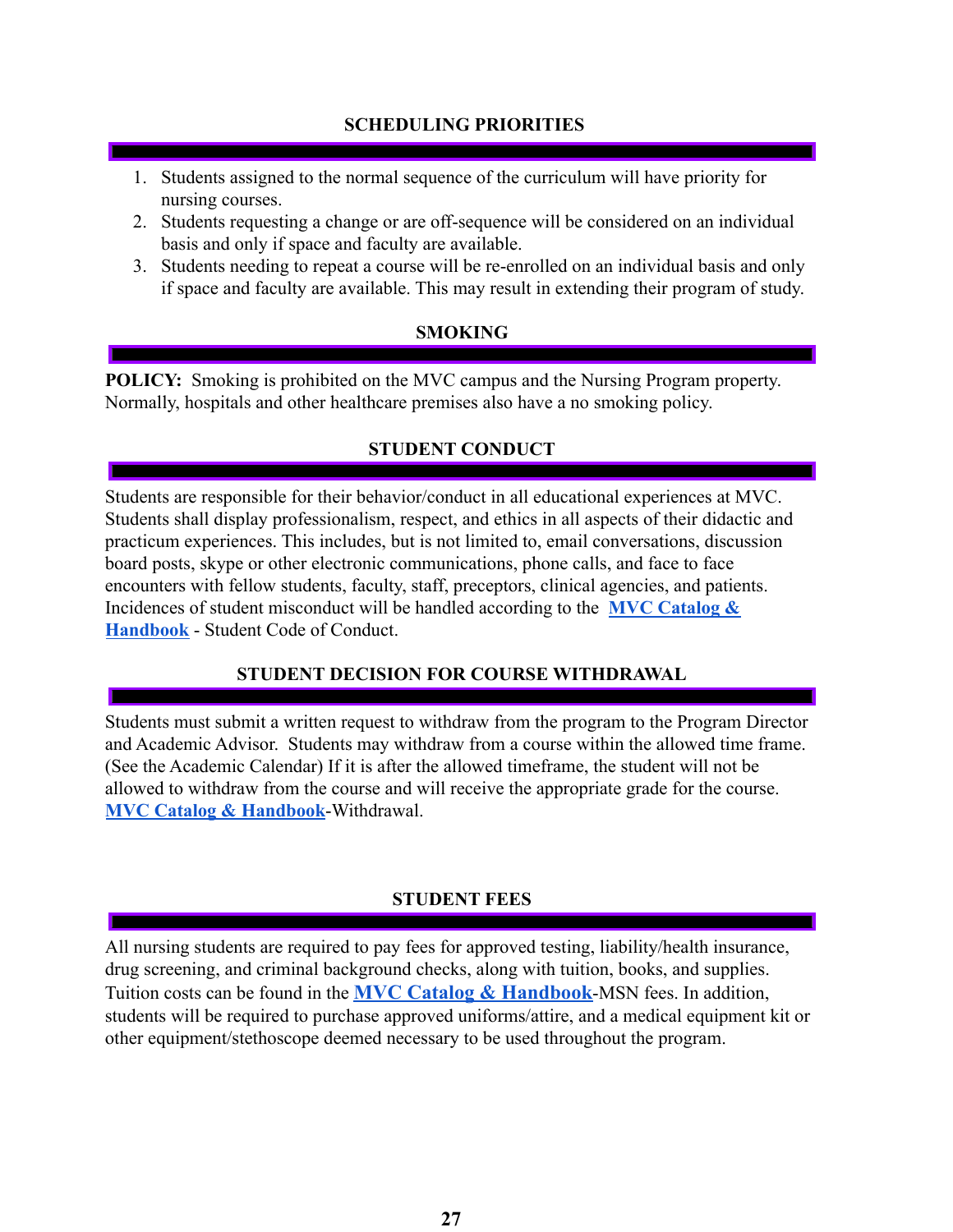## **STUDENT LICENSURE**

<span id="page-27-0"></span>Students and prospective students in nursing courses with a clinical component will not be allowed to take courses if:

- 1. Licensure has been denied by the state board.
- 2. Licensure is currently suspended, surrendered, or revoked in any United States jurisdiction.
- 3. License/registration is currently suspended, surrendered, or revoked in another country due to disciplinary action.
- 4. Students must have a valid unencumbered nursing license in the state where the practicum sites are located.

<span id="page-27-1"></span>\*See prior section on Licensure.

## **STUDENT SPECIAL REQUEST**

**POLICY:** All students in the nursing program are required to meet requirements for graduation in a timely manner. In the event of an unforeseen circumstance, including medical illness, compassionate grounds, or unexpected events, the student may submit a special request**.**

#### **PROCEDURE:**

Extensions may be granted by faculty in an emergency or extraordinary situation; faculty may request documentation regarding special requests.

- 1. Student Special Requests are submitted to the **Faculty Forum Committee (FFC)** by students who wish exceptions to be made regarding the application or progression criteria. Special request forms can be obtained from the Administrative Assistance.
	- a. Any student unable to meet prerequisites to specific nursing courses due to scheduling problems, illness, personal circumstances, or performance in a particular course shall be required to follow the procedure in the college handbook. Refer to the following link: **MVC Catalog & [Handbook](https://www.moval.edu/academics/academic-catalog/)** for LOA

# **TECHNICAL SUPPORT**

<span id="page-27-2"></span>Should there be a need for technical support, MVC provides the following assistance:

- 1. MVC Technology Services (Monday-Friday 8 AM-4:30 PM)
- 2. Assist with computer related issues: See Contact Information provided in this handbook.
- <span id="page-27-3"></span>3. Nursing faculty refer to course syllabi.

# **TRAVELAND LODGING**

Students are responsible for their own travel and lodging expenses to and from clinical and clinical competency sessions. Lunch will be provided at the clinical competency session.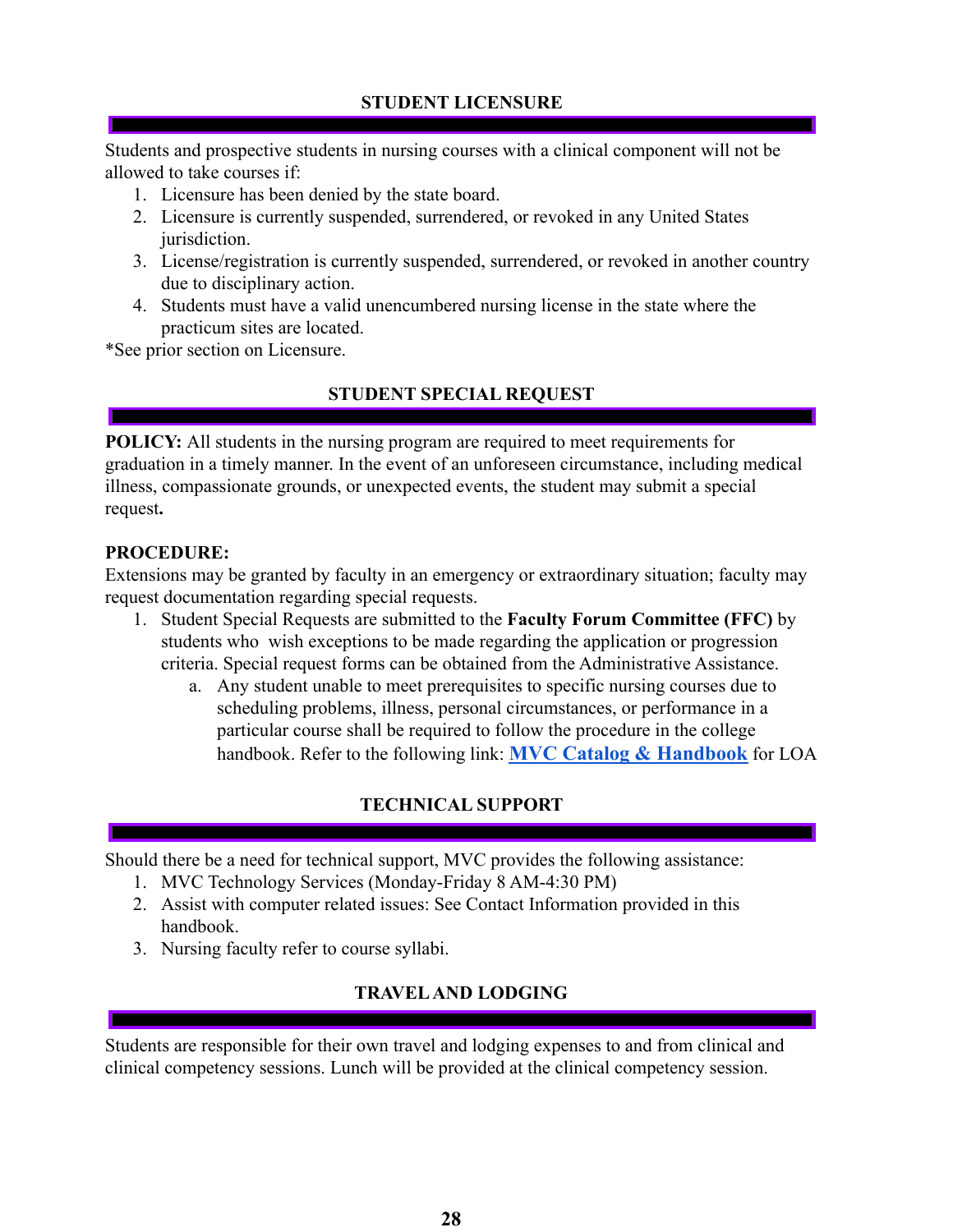# **POLICIES AND PROCEDURES**

<span id="page-28-0"></span>Students should refer to the **MVC Catalog & [Handbook](https://www.moval.edu/academics/academic-catalog/)** for general institutional policies, including but not limited to:

- Academic Appeal Policy
- Academic Dishonesty Policy

# **INCIVILITY**

# <span id="page-28-1"></span>**THERE IS ZERO TOLERANCE FOR INCIVILITY IN THE**

## **CLASSROOM/CLINICAL SETTING:** MVC School of Nursing forbids

unprofessional/uncivil behavior of any kind. Any commission of an act that is forbidden and would make the student/offender liable for punishment under the law is strictly prohibited. These acts are taken seriously and will be prosecuted to the fullest extent of the law. Acts can include but not limited to, acts of violence with or without guns/weapons, threats of any kind, harassment, sexual misconduct, intimidation, bullying, and loss of self-control. All students acknowledge this and accept this responsibility. Refer to the following link: **MVC [Catalog](https://www.moval.edu/academics/academic-catalog/) & [Handbook](https://www.moval.edu/academics/academic-catalog/)** for incivility.

# **ACCOUNTABILITY**

<span id="page-28-2"></span>**POLICY:** Students are responsible for keeping all records current to progress in the program of study.

#### **PROCEDURE:**

- 1. Students are responsible for maintaining accurate personal and/or professional information.
- 2. Students shall notify the Nursing Administrative Assistant and Admissions Office of any changes in name, address, and telephone numbers.
- 3. Students must provide copies of their yearly physical examination(s), CPR cards, any professional licensure, current immunization records, and professional liability insurance.
- 4. These copies will be kept in the School of Nursing. Once the copies are on file, the student will not be allowed to copy or retrieve these documents.

# **VIOLATIONS OF POLICY AND PROCEDURE:**

1. Nonadherence to this policy may result in failure to progress through the program of study in a timely manner.

# **AUDIO/VIDEO TAPING/PHOTOGRAPHY**

<span id="page-28-3"></span>**POLICY:** All/any person(s) wishing to make audio/video tapes or use cameras in the classroom or skills lab for any purpose, must first seek written and/or verbal approval of the individual(s) being taped or photographed. The Nursing Faculty must also be made aware of the taping/photographing activity.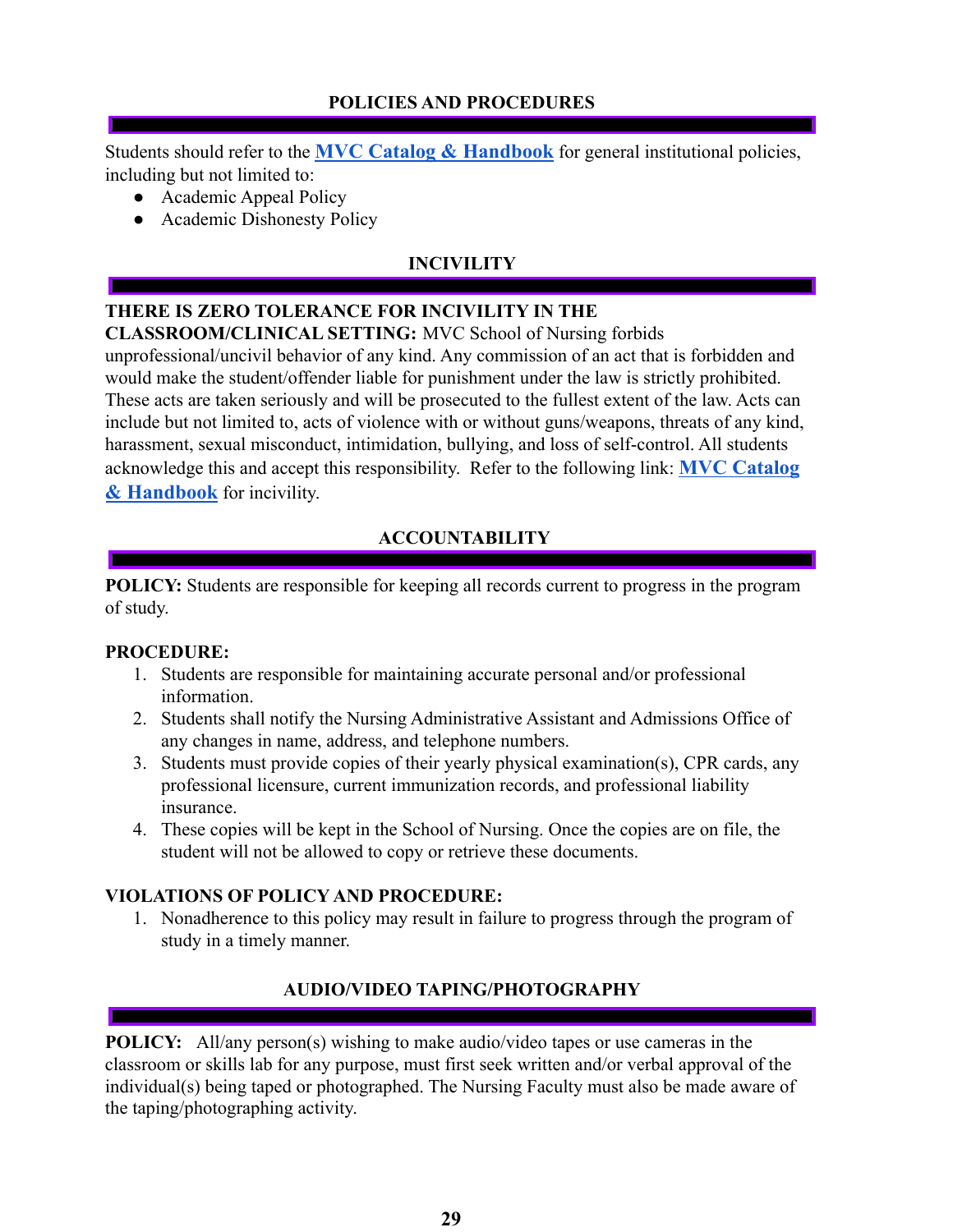#### **PROCEDURE:**

- 1. Explain to the individual(s) being taped and/or photographed the purpose of the activity.
- 2. Obtain written and/or verbal approval prior to the procedure.
- 3. Seek approval from the instructor/professor.

# **VIOLATION OF POLICY AND PROCEDURE:**

## **Students in violation of this policy will:**

- 1. Submit tapes, videos, and/or photos to the School of Nursing Faculty/Staff immediately for further action.
- 2. Attend a pre-arranged meeting set by the Nursing Faculty to determine an appropriate course of action.

# **CELL PHONES, IPODS, AND OTHER ELECTRONIC DEVICES**

<span id="page-29-0"></span>**POLICY:** The MVC Nursing Program does not allow the use of cell phones, IPods or other unapproved electronic devices in the classroom.

## **PROCEDURE:**

- 1. Students will need to turn off cell phones, IPods, or other unapproved electronic devices while in the classroom.
- 2. If the student needs a laptop for note taking or classroom activities, the professor/instructor will make students aware.
- 3. Students shall not receive personal calls during class or clinical. Students must turn off cell phones during class, skill labs, clinical, and exams, unless permission has been granted by the instructor/professor. Emergency calls shall be made to the Nursing Administrative Assistant during daytime office hours at 660-831-4051. Students must identify themselves and the nature of the call. Emergency calls will be given immediately to the student. If not an emergency, the call will be given to the instructor/professor to relay to the student at the end of the class.

# **VIOLATIONS OF POLICY AND PROCEDURE:**

Students utilizing electronic devices in the classroom without special permission will be asked to leave the classroom and any point(s) associated with the course work i.e. exams, quizzes, will be forfeited.

# **CLINICAL COURSE SECTION CHANGES**

<span id="page-29-1"></span>**POLICY:** All students needing to change a clinical course must do so before the course begins.

#### **PROCEDURE:**

**1.** Changing clinical sections is dependent on available space, permission of the instructor, and meeting prior prerequisites. See Practicum Guidelines.

\*ALL changes must be made before the first day of course work.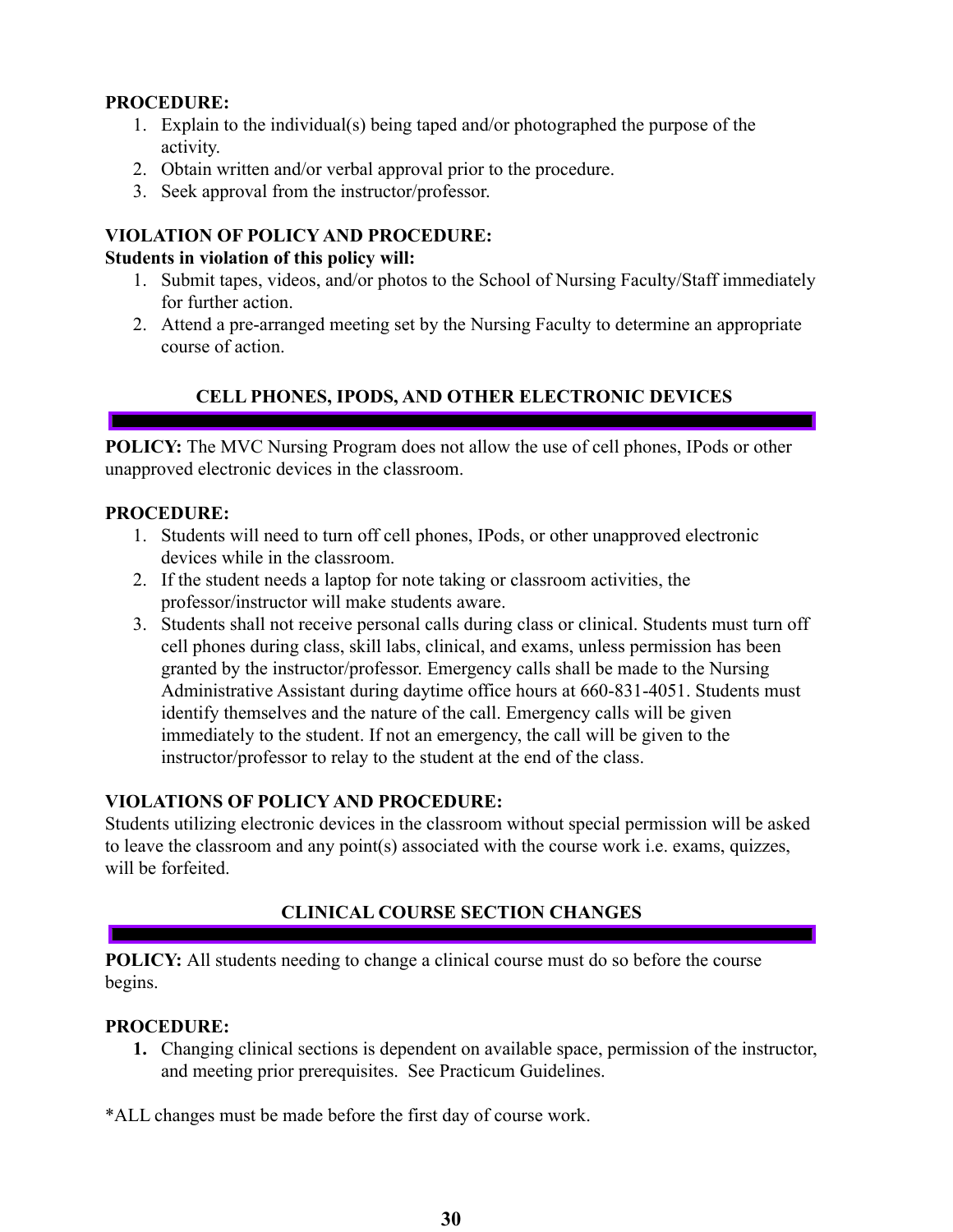# **ADEQUATE PLACEMENT OF STUDENT**

<span id="page-30-0"></span>POLICY: Students must successfully complete the following courses before being allowed placement in the practicum courses, NU 510: NU520: NU530: NU540: NU541: NU542: NU550: and NU560 before taking NU561: and NU570 before taking NU571: and must successfully complete NU561 and NU571 before taking NU580.

# **CLINICAL REQUIREMENTS/EXPECTATIONS**

<span id="page-30-1"></span>**POLICY:** All Graduate Nursing Students participating in clinical experiences will be required to meet expectations set forth by the nursing faculty/agency. These expectations must be met before starting in the nursing program.

## **PROCEDURE: Students must comply with the following expectations:**

- 1. Provide proof of two measles and one Rubella vaccination and/or positive antibody titers for those born after 1951.
- 2. Provide proof of Varicella immunization or positive antibody titer.
- 3. Provide proof of Hepatitis B vaccination or positive antibody titer. If refusal, the medical waiver must be submitted to the Administrative Assistant before starting course work/clinical setting.
- 4. Provide proof of polio vaccination.
- 5. Provide proof of Diphtheria/Tetanus (DT) within the last ten years.
- 6. Provide proof of annual intradermal tuberculin (TB) skin test; if have had positive reaction, must have a negative chest x-ray. Some hospitals require the TB test to be valid until the end of a semester. If the test expires before the end of the semester, the student must obtain a new TB skin test by May 1 for the fall semester and by December 1, for the winter semester. Follow clinical site guidelines.
- 7. Immunizations and/or chest x-rays (student's expense) may be completed at the student's health care provider or the Saline County Health Office.
- 8. Provide proof of professional liability insurance with a minimum of \$1,000,000 per occurrence and \$6,000,000 aggregate.
- 9. Accept responsibility for their own meals during clinical hours.
- 10. Accept responsibility for their own transportation to and from the clinical site.
- **11.** Accept responsibility for personal illness/treatment/other costs that might occur during clinical hours and traveling to and from clinical sites.
- 12. Accept responsibility and accountability for all policies/procedures/guidelines of the college and the clinical agency.
- 13. Accept responsibility for performing the essential nursing functions/safety standards.
- 14. Wear acceptable MVC SON attire (uniform/lab coat/ID) during the clinical experience.
- 15. Abide by HIPAA legislation, and understand that any breach of patient confidentiality will necessitate immediate removal from the clinical site and further disciplinary action by appropriate nursing faculty/program director.
- 16. Abide by OSHA and CDC guidelines related to Blood-Borne pathogens.
- 17. Abstain from reviewing medical records of patients they are not assigned. These records are confidential and may contain privileged information not needed by the student.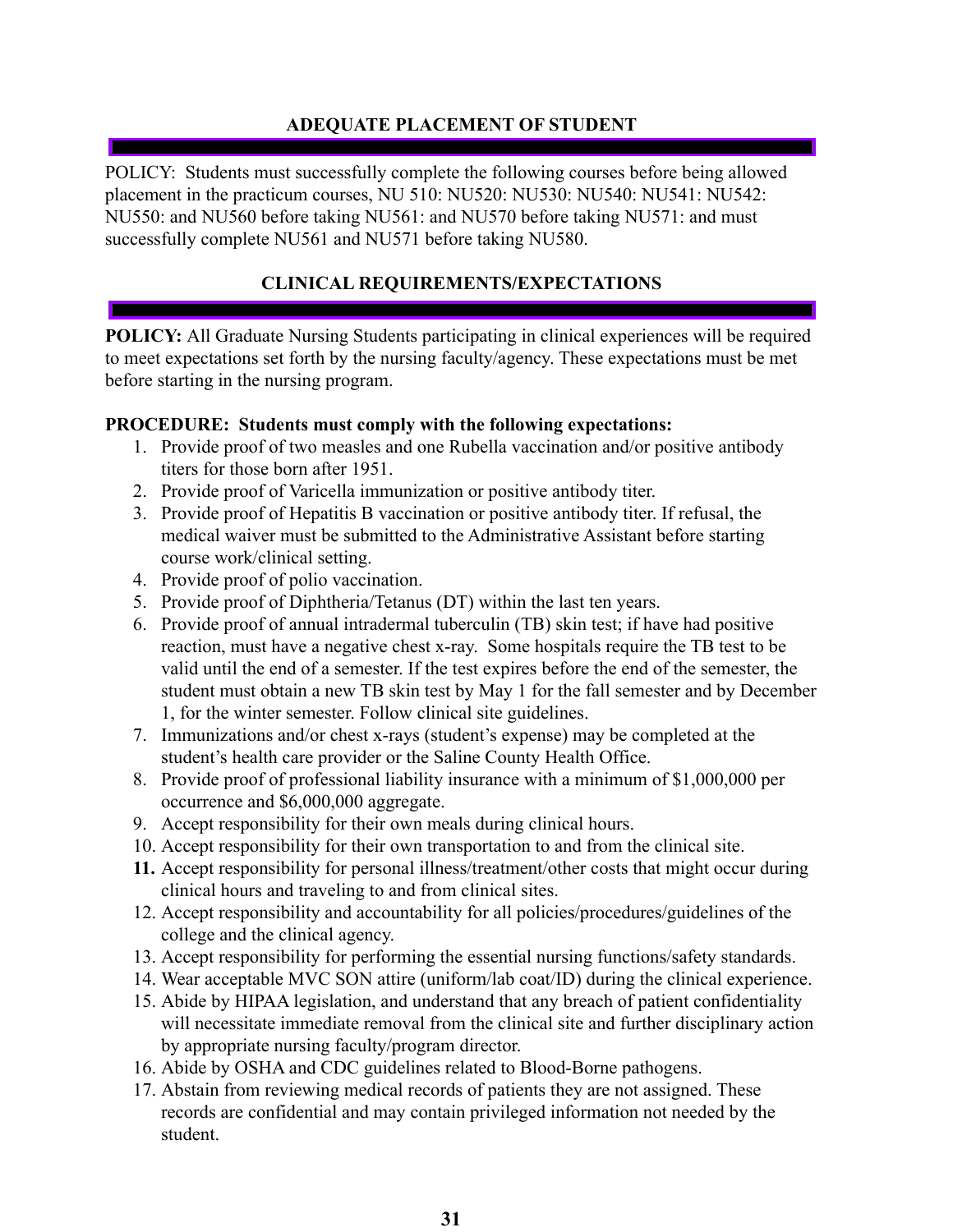- 18. Provide proof of a negative drug screen and be willing to submit to random drug screening at their expense. This applies to readmit students and for those students being out of the program for one or more semesters.
- 19. Provide proof of a completed criminal background check. This applies to readmit students and for those students being out of the program for one or more semesters.
- 20. Not represent themselves as APNs or engage in patient care as APNs except when in the clinical setting and with an assigned patient(s). Nursing attire shall not be worn outside the clinical/educational setting.

## **VIOLATIONS OF POLICY AND PROCEDURE:**

Students in violation of this policy will not be allowed to start classes/clinicals or advance in the nursing program.

# **COMMUNICATION WITHIN THE MVC NURSING PROGRAM**

<span id="page-31-0"></span>**POLICY:** The official method of communication in the Nursing Program is via Missouri Valley College email.

#### **PROCEDURE:**

Students must check their email a minimum of three times weekly (more if listed in syllabus) for communication from faculty/staff. Students must also check course syllabi for faculty expectations of communication for the course. Students must also check the syllabus for online learning courses (ie the online learning platform) for any/all communication requirements. Students are encouraged to check emails at a minimum of once weekly while on break.

# **CARDIOPULMONARY RESUSCITATION CERTIFICATION (CPR)**

<span id="page-31-1"></span>**POLICY:** Students enrolled in the Graduate Nursing Program must attend and pass an approved CPR certification course. The course must include Adult and Child CPR.

- 1. Arrange and complete an approved CPR training course, including the ones listed above.
- 2. Students can contact medical facilities (usually staff development offices) or the American Heart Association for times and dates of classes.
- 3. MVC School of Nursing may provide classes if needed but must first check with the Program Director..
- 4. Present a copy of a current certification to the Administrative Assistant for the MVC School of Nursing.
- 5. The student must keep their original copy to be presented each semester.
- 6. Students planning to participate in a clinical must be certified in adult and child CPR prior to enrollment in nursing classes.
- 7. It is the student's responsibility to maintain current certification in both the adult and child CPR.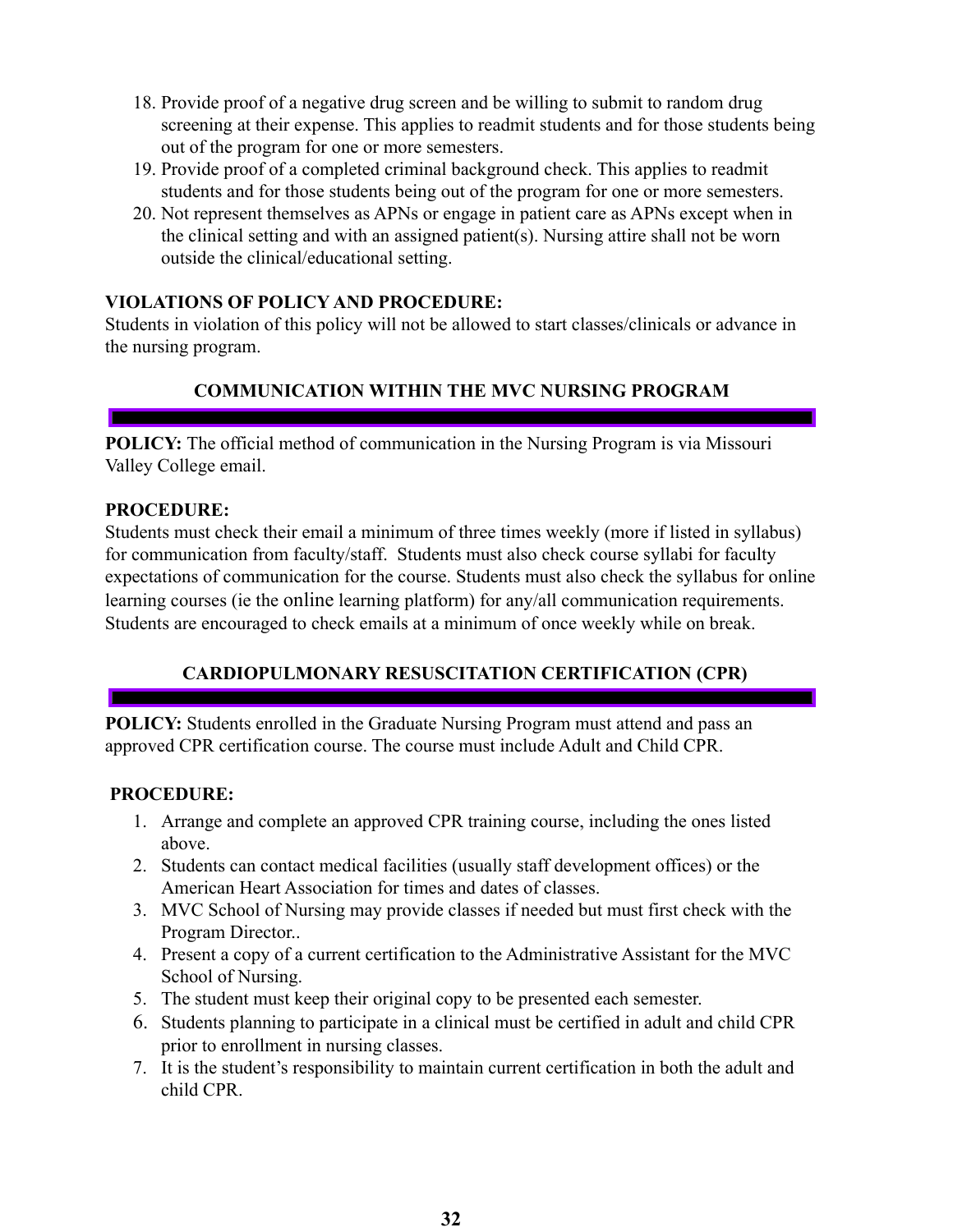8. If the CPR certification expires at any time during a course or clinical, the student must present current proof of recertification. The student will be removed from the clinical setting until proof can be established.

#### **VIOLATION OF POLICY AND PROCEDURE:**

Failure to submit a copy of a current and acceptable CPR certification card will necessitate the student being removed from the clinical component of the course. Clinical absences will be counted as stated in the course syllabus and may/can result in failure of the course.

#### **APPROVED PROVIDERS:**

American Heart Association (AHA) BLS for Health-Care Provider

# **COMMUNICATION CHANNELS**

<span id="page-32-0"></span>**POLICY:** Faculty and administration strive to have professional relationships with students while creating positive learning environments. Students enrolled in the Nursing Program shall follow the chain of command when voicing concerns, conflicts, or problems.

## **PROCEDURE:**

- 1. If it involves a course, contact the faculty member teaching the course and ask for help or voice concern.
- 2. If the issue(s) cannot be resolved between student and faculty member, make an appointment with the Program Director.
- 3. All communication/forms/documentation will be kept in the student's file.
- 4. If the issues can't be resolved using the aforementioned steps, then follow the Policy and Procedure found at: **MVC Catalog & [Handbook](https://www.moval.edu/academics/academic-catalog/)**

# **CRIMINAL BACKGROUND CHECK**

<span id="page-32-1"></span>**POLICY:** All nursing students must submit to a criminal background check BEFORE they are allowed in the clinical facility. This also applies to any nursing student being readmitted to the program. The student will be responsible for the cost of this background check. The School of Nursing uses CastleBranch and Family Safety Care Registry for these services.

- 1. All nursing students must complete registration for criminal background checks.
- 2. The criminal background checks will be conducted by a private vendor approved by the College. Failure to use approved vendors will result in background checks not being approved.
- 3. If the student has lived in multiple states, official background checks may vary, and additional fees may apply.
- 4. If the criminal background check is not on file in the MVC Nursing Program, the student may not participate in the clinical setting.
- 5. The clinical agency/Nursing Program retains the right to accept or reject a student based on the background check.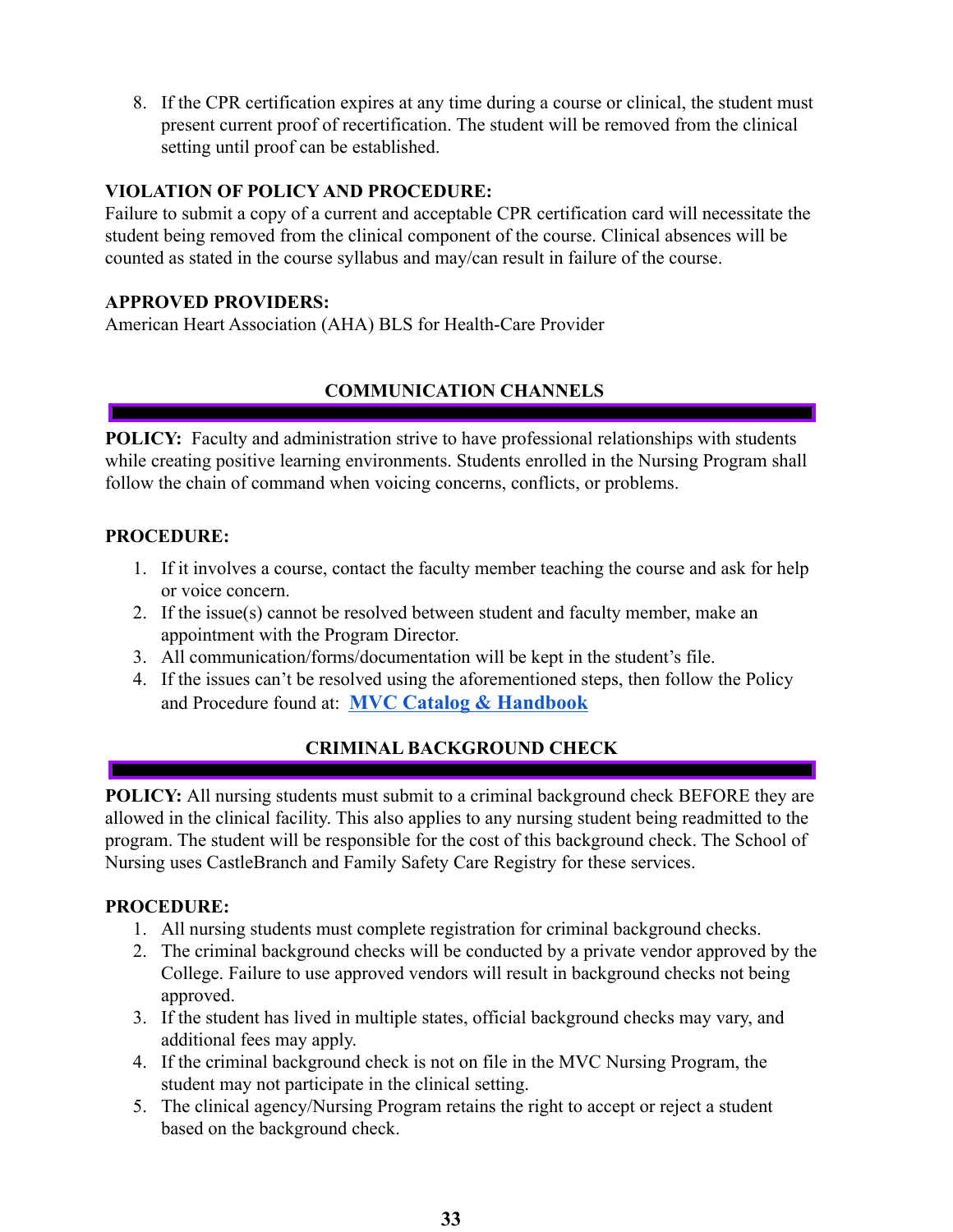6. The student is responsible for clearing up any reports that may be conflicting in nature.

## **VIOLATION OF POLICY AND PROCEDURE:**

- 1. Failure to comply with the above policy and procedure will prohibit the student from attending the clinical rotation.
- 2. The student will be advised to withdraw from the course to avoid receiving a failing grade for the course.
- 3. Refusal of the clinical agency to accept the student for the clinical experience will necessitate the student withdrawing from the course.
- 4. The inability of the student to resolve denials to participate in learning experiences at the clinical agency must withdraw from the course.

# **DISCRIMINATION**

<span id="page-33-1"></span><span id="page-33-0"></span>**POLICY:** This program also follows **MVC Catalog & [Handbook](https://www.moval.edu/academics/academic-catalog/) -** Discrimination Policy

# **DRESS CODE FOR SIMULATION SETTING**

**POLICY:** Professional dress/attire is required for the campus setting at MVC. Students must follow the same dress code as if they were in a clinical setting.

# **DRESS/ATTIRE CODE CLINICAL SETTINGS**

**POLICY:** Students must meet standards of professional dress/attire while representing MVC Nursing Program in participating/attending clinical experiences. This means to follow the dress code of the clinical setting.

#### **DRUG SCREENING**

<span id="page-33-2"></span>**POLICY:** All students attending the Nursing Program will be required to complete a drug screening (at the student's expense) before entering the clinical setting. This is also applicable to students who have not been in the program for one or more semesters and are readmitted to the course(s) program.

- 1. A drug screen panel that is approved by the nursing faculty/college.
- 2. All nursing students will have completed and on file in the Nursing Program the drug screening results.
- 3. The results must be on file by the end of the first week in the classroom.
- 4. The results must be negative before the student enters the clinical setting.
- 5. The drug screening will be conducted by a private vendor approved by the College. Failure to use approved vendors will result in the drug screening not being approved.
- 6. If the drug screening results are not on file in the MVC School of Nursing, the student may not participate in the clinical setting.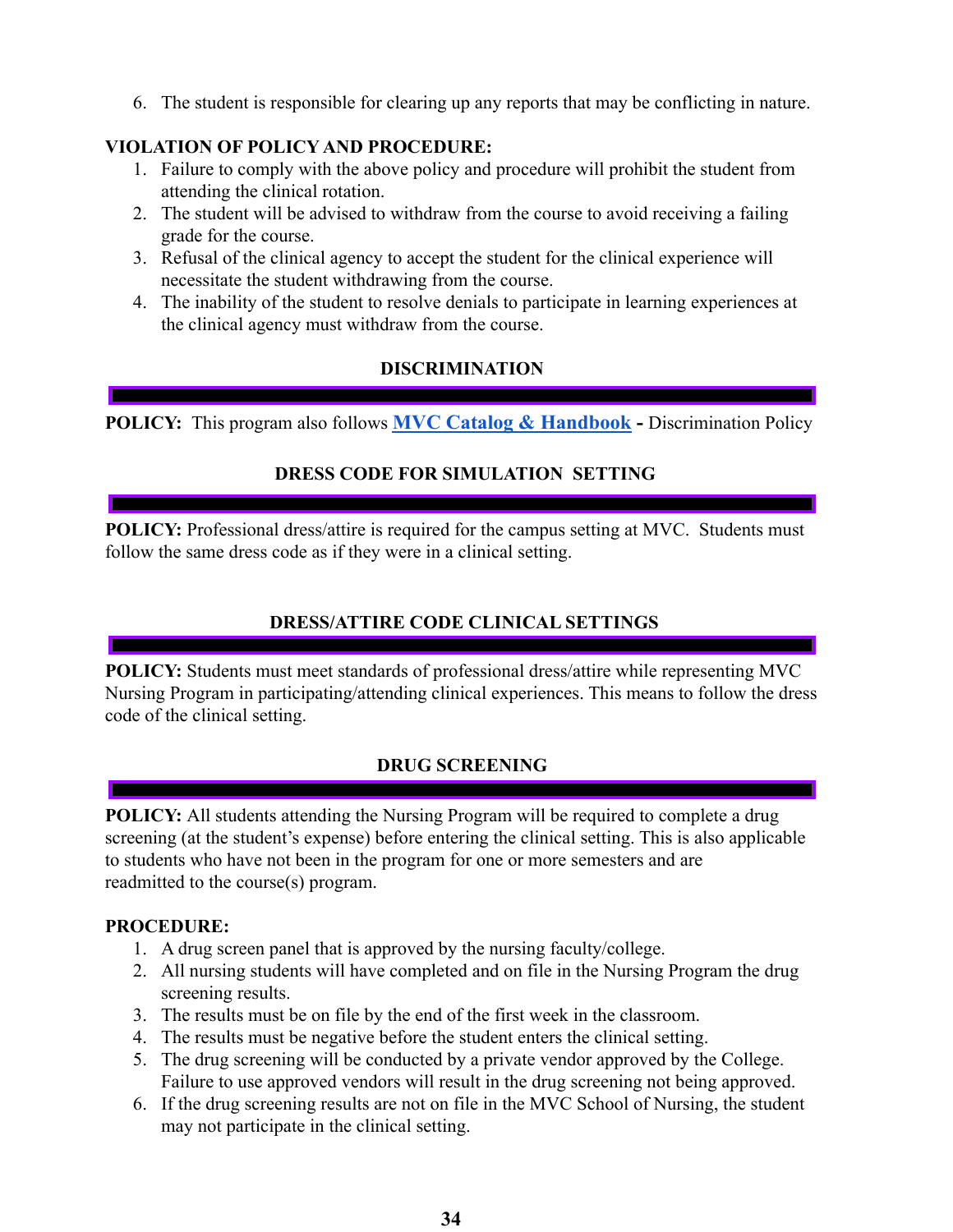- 7. The clinical agency retains the right to accept or reject a student based on the drug screening results.
- 8. The student is responsible for clearing up any reports that may be conflicting in nature.
- 9. The student is subject to a random drug screening (at the student's expense) by the nursing faculty and/or clinical agency.

#### **VIOLATION OF POLICY AND PROCEDURE:**

- 1. Failure to comply with the above policy and procedure will prohibit the student from attending the clinical rotation.
- 2. The student will be advised to withdraw from the course and will receive a failing grade for the course.
- 3. Refusal of the clinical agency to accept the student for the clinical experience will necessitate the student withdrawing from the course.
- 4. The inability of the student to resolve denials to participate in learning experiences at the clinical agency must withdraw from the course.

# **SKILLS CHECK-OFF GUIDELINES**

<span id="page-34-0"></span>**POLICY:** All students are required to maintain academic honesty and integrity during skills check offs.

#### **PROCEDURE:**

- 1. Students must come to the Clinical Competency Session prepared.
- 2. Students may not be allowed to perform skills check off without showing the faculty member a MVC Student ID, this may be at the discretion of the faculty, etc). Failure to do this will result in the student not being allowed to complete the skills check off.
- 3. Students must bring their otoscope, ophthalmoscope, and stethoscope. These supplies will be mailed to the student.
- 4. Students will be held accountable to the MVC and the Nursing Program's Academic Dishonesty Policy.

# **EXPOSURE AND POST-EXPOSURE CONTROL**

# <span id="page-34-1"></span>**POLICY FOR HIV, HEPATITIS B, AND ANY OTHER INFECTIOUS AGENTS:**

Standard/Universal precautions will be used to prevent the transmission of infectious pathogens/agents through contact with blood or body fluids. Universal precautions are necessary to keep individuals, patients, health care team workers, families, and the public safe from infectious agents. (Examples of body fluid include but are not limited to: vaginal secretions, fluids such as semen, cerebrospinal, synovial, pleural, peritoneal, amniotic and other body fluids that is visible with blood, urine, breast milk, tears, vomitus/emesis, stool, nasal secretions, saliva, and all body fluids where it is difficult or impossible to tell the difference between body fluids and/or unfixed tissue/organ other than live skin from a human whether living or deceased.)

#### **PROCEDURE:**

1. Students and instructors will comply with current CDC and OSHA guidelines/regulations for all infectious diseases/agents/contaminated material.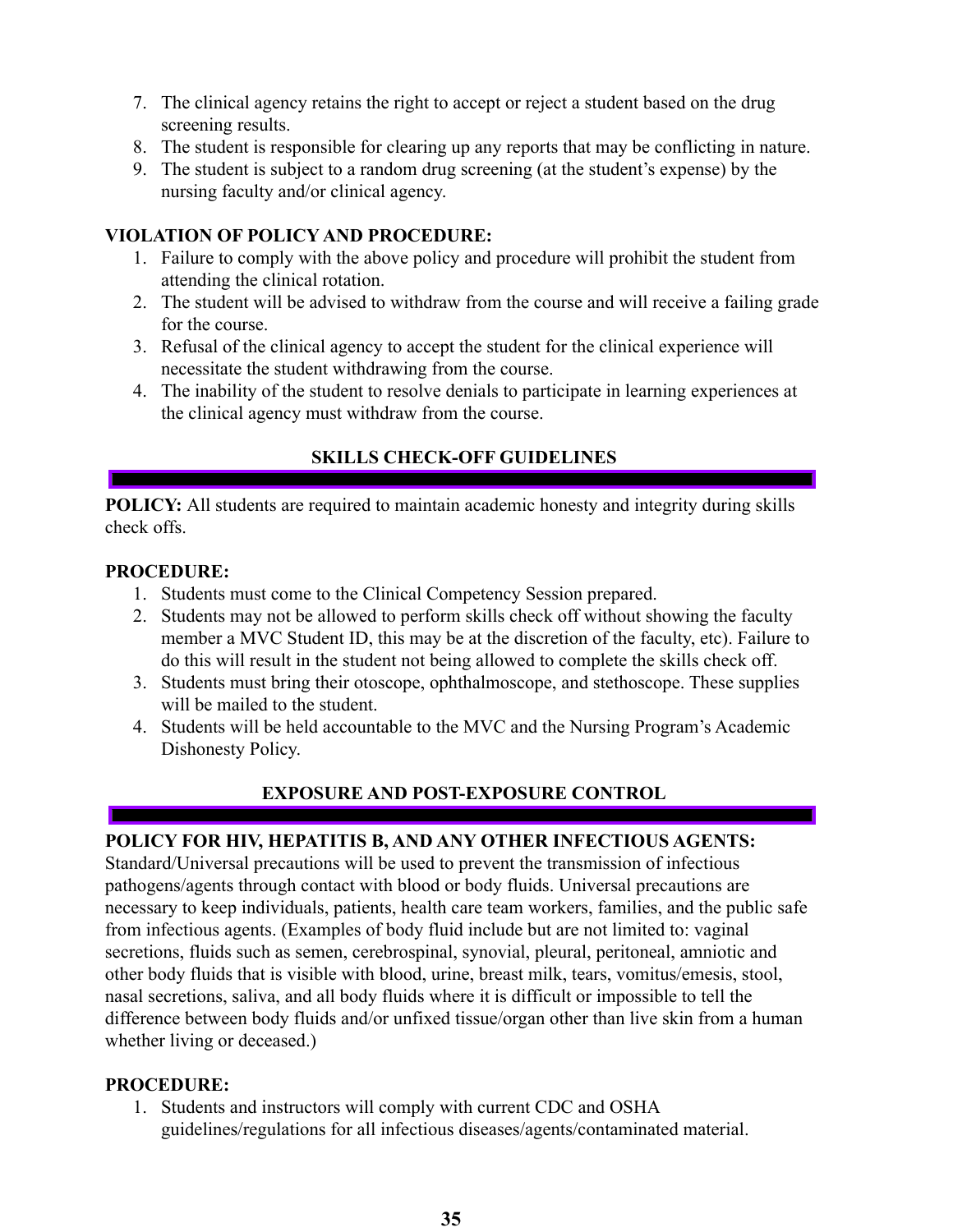- 2. CDC and OSHA guidelines will be used at all times in the classroom/lab/ and clinical setting to protect students/patients/instructors from Blood Borne pathogens.
- 3. Students will be instructed and have available current guidelines within the School of Nursing.
- 4. Students will be required to pass the Standards Precaution Examination/Blood Borne Pathogen Exam with 100% before they will be allowed to enter the clinical setting.
- 5. Graduate students will receive information/instruction annually regarding Blood Borne pathogens.

#### **PROCEDURE POST-EXPOSURE MANAGEMENT:**

- 1. Students injured or exposed to an infectious agent must receive local wound care immediately. The wound will be cleaned with soap and water. Mucus membranes will be flushed with large amounts of water or saline. Other injuries will be cared for based on the type and severity of injury.
- 2. The student is responsible for immediately reporting any injury or exposure to the instructor and or appropriate agency personnel. Immediate reporting will make it possible to obtain the necessary medical care. If the incident occurs within the clinical setting, the instructor/student will notify the appropriate manager/preceptor/instructor and the student will comply with the agency protocol. If the incident occurs within the school setting or a clinical site that does not provide for student treatment, the instructor will initiate the immediate treatment, and complete the necessary paperwork for the treatment provided.
- 3. Students are responsible for follow-up treatment and the cost incurred with the treatment plan/procedures/testing, including counseling.

#### **VIOLATION OF THE POLICY PROCEDURE:**

Will result in dismissal from the course and/or nursing program. References: CDC and OSHA Standards/Guidelines

# **GRADE APPEAL PROCESS SPECIFIC TO NURSING**

<span id="page-35-0"></span>**POLICY:** Students are afforded the right to appeal a final course grade. Students should first attempt to resolve the issue with the instructor/professor of the course. Follow institutional policy: **MVC Catalog & [Handbook](https://www.moval.edu/academics/academic-catalog/)**

# **GRADING SYSTEM FOR NURSING COURSES**

<span id="page-35-1"></span>**POLICY:** MVC Nursing Program uses a grading system of A, B, C, and F to evaluate the student's performance and achievement. Nursing courses, or an identified minor, can't be taken on a P/F basis. Refer to the **[MVC Catalog and](https://www.moval.edu/academics/academic-catalog/) Handbook** for more information on P/F grading.

**PROCEDURE:** The nursing student must achieve the following as a minimum grade requirement in all nursing course(s) to pass the class and progress in the nursing program. Extra credit is not allowed in any courses. Minimal overall grade of 80/B in theory/didactic. Minimal overall grade of 80/B in the clinical setting.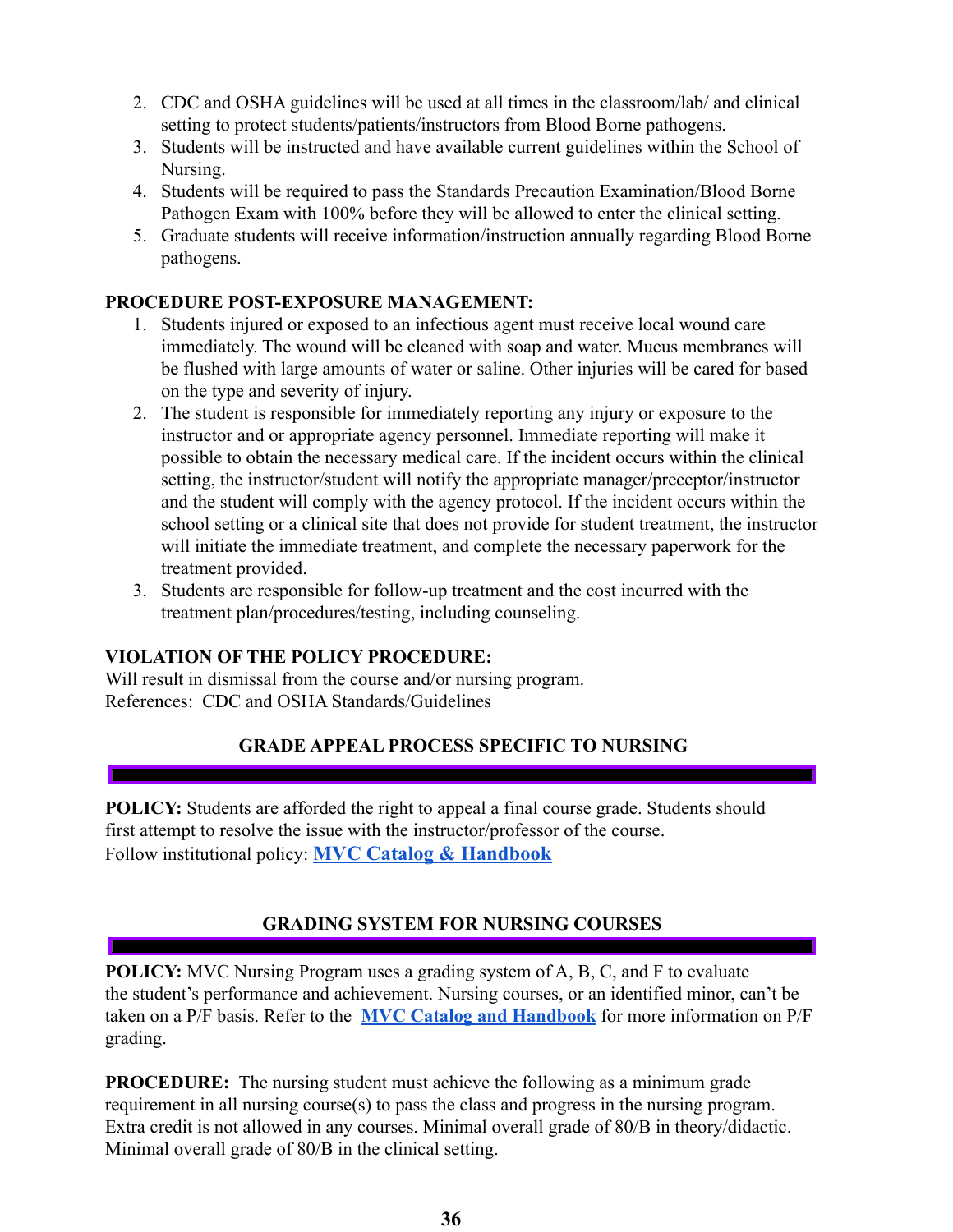**Grading Scale:** Grades are not rounded. Example: 89.9% is a B and will not be rounded to 90% which is an A.

| 90-100 | 80-89 | 70-79 | 59 |
|--------|-------|-------|----|
|        |       |       |    |

GRADING - GRADUATE PROGRAM The following grades and their grade point value per credit hour are used to indicate the quality of a graduate student's coursework: A 4.0 Exceeds Expectations B 3.0 Appropriate Performance C 2.0 Less than Acceptable Performance F 0.0 Failed Minimum Requirements. **MVC Catalog & [Handbook](https://www.moval.edu/academics/academic-catalog/)**

Grades below a B must be removed by successfully repeating the course(s) by following the policy on Progression and Readmission in Nursing. The grade of "F" may be given to a student that does not meet class attendance requirements and does not follow College procedure(s) for withdrawing from course(s). In rare instances, the Vice President of Academic Affairs can deem extreme extenuating circumstances that prohibit a student from completing a course. Under such circumstances and only with the prior approval of the Vice President of Academic Affairs, the Dean and the faculty member, a student can receive an incomplete grade. The maximum time frame for this work to be completed is by the close of the next semester (fall, spring, summer). If the incomplete work is not completed by the agreed upon time frame, an automatic F will be assigned. An incomplete does not apply to the GPA.

**Withdrawals:** The student is required to see the course faculty and academic advisor if planning to withdraw from a course. Proper procedure must be followed. Once the student withdraws from the course, he or she can't attend class/lab or clinical rotations.

<span id="page-36-0"></span>The academic year (AY) is divided into academic calendars. Refer to the [Academic Calendar](https://www.moval.edu/academics/academic-calendar/).

# **GRADUATE FACULTY ACADEMIC ALERT POLICY**

All faculty and students are expected to promote and sustain an environment that supports academic integrity and professional behavior at all times. Faculty are encouraged to complete and submit an **Academic Alert** for any reason they deem appropriate.

**PURPOSE:** To provide a mechanism for faculty to document and communicate concerns regarding student academic performance and professional conduct. To track behavior patterns, which may place the student at risk of failure or dismissal and provide opportunities for students to correct behavior.

**POLICY:** Within the School of Nursing faculty and students are expected to promote and maintain an environment that is supportive of academic integrity & professional behavior. Students are to comply with the following link: **MVC Catalog & [Handbook](https://www.moval.edu/academics/academic-catalog/)** for academic integrity.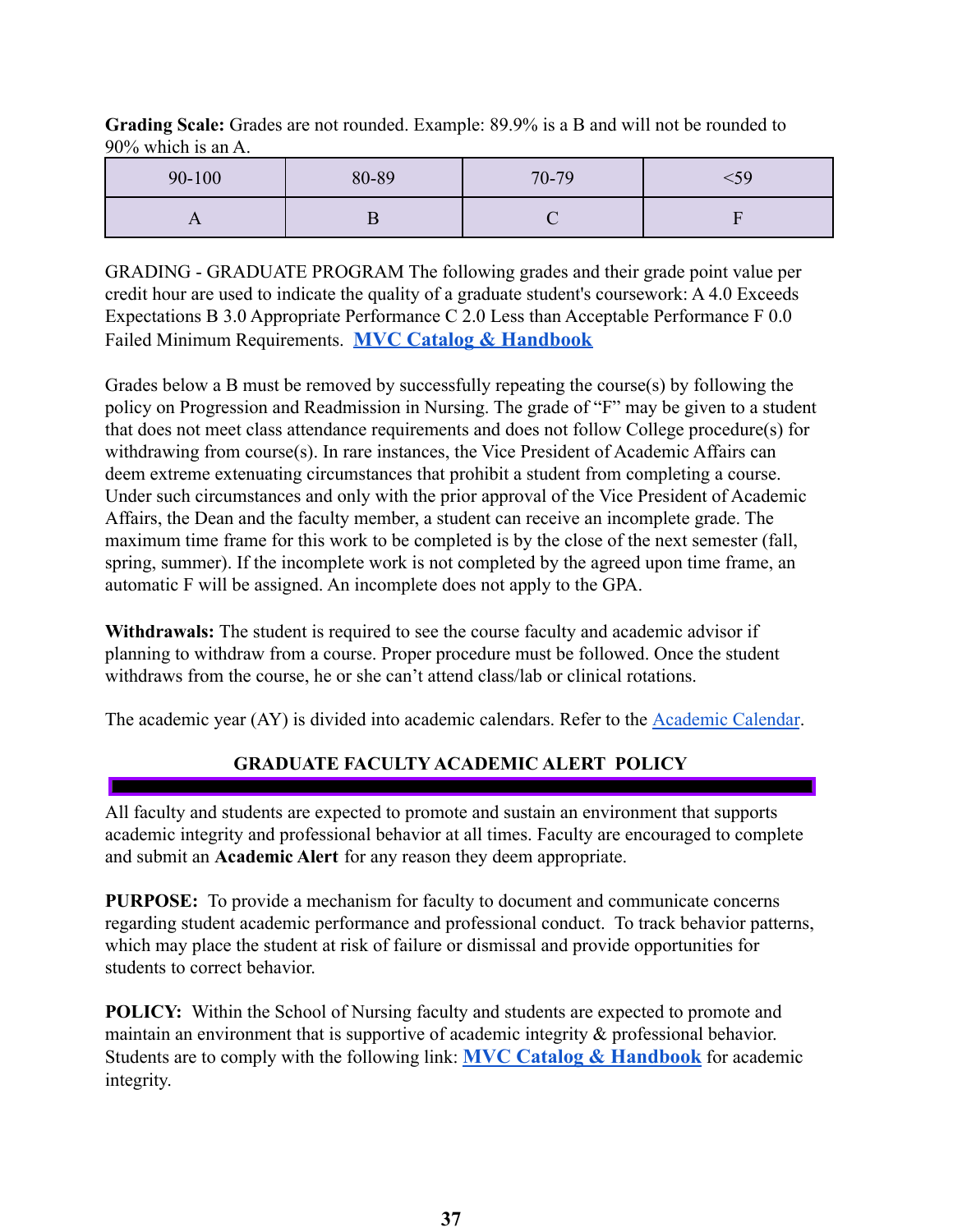# **GRADUATION REQUIREMENTS**

<span id="page-37-0"></span>**GRADUATION POLICY:** The completion of requirements for graduation is the responsibility of the nursing student. The student must have successfully completed the program of study and maintain the department's minimal grade point average (GPA). Completion of the MSN program does not guarantee state licensure or eligibility to sit for a National Certification. Students will need to review the regulations regarding the eligibility to sit for the examination prior to the testing date.

#### **Refer to the MVC Catalog & [Handbook](https://www.moval.edu/academics/academic-catalog/) along with the following:**

- 1. The minimum course grade for nursing classes is a "B" with a minimum cumulative GPA of 3.0.
- 2. All credit hours required in the program of study/curriculum have been satisfactorily met.
- **3. Standardized exams are not used as the sole basis for program progression or graduation.**
- 4. All financial obligations to the college have been met, including the graduation fees.
- 5. Students must meet the college criteria for graduation.
- 6. Obtains the approval of the MVC Nursing Program and Faculty Forum Committee (FFC).
- 7. Graduation date refer to the MVC Catalog & Handbook.

# **GRIEVANCE PROCEDURE**

<span id="page-37-1"></span>**POLICY:** The School of Nursing follows the MVC Grievance Procedure as outlined in the College Catalog for resolving formal student complaints or concerns. Formal complaints must be made in writing to the Dean, SON and include specific information, including nature of complaint, and evidence supporting the complaint. An investigation is initiated within 7 days of receipt. See the following link for the full policy: **MVC Catalog & [Handbook](https://www.moval.edu/academics/academic-catalog/) - Grievance Procedure**

# **HEALTH AND ATTENDANCE**

<span id="page-37-2"></span>**POLICY:** The student is responsible and accountable for his/her health status. The student must be physically and emotionally fit to meet the demands of the nursing schedule and related activities. The student is expected to have a medical examination and be able to perform the essential functions/safety standards of a student nurse before entering the Nursing Program. If at any time the nursing faculty determines the student is not able to provide safe patient care or meet the course/clinical objectives, the faculty member may/will remove the student from the classroom or clinical setting.

- 1. The student's medical examination (student responsible for the cost) is to be completed and uploaded to Castle Branch before the first day of nursing classes.
- 2. If removed from class/clinical/and/or the lab setting, the student must:
	- a. Provide a "medical release" from the health care provider (student is responsible for the cost) stating that he/she can perform the essential nursing functions/safety standards and are free from contagious disease/infections.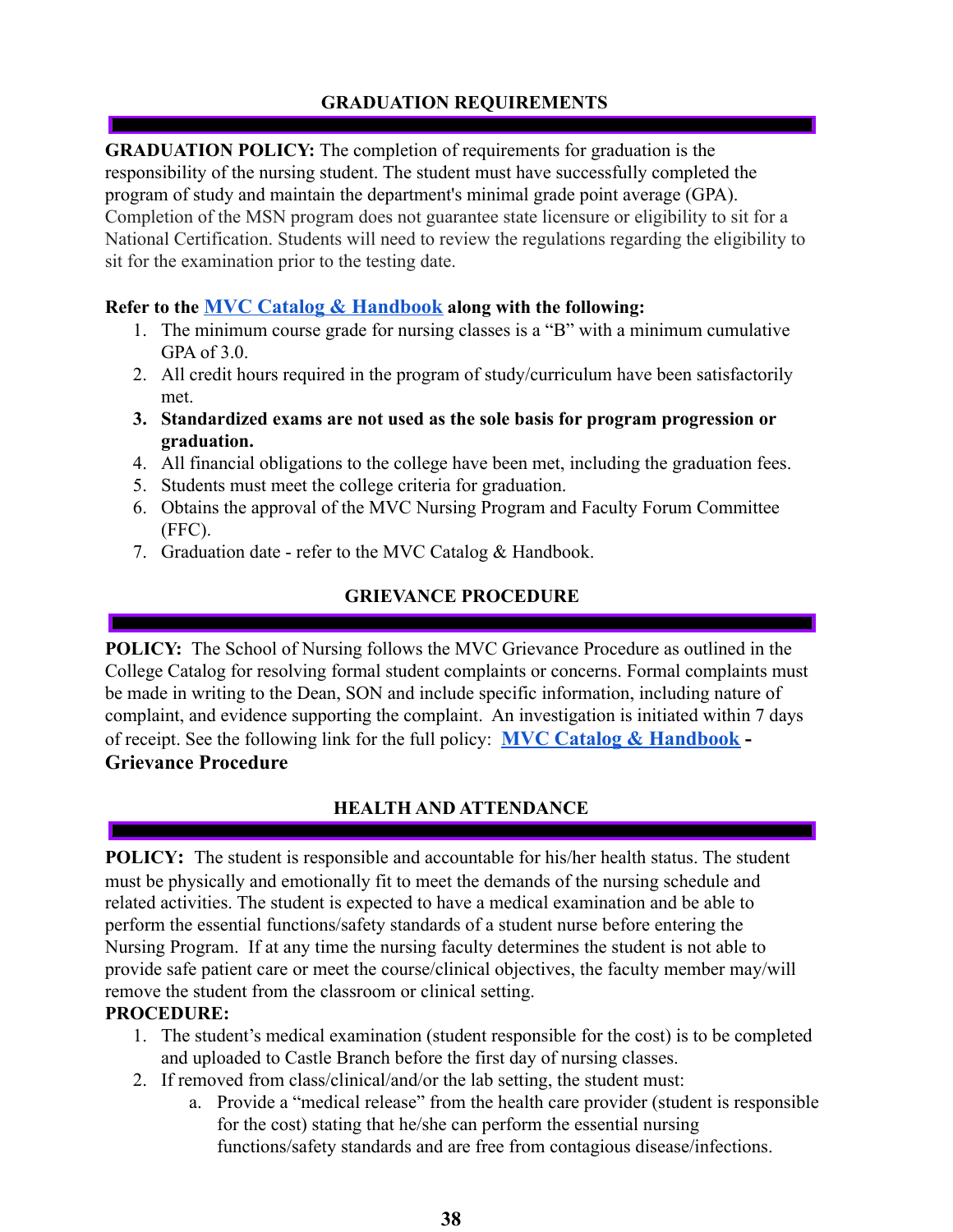# <span id="page-38-0"></span>**PHYSICAL EXAMINATION-CONSENT-REFUSAL FOR HEPATITIS B VACCINE**

**POLICY:** The student must have on file required health forms in order to be admitted into the nursing program. Forms are to be submitted to Castle Branch.

#### **PROCEDURE:**

- 1. The student will receive the designated forms from the AA.
- 2. The student must maintain the original document and submit a copy to Castle Branch.
- 3. Students who are immune or medically at risk from the Hepatitis B vaccine must present a medical waiver stating why the student is exempt from having the vaccine. The waiver/statement becomes part of the student's Castle Branch file.
- 4. The student will be responsible for all costs associated with Castle Branch.

# **VIOLATION OF POLICY AND PROCEDURE:**

1. Failure to submit the Health Assessment Form(s) and the consent/refusal form for Hepatitis B and/or medical waiver, will result in the student not being permitted to participate in any clinical learning experience(s) or remain in the nursing program.

# **HIPAA REGULATIONS POLICY**

<span id="page-38-1"></span>**POLICY:** All students/faculty will comply with the HIPAA laws/legislation and the Health Information for Economics and Clinical Health Act (HITECH) in the classroom/lab/research/or clinical setting to protect the privacy and security of the patient's health information.

- 1. The student is responsible for immediately reporting to his/her preceptor and faculty any violation of HIPAA and/or HITECH regulations.
- 2. All students will be familiar with HIPAA Privacy Rule and Security Regulations, and HITECH policies and procedures in each of their clinical/practicum settings.
- 3. Nursing faculty will instruct students on the HIPAA/HITECH regulations to protect the privacy and security of the patient's health information (PHI/EHR) in the classroom/clinical setting.
- 4. Nursing faculty will provide adequate resources and support to students to help them fulfill their responsibilities.
- 5. Students must report real/potential violations of HIPAA/HITECH laws to the faculty/agency representative.
- 6. Students must assume personal responsibility for their own actions with regard to HIPAA regulations.
- 7. Students must pass the HIPAA exam with 100%.
- 8. Students will not be allowed to enter the clinical setting without passing the exam.
- 9. Current guidelines will be available to students and faculty at all times in the School of Nursing.
- 10. Nursing faculty will work with the College administration to assure safety HIPAA/HITECH rules and regulations are in place and working effectively.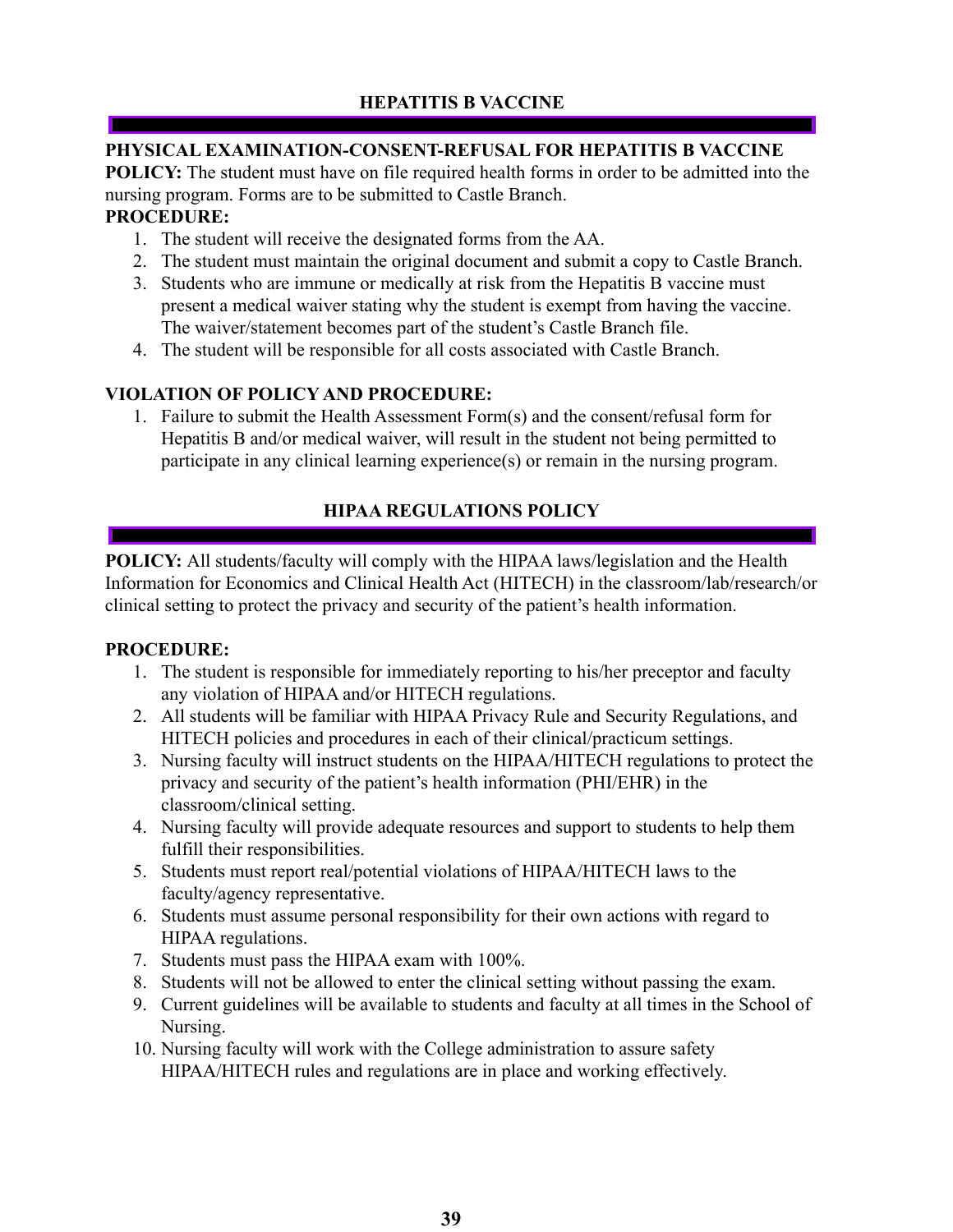#### **REPORTING OF UNAUTHORIZED DISCLOSURE OR MISUSE OF PHI/EMR:**

- 1. The course faculty shall report to the Facility any use or disclosure of PHI or EHR information other than what is provided for by the facility agreement within 24-72 business hours.
- 2. The School of Nursing faculty will document disclosures and will take prompt action to correct any unauthorized disclosures as required by applicable federal and state laws and regulations.

#### **VIOLATION OF POLICY:**

1. Failure to demonstrate compliance with the above policy will result in dismissal from the Nursing Course and/or the Nursing Program.

#### **INCOMPLETE GRADE POLICY**

<span id="page-39-0"></span>**POLICY:** Students may request an incomplete grade due to unforeseen circumstances.

**PROCEDURE:** Follow the institutional policy for incomplete grades: **MVC [Catalog](https://www.moval.edu/academics/academic-catalog/) & [Handbook](https://www.moval.edu/academics/academic-catalog/) -** Incomplete Grade Policy

#### **LEAVE OF ABSENCE**

<span id="page-39-1"></span>**POLICY:** Students may request a leave of absence due to unforeseen circumstances. The student requesting a leave of absence will be guided by the policies and curricular pattern in effect at the time of the student's return. Decisions by the school committee are final.

<span id="page-39-2"></span>Follow the**MVC Catalog & [Handbook](https://www.moval.edu/academics/academic-catalog/) -** Leave of Absence

# **OCCUPATIONAL SAFETY AND HEALTH ADMINISTRATION (OSHA** )

**POLICY:** All students will comply with the OSHA laws/regulations in the classroom/lab/research or clinical setting to promote patient and individual safety.

- 1. Nursing faculty will instruct students on the OSHA regulations to ensure a safe and healthy work/clinical environment.
- 2. Nursing faculty will provide adequate resources and support to students to help them fulfill their responsibilities.
- 3. Nursing faculty will conduct investigations into all reported incidents.
- 4. Nursing faculty will work with College Administration to assure safety systems are in place and working effectively.
- 5. Students must report unsafe working conditions and accidents to the faulty/agency representative.
- 6. Students must assume personal responsibility for their own safety and those they care for or work with.
- 7. Students must pass the Blood Borne Pathogen and OSHA exams with 100%.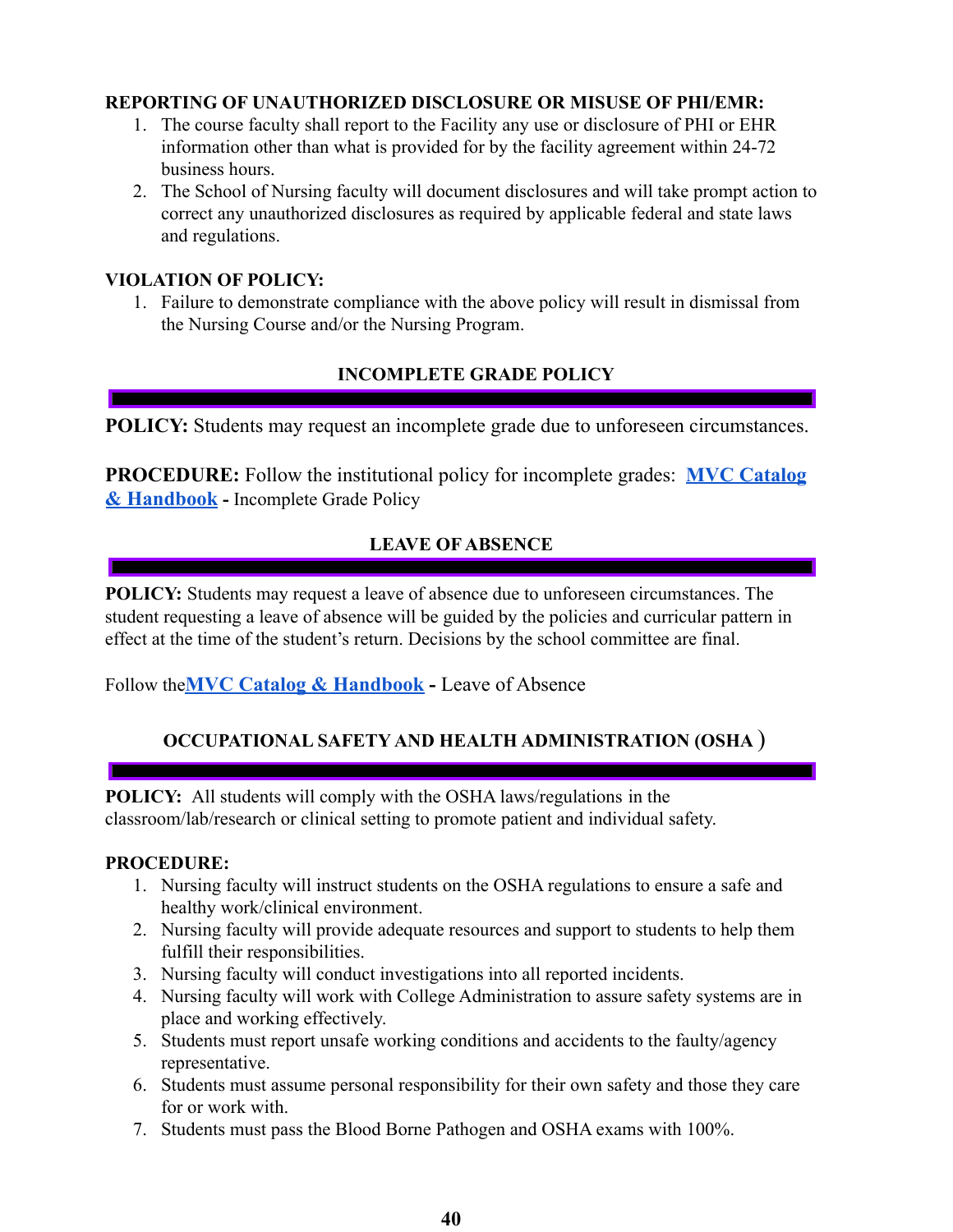8. Students will not be allowed to enter the clinical setting without passing the exam.

## **VIOLATION OF POLICY:**

Failure to demonstrate compliance with the above policy will result in dismissal from the Nursing Course and/or the Nursing Program.

# **PLAGIARISM IN COURSEWORK**

<span id="page-40-0"></span>**POLICY:** Student's work is to be their own. Students are not to use the thoughts, words, or ideas of others without giving the author's credit for their work by the use of proper citations. For additional details, see the institutional Academic Dishonesty Policy. Follow the **[MVC](https://www.moval.edu/academics/academic-catalog/) Catalog & [Handbook](https://www.moval.edu/academics/academic-catalog/)** - Plagiarism in Coursework

## **VIOLATION OF POLICY AND PROCEDURE:**

<span id="page-40-1"></span>R**efer to MVC Catalog & [Handbook](https://www.moval.edu/academics/academic-catalog/)**

## **PROGRAM OF STUDY CHANGES**

**POLICY:** Program planning is essential to ensure a timely transition of the student through the nursing program

#### **PROCEDURE:**

- 1. Academic advisors help students plan coursework based on prerequisite and corequisite courses. The student and/or faculty can request a meeting at any time.
- 2. Student's program of study is located in the student's file located in the Nursing School.
- 3. Students have access to the Graduate online programs of study, and it is their responsibility to be aware of its content.
- 4. Changes to the program of study require approval of the FFC,the program director, and the dean.
- 5. Changes in the program of study can/may delay progression.

# **PROFESSIONAL CONDUCT IN THE CLINICAL SETTING**

<span id="page-40-2"></span>**POLICY:** The student's conduct in the clinical setting shall promote professionalism. The students will represent the College and the Nursing Program in a positive manner at all times.

**PROCEDURE:** Nursing students will display professional behavior at all times in the academic and clinical setting. The student is expected to:Adhere to all policies of the clinical agency, including drug screening and criminal background checks.

- 1. Adhere to HIPAA guidelines including electronic, written or verbal communication.
- 2. Adhere to OSHA and Universal Precaution/Blood Borne Pathogen guidelines at all times.
- 3. Comply with regulations/policies of the agency, including parking/nursing procedures.
- 4. Arrive at the unit on time.
- 5. Keep the instructor/professor notified of the patient's status at all times, especially if it changes.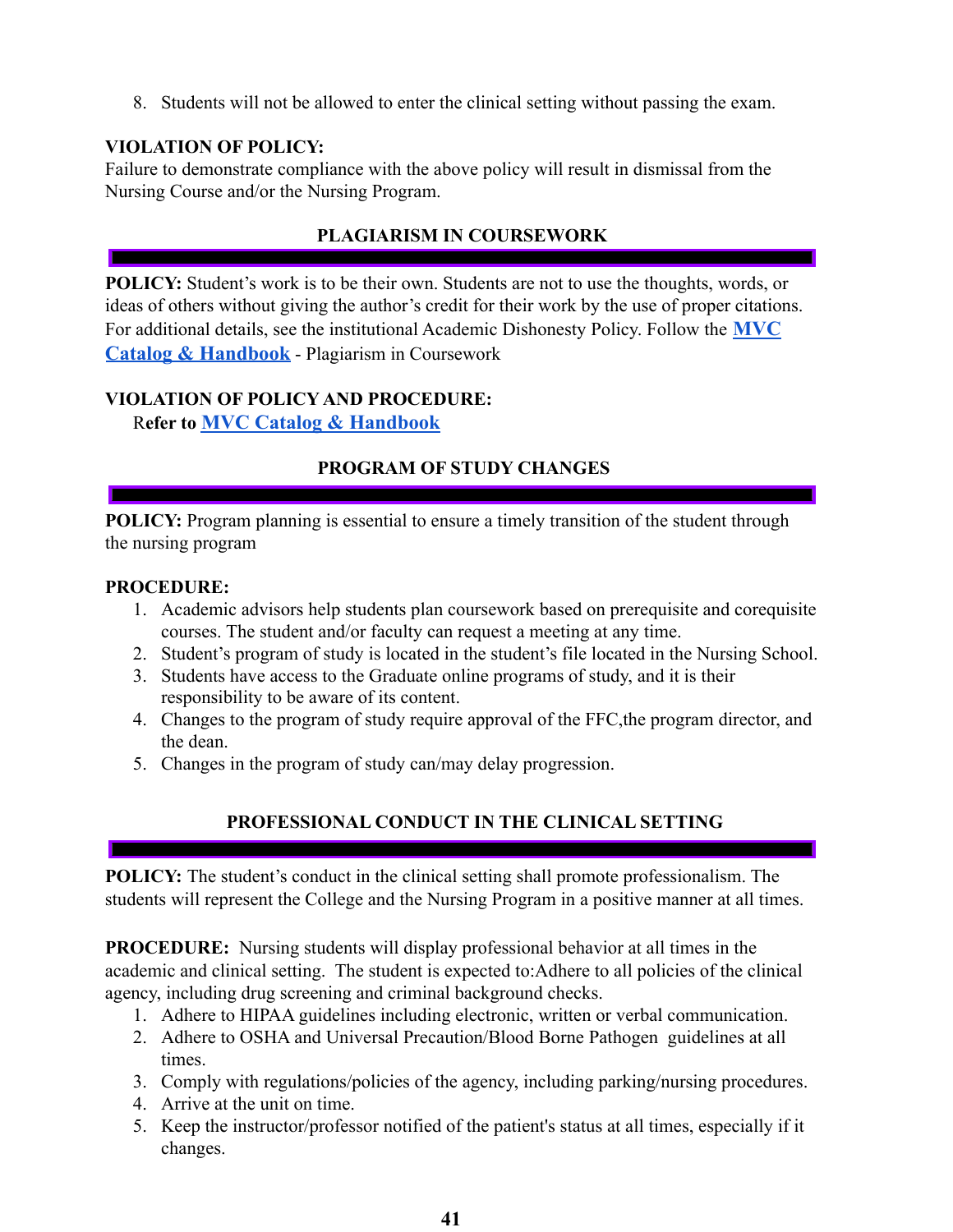- 6. Provide a patient status report before leaving the assigned unit.
- 7. Use your appropriate name and title while in the clinical facility.
- 8. Adhere to the MVC Nursing Program policy on uniform/attire guidelines.
- 9. Turn off cell phones/pagers during clinical rotation.
- 10. Stay on the assigned unit unless granted permission to leave by the instructor/professor.
- 11. Socialize only at lunch/break time and only in designated areas.
- 12. Avoid physical contact with a peer.
- 13. Address all patients, staff, and peers using appropriate name and title.
- 14. Be free of alcohol and drugs.
- 15. Avoid using offensive language, conduct, and expressions at any time in the clinical setting.
- 16. Leave the clinical unit after the rotation has ended.
- 17. Destroy all written material before leaving the unit, unless it is needed for assignments, if so only use the patient's initials and let the instructor know you have this material.
- 18. Demonstrate patient advocacy at all times.
- 19. Seek guidance and use feedback to promote professional/personal growth.
- 20. Attend and participate in all clinical practice debriefings/meetings unless excused by the instructor.

# **VIOLATION OF POLICY AND PROCEDURE:**

Violation of this policy/procedure may/will result in disciplinary action(s) including but not limited to a verbal warning, written warning, reporting to the Compliance Officer, being sent home and/or failure for the day. Clinical make-up day/assignments will be required. See Policy on Tardiness/Absences. Review **MVC Catalog & [Handbook](https://www.moval.edu/academics/academic-catalog/) -** Grievance and Due Process.

# **PROFESSIONAL LIABILITY COVERAGE**

<span id="page-41-0"></span>**POLICY:** All students are required to have liability insurance  $(\$1,000,000)$  each claim-and \$6,000,000 aggregate) when participating in academic or clinical learning experiences/opportunities. Students may not be covered before or after any school related activity/requirement. Students will not be allowed in the clinical setting without proof of insurance. If the clinical agency requires more, the student will be responsible for increasing the policy limits at his/her expense.

#### **PROCEDURE:**

- 1. Students enrolled in any Nursing Courses/Clinical must have proof of liability insurance submitted to the Administrative Assistant (AA) before the first day of class.
- 2. Students are to adhere to criteria in purchase policy at all times.
- 3. If coverage changes or ceases, the student must notify the AA or program director immediately.

# **VIOLATION OF POLICY AND PROCEDURE:**

- 1. Failure to present proof of liability insurance will/may result in the student being dismissed from the course and/or nursing program until proof is submitted.
- 2. Make-up work/assignments for classroom/skills lab/clinical setting will be completed as stated in the course syllabus**.**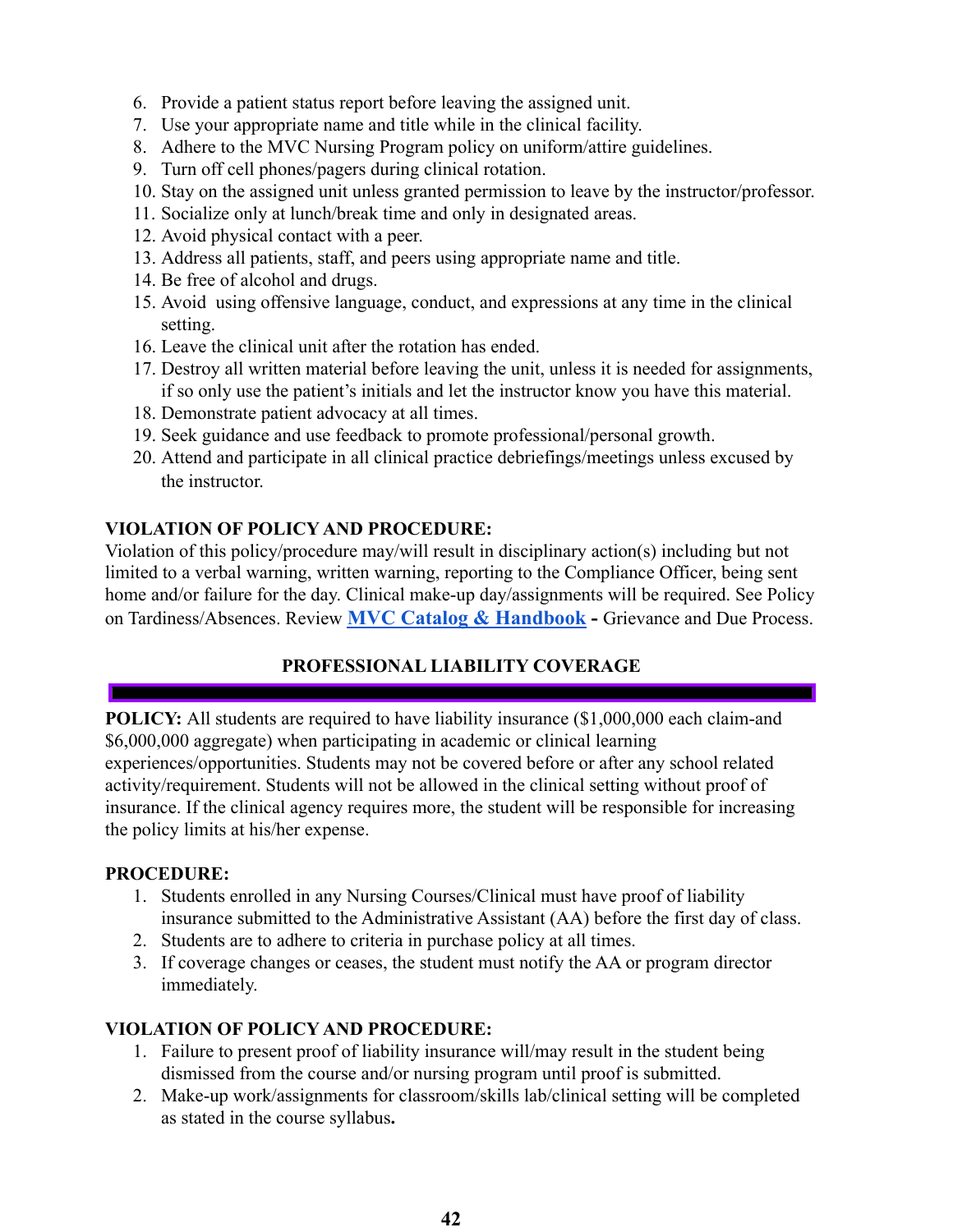# <span id="page-42-0"></span>**PROGRESSING/MONITORING OF STUDENTS THROUGH PROGRAM OF STUDY**

Policy: Students will be monitored for progression through the program of study to assure they meet PSLOs and progress in a timely manner through the program of study. This helps identify students at academic risk.

# Procedure:

- 1. Faculty will monitor the student progression monthly and on an ongoing basis to help all students to have an equal chance to succeed academically.
- 2. Students at risk will be assessed to determine if instructional design is effective in helping students progress through the program of study.
- 3. The academic advisor and course instructor will set up an action plan and monitor in monthly meetings to help students progress through the program study and meet criteria for graduation.
- 4. The data will be reported to the Program Director/Dean.
- 5. The data will be analyzed, and reported in the annual course report, used in our systematic evaluation plan, and if indicated, to make program improvements.

# **PROGRESSION, PROBATION, AND DISMISSAL**

<span id="page-42-1"></span>**POLICY:** Students must meet the requirements for the theory/didactic and clinical practicum of the graduate curriculum, demonstrate academic integrity, ethical conduct, necessary to achieve course objectives. Progression occurs when the student successfully passes all courses each term with a B. Academic probation may be imposed to monitor and assist the student with progression through the graduate program of study. The Faculty Forum Committee (FFC) has the authority to impose academic probation or dismiss students as deemed appropriate.

- A. Progression criteria: A grade of "B" or more in all graduate nursing courses.
	- 1. Maintaining continued ability to meet the essential functions/safety standards for nurses with or without reasonable accommodations.
		- a. A student with a disability who believes he/she may need accommodation while in the nursing program should contact Debbie Coleman 660-831-4170. The College will engage in an interactive process with the student to determine what reasonable accommodations are available, if any.
	- **2.** Some nursing courses have both a didactic and clinical section. A student must achieve a "B" or higher in both sections to be successful in the course. If the student fails (earns less than a grade of B) one or both sections of the course, it is counted as one course failure. **If it is a student's first course failure, the student will be required to take both the clinical and didactic sections.**
	- **3.** Every student must successfully complete the clinical section of the courses. While the College will work with the student and clinical agencies to ensure placement, clinical agencies have the ultimate authority whether to accept a student.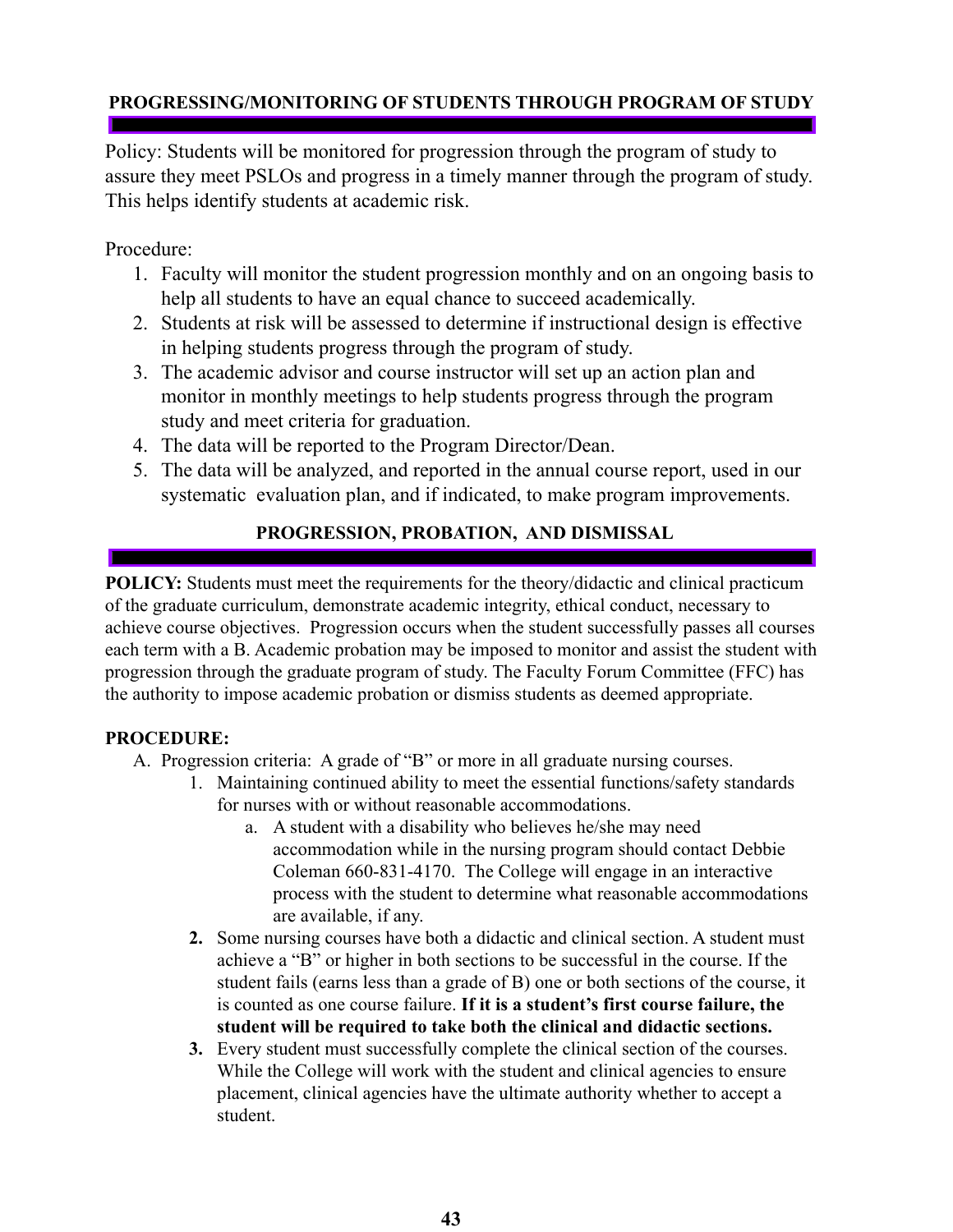**4.** Achieving a 70% chance of passing or above on the comprehensive predictor exam for Barkley. This must be accomplished on the first or second attempt in the Final Practicum.

#### **According to Barkley & Associates, the following is the DRT Rating Scale:**

- $\star$  80 = Excellent Performance; indicates mastery of material
- $\star$  70-79 = Strong Performance; needs improvement/remediation
- $\star$  60-69 = Good performance; needs focused remediation
- $\star$  < 59 = Deficient performance; needs much remediation
- B. Letter of Warning criteria:
	- 1. First course grade of "C" or below in any graduate nursing course.
- C. Letter of Warning procedure:
	- 1. Academic progress reports will be reviewed by the Graduate Program Director in collaboration with the Dean after the posting of course grades for each term/semester.
	- 2. Letters of Warning will be sent from the Dean's Office to students meeting the criteria in B.
- D. Probation criteria:
	- 1. Faculty recommendation for any reason that places the student "at risk" of failure or dismissal.
	- 2. Readmission following approved reasons for withdrawal or dismissal.
- E. Probation procedure:
	- **1.** Faculty recommendations for probation are submitted to the FFC via the Academic Alert.
	- **2.** Students may file a petition for readmission one time only to the graduate program following an approved dismissal/withdrawal (see related policy & procedure student petition for a leave of absence.
	- **3.** The FFC reviews concern forms at its regularly scheduled meetings regarding faculty & student petitions for readmission.
	- **4.** The FFC submits in writing its decision to the program director within one week of its meeting.
	- **5.** Written notification of probation will include information regarding the terms of probation and the assignment of a Faculty Academic Advisor.
	- **6.** Students on probation are required to contact their assigned Faculty Advisor and remain in consistent communication throughout the terms of the probation.
- F. Dismissal criteria:
	- 1. Two final course grades below a B in any graduate nursing courses.
	- 2. Failure to meet the terms of probation.
	- 3. Faculty can make recommendations for dismissal for any reason deemed appropriate including, but not limited to:
		- a. unprofessional or inappropriate behavior in the classroom, clinical setting, discussion boards, or email communications
		- b. violation of the academic integrity policy
		- c. unsafe clinical practice.
- G. Dismissal procedure:
	- 1. Academic progress reports will be reviewed by the Graduate Program Director and Dean after the posting of course grades for each term and semester.
	- 2. Letters of Dismissal will be sent from the Dean's Office to students meeting the following criteria: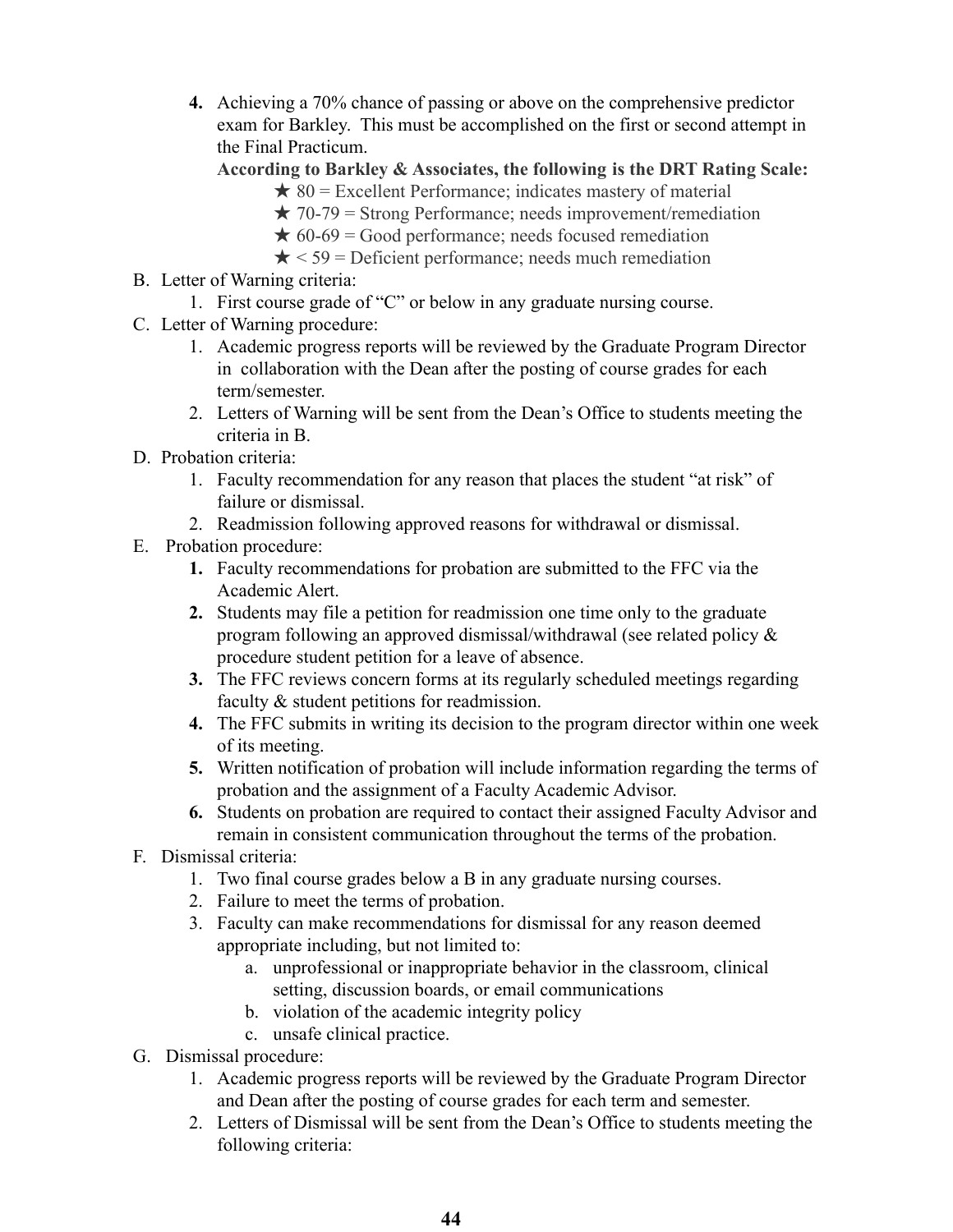- a. Two final course grades of "C" or below in any graduate nursing course
- b. Three documented withdrawals after withdrawal date from any graduate nursing course.
- 3. Faculty recommendations for dismissal are submitted to the nursing administration for handling of matters.
- 4. The FFC at its regular scheduled meetings or as needed reviews concern forms submitted by faculty regarding the reason(s) for student dismissal.
- 5. Students and program directors are notified, in writing, of FFC decisions regarding dismissal within one week.
- 6. Written notification of dismissal will include information regarding appeal and petition processes.
- 7. Students may petition for readmission one time, if not two course failures. However, the student must complete a mandatory one semester "stop-out" prior to being readmitted and enrolling in a class.
- 8. Two course failures and the student is not eligible for readmission in the graduate program.
- 9. **The use of standardized exams is not the sole basis for program failure/progression or graduation.**

# <span id="page-44-0"></span>**READMISSION POLICY FOLLOWING MEDICAL LEAVE OF ABSENCE; ADMINISTRATIVE WITHDRAW; OR WITHDRAWAL FOR PERSONAL REASONS**

**POLICY:** Students who have been dismissed, administratively withdrawn from the college, or on medical leave of absence may be readmitted under certain circumstances.

#### **PROCEDURE:**

Below is the process and guidelines that govern the potential readmission of a student to the nursing program following a medical leave of absence, administratively withdrawn, or withdrawn for personal reasons when the student has not been in attendance at the College for greater than one year but not more than three years.

Due to the College's yearly cohort system, certain classes are only offered on a yearly/semester basis. Accordingly, students who take a medical leave of absence, administratively withdrawn, or a personal leave of absence for less than one year will be considered for readmission as if they had been absent for more than one year. Upon readmission, such students will be considered part of the following year's cohort.

# **PROCESS:**

- 1. Students requesting readmission must follow the application deadlines for each semester.
- 2. A student requesting to be readmitted to the nursing program after an absence of not more than three years must submit the following information to the Dean of Nursing/Program Director.
	- a. Complete application/registration process, found on the School of Nursing website at moval.edu.
	- b. The student, if on medical leave of absence, must provide a signed letter of medical clearance.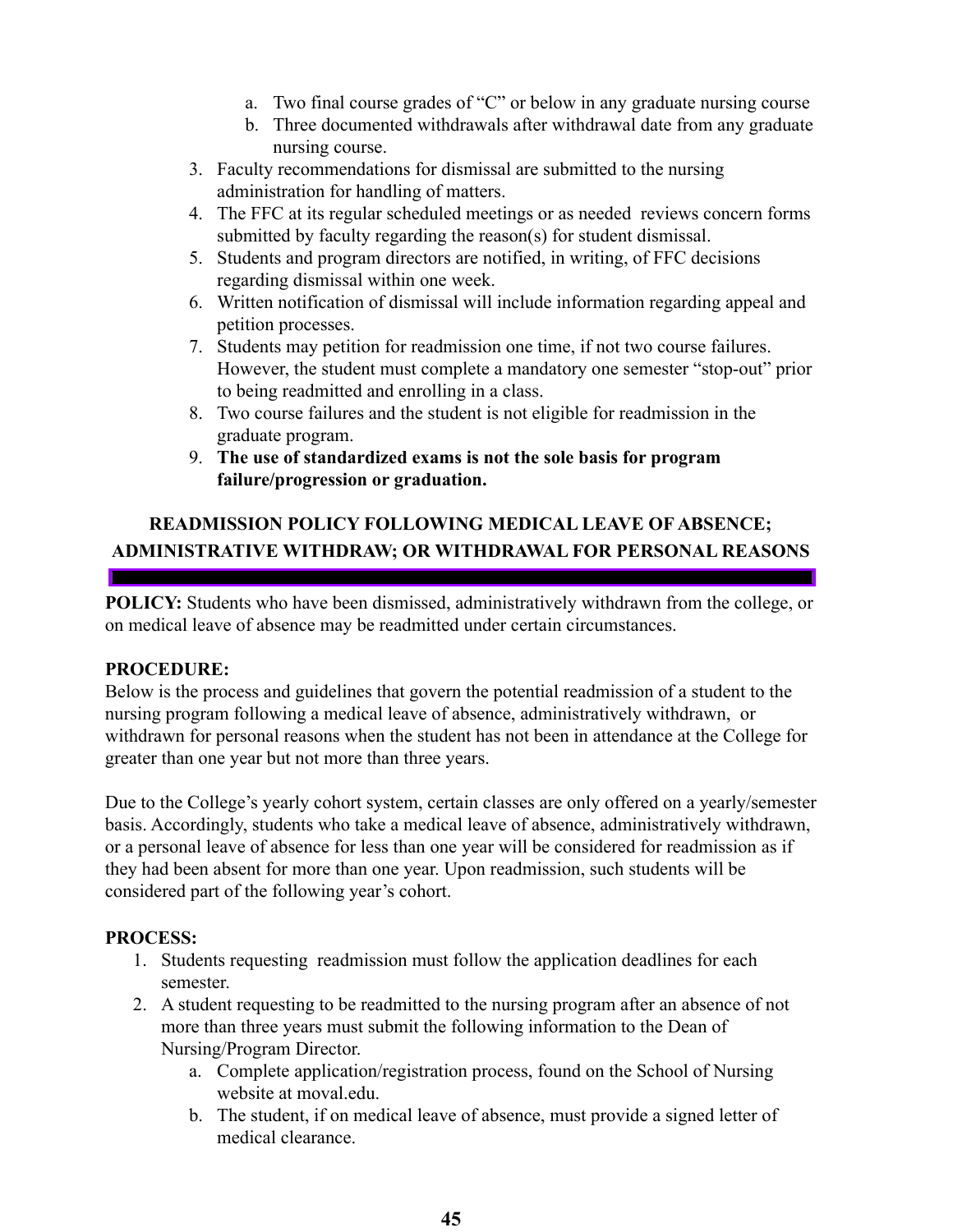- c. Two letters of support for readmission from program faculty members for students withdrawing in their junior or senior year.
- d. If the student has been absent from the program for more than one year a letter of support from a current or recent employer may substitute for one faculty member's letter of support.
- e. If a Special Request Form is required it must be submitted at the time of leave and/or application. Examples for special requests include, take class out of order, retake class, take a leave of absence (including medical or personal) and other circumstances.
- 3. Students applying for readmission after an absence of three or more years will be required to apply through the College's regular admissions process and must meet the general/current admission requirements determined by the Registrar's Office.
- 4. The FFC reviews the submitted materials and makes the final decision based on the student's potential for success in the nursing profession, in light of the guidelines listed below. The nursing faculty selects the most qualified applicants for the available positions in the nursing program.

# **GUIDELINES**

- 1. A student must have a 3.0 cumulative GPA at the time of readmission.
- 2. The student's prior performance in clinicals, classroom, and required nursing prerequisite/core classes are considered during the readmission analysis.
- 3. The College does not guarantee readmission into the nursing program. All readmission applications are done on a case by case basis.
- 4. A student requesting readmission must comply with drug and background screening according to nursing program policy.
- 5. All nursing program admission standards must be met prior to readmission.
- 6. A student may only be readmitted to the nursing program one time. Readmission is contingent on available space and faculty.
- 7. If a student has extenuating circumstances that contributed to medical leave or withdrawal, he or she may request a special hearing before the FFC prior to a readmission decision being made.
- 8. Students withdrawing due to medical necessity must be able to demonstrate that they continually meet, with or without accommodations, the Essential Functions/Safety Standards for Students In The Clinical Setting/Nursing Program prior to readmission into the nursing program.
- 9. The College maintains the right to request an independent evaluation of the student prior to a student's return to the nursing program. The evaluation will be done on a case by case basis, and the cost of the evaluation will be borne by the institution.
- 10. Students who are readmitted are required to complete the same requirements for graduation as other students of the cohort for which they are admitted.
- 11. Students applying for readmission into the nursing program must have taken their nursing prerequisite courses within the last five years. Students may be required to provide proper documentation as part of the re-application process.
- 12. Nursing courses will be evaluated on a case by case basis.
- 13. Students granted readmission privileges may be placed on probation at the discretion of the FFC. In cases where probation is required, students will be notified, and probation terms must be met within the semester.
- 14. Readmission to the nursing program is voted on by the FFC.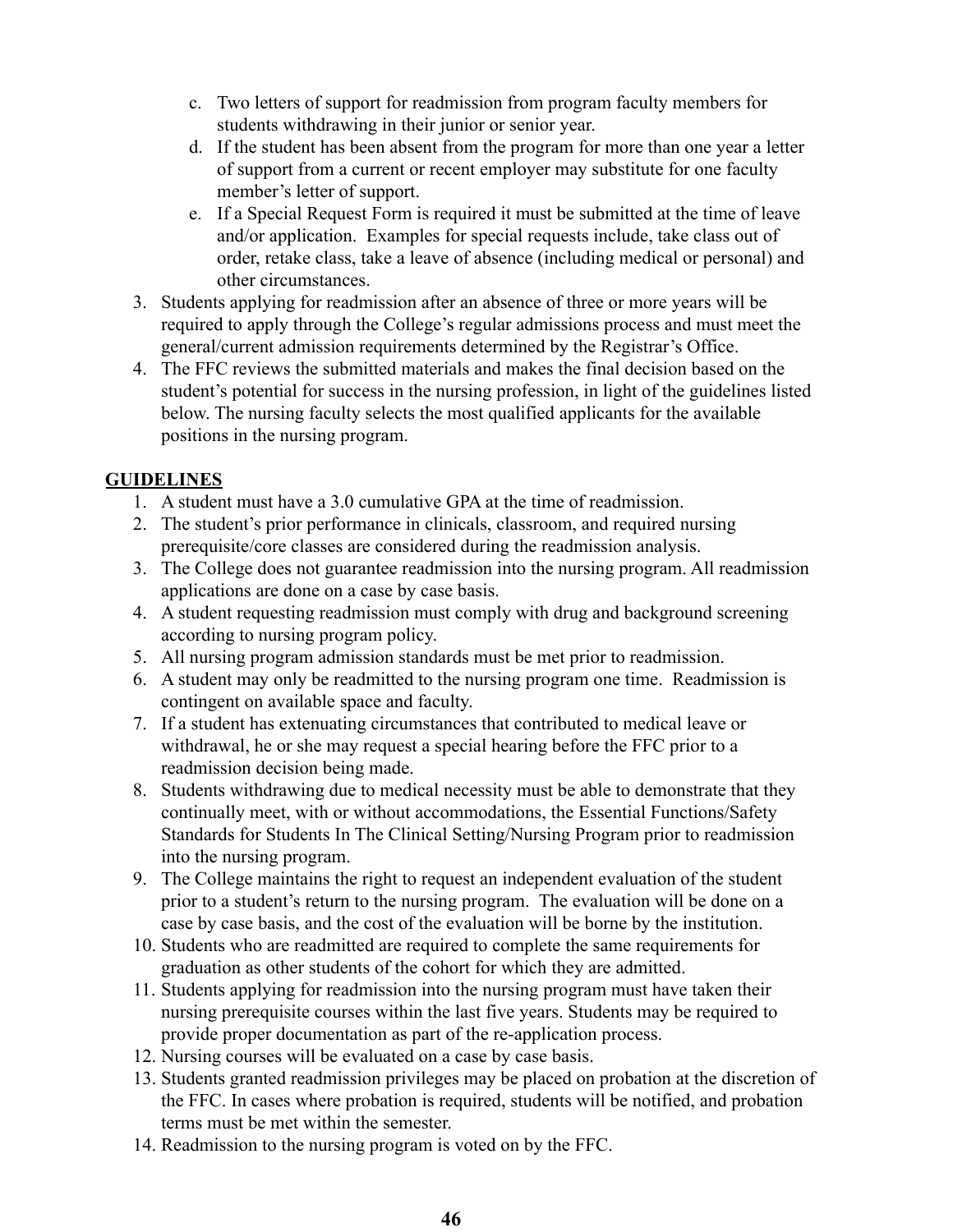# **STANDARD OF CONDUCT/NURSING PRACTICE ACT**

<span id="page-46-0"></span>**POLICY:** All nursing students enrolled in the Nursing Program at MVC will comply with legal, ethical, moral, and legislative standards/nursing practice act defining acceptable behaviors of the nurse.

#### **PROCEDURE:**

- 1. Follow the laws and standards designed to protect the public's safety from unsafe practitioners.
- 2. The nursing practice act is a very important piece of legislation that governs your ability to practice as a professional registered nurse and an advanced practice nurse.
- 3. It is the student's/nurse's responsibility to become familiar with this legislation.
- 4. Failure to comply with the aforementioned may result in ineligibility to sit for advanced practice nurse boards. Please refer to the following websites for more details.

The Code of Ethics for Nurses from the American Nurses Association at **[ANA Code of Ethics](https://nursing.rutgers.edu/wp-content/uploads/2019/06/ANA-Code-of-Ethics-for-Nurses.pdf)**

This weblink **[ANA Code of Ethics](http://www.nursingworld.org/MainMenuCategories/EthicsStandards/CodeofEthicsforNurses/Code-of-Ethics-For-Nurses.html)** provides more information such as barrier to practice, etc

**The Missouri Nursing Practice Act** is found in the state of Missouri Statutes RSMo 335. The statute can be found at **[Board of Nursing](http://pr.mo.gov/nursing-rules-statutes.asp)**

#### **VIOLATION OF POLICY OR PROCEDURE:**

1. Disciplinary action to include removal from clinical setting, classroom setting including online, and dismissal from the nursing program.

# **TARDINESS OR ABSENCE FROM THE CLINICAL SETTING**

<span id="page-46-1"></span>**POLICY:** Students are required/expected to be punctual and participate/attend classroom/lab and clinical experiences as scheduled. The student must follow the approved Preceptor Schedule.

#### **PROCEDURE:**

- 1. Students should make every attempt to have their clinical experiences completed by the end of week 12 -13.
- 2. Should issues arise following the approved preceptor's schedule, the faculty must be notified immediately
- 3. The course faculty would need to approve schedule changes.

#### **VIOLATION OF POLICY OR PROCEDURE:**

Failure to complete clinical rotation as approved by the course faculty/preceptor, may result in an incomplete grade, untimely progression through the program, or dismissal from the program.

# **TECHNOLOGY ETHICS**

**POLICY:** Technology Ethics will be used at all times by students/faculty/staff.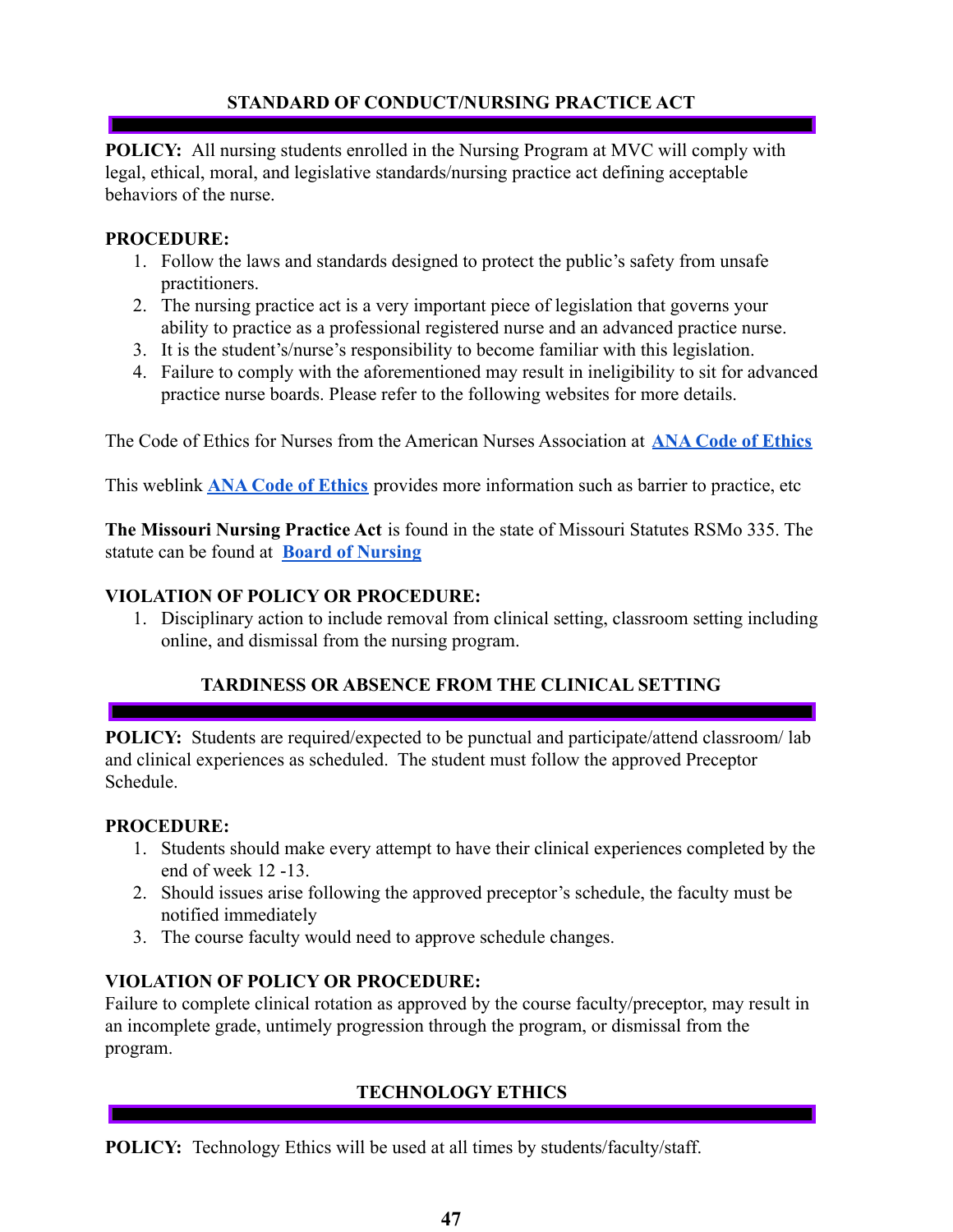#### **PROCEDURE:**

- 1. The users will respect privacy and dignity when using all technological tools provided by MVC.
- 2. MVC reserves the right to routinely monitor technology resources to assure compliance with policies and perform system maintenance.
- 3. All technology provided by MVC falls under this policy, including computers, networks, Internet services, telephones, voice mail, fax machines, photocopiers, cable TV, and all associated software and data.

## **VIOLATION OF POLICY AND PROCEDURE:**

Issues involving violation of local, state, or federal laws will be referred to external authorities as directed by the VPAA. Cases involving non-students or non-employees will be referred to the appropriate area supervisor. MVC security may also be contacted and/or referral to other external authorities. Serious misuse may result in disciplinary action to include suspension and/or termination.

# **TRANSFER OF CREDITS POLICY**

## <span id="page-47-0"></span>**POLICY: TRANSFER CREDITS FROM OTHER COLLEGES/UNIVERSITIES**

Transferring of credits is made on a course by course basis and is approved by the program director and Registrar's Office.

#### **PROCEDURE:**

- 1. Transfer courses under consideration for credit must equal in-house semester hours and be equivalent to MVC course objectives.
- 2. Candidates may transfer up to a maximum of 3 graduate nursing courses, no more than 12 semester hours. The courses must be within 3 years prior to admission and taken at a nationally accredited program with a grade of "B" or above. The courses include Pharmacology for Advanced Nursing Practice, Advanced Health Assessment, and Pathophysiology for Advanced Nursing Practice. However, these courses are offered within the program.
- 3. Students who have been dismissed/terminated from an outside nursing program may be considered for admission into the nursing program on a case by case basis. Nursing courses will be evaluated on a case by case basis. However, students must meet minimum admission criteria.

# **TURNITIN PLAGIARISM DETECTION**

# <span id="page-47-1"></span>**Turnitin (TII)**

Students understand that all written assignments including research papers, case studies and discussion posts may be subject to submission as determined by the faculty. Turnitin helps detect plagiarism. All papers submitted to Turnitin.com will be included in the Turnitin.com reference database used for detecting plagi[ar](http://www.turnitin.com/)ism of future work/papers. Helpful hints as well as use of the Turnitin.com service is posted on **[www.Turnitin.com.](http://www.turnitin.com)**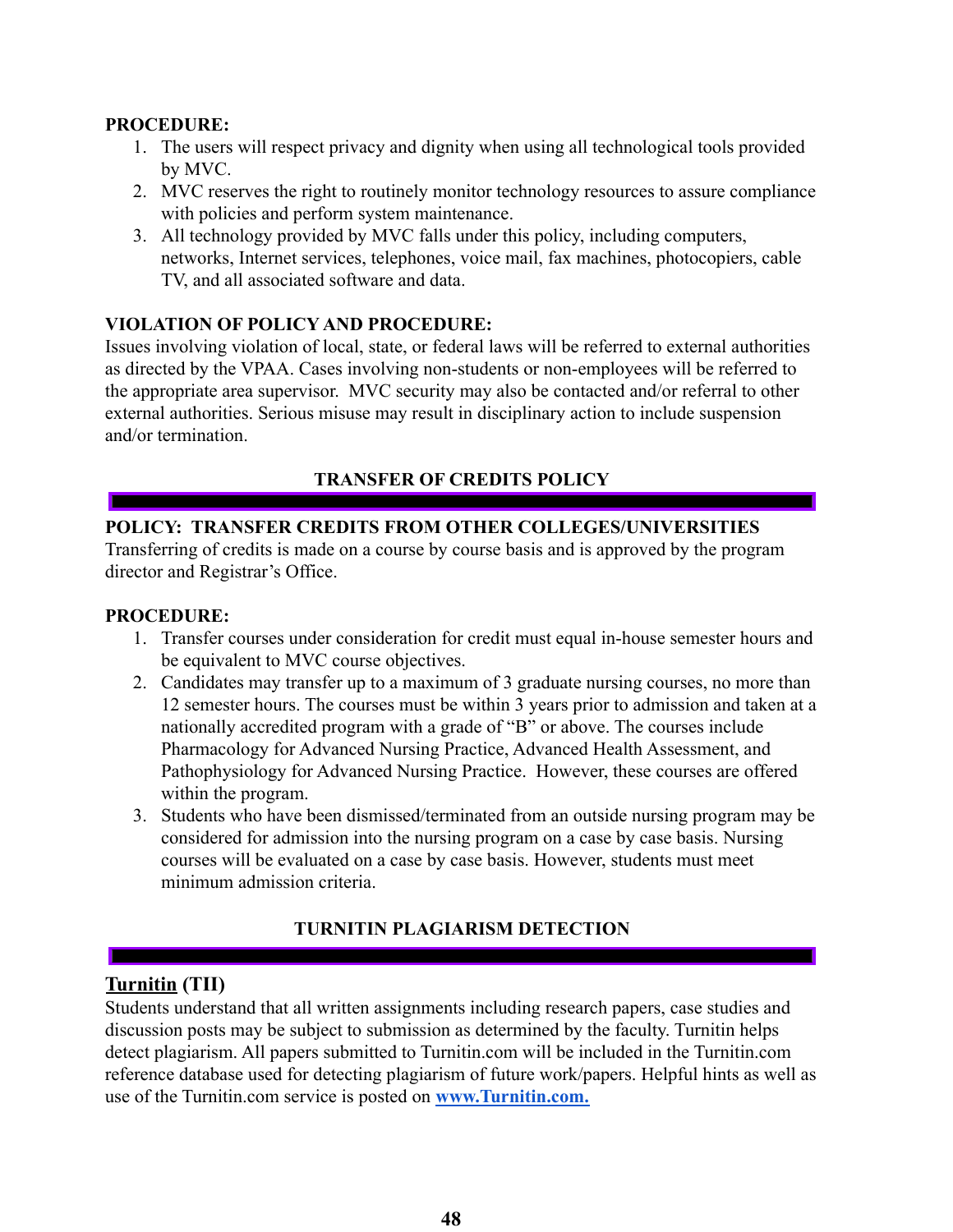# **PRACTICUM PLACEMENT**

<span id="page-48-0"></span>Students must successfully complete the following courses before being allowed placement in the practicum courses, NU 510: NU520: NU530: NU540: NU541: NU542: NU550: and NU560 before taking NU561: and NU570 before taking NU571: and must successfully complete NU561 and NU571 before taking NU580.

#### **Total course work for the MSN-FNP is 44 hours. Clinical hours are a total of 600. [MSN-FNP](https://www.moval.edu/academics/academic-divisions/school-of-nursing/master-of-science-in-nursing/) Website**

#### **CURRICULUM - MSN/FNP**

<span id="page-48-1"></span>The graduate nursing POS is offered primarily online via the internet using a learning management system (LMS) that includes a variety of technologies for interaction among students and faculty. The semester academic calendar is available online at the link needed for MVC. **[Academic Calendar](https://www.moval.edu/academics/academic-calendar/)**

Full-time is the available option for the program. A completion plan contract is completed by each student and submitted to the program director and the student's academic advisor who builds a POS completion schedule for each student.

#### **COURSES IN MSN NURSING**

<span id="page-48-2"></span>The Master of Science in Nursing (MSN) program uses the foundation of the baccalaureate nursing program to advance nursing practice and assist graduates in preparing for national certification to enhance their role in caring for diverse populations across the lifespan in a variety of inpatient and outpatient healthcare settings.

The MSN curricula are provided via the internet. Programs are designed to provide working RNs the ability to pursue graduate work through the completion of online courses and faculty and preceptor-guided practicums in the student's own healthcare community. All students are required to attend one Clinical Competency Session on MVC campus during the course of the program.

# **LEARNING EXPERIENCES AND EVALUATION**

<span id="page-48-3"></span>Grades are earned individually through the completion of course requirements. Assessment scores will not be graded on the curve and extra credit activities are not available. Grades are earned through completion of course requirements. Points are awarded based on the level of achievement of expected outcomes. The amount of time and effort required to satisfactorily achieve expected outcomes will vary among students. Earned points for each graded learning activity are posted in the grades area at the top of the course throughout the term. Students are responsible for tracking their own progress. Feedback is provided weekly in the grade area to assist with understanding and ways to improve if needed. Questions or concerns regarding points awarded for any graded learning activity should be addressed to faculty within one week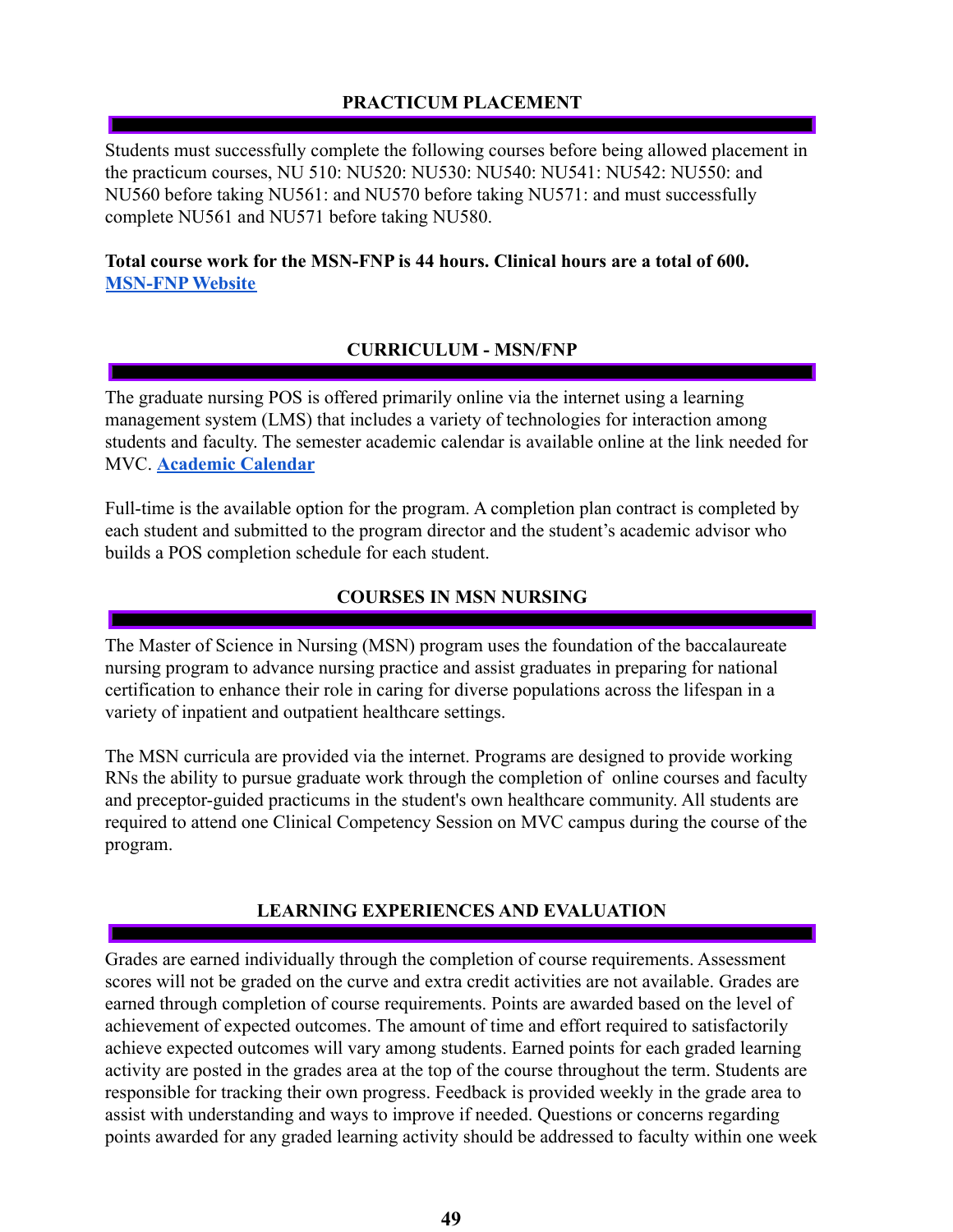of the grade posting. **Final grades will not be rounded up or down**, i.e., 89.99% will be assigned a grade of B.

Grading Scale

A grade of B (80%) or better (above average work) is required to pass graduate level nursing courses.

**GRADING - GRADUATE PROGRAM:** The following grades and their grade point value per credit hour are used to indicate the quality of a graduate student's coursework: A 4.0 Exceeds Expectations B 3.0 Appropriate Performance C 2.0 Less than Acceptable Performance F 0.0 Failed Minimum Requirements. **[MVC Catalog &](https://www.moval.edu/academics/academic-catalog/) Handbook**

# **CURRICULUM: TEXTBOOKS AND SYLLABI**

<span id="page-49-0"></span>Syllabi for all online courses are available from the class site. Students should read the syllabus the first day of classes each semester. The syllabus contains information about the course and is used for evaluating objectives/achievements in the course.The faculty outline expected levels of performance in each course at the beginning of the semester.

Since nursing information and skills build over the entire curricula, it is strongly encouraged to keep all nursing text, etc to use for references as you progress through the program of study.